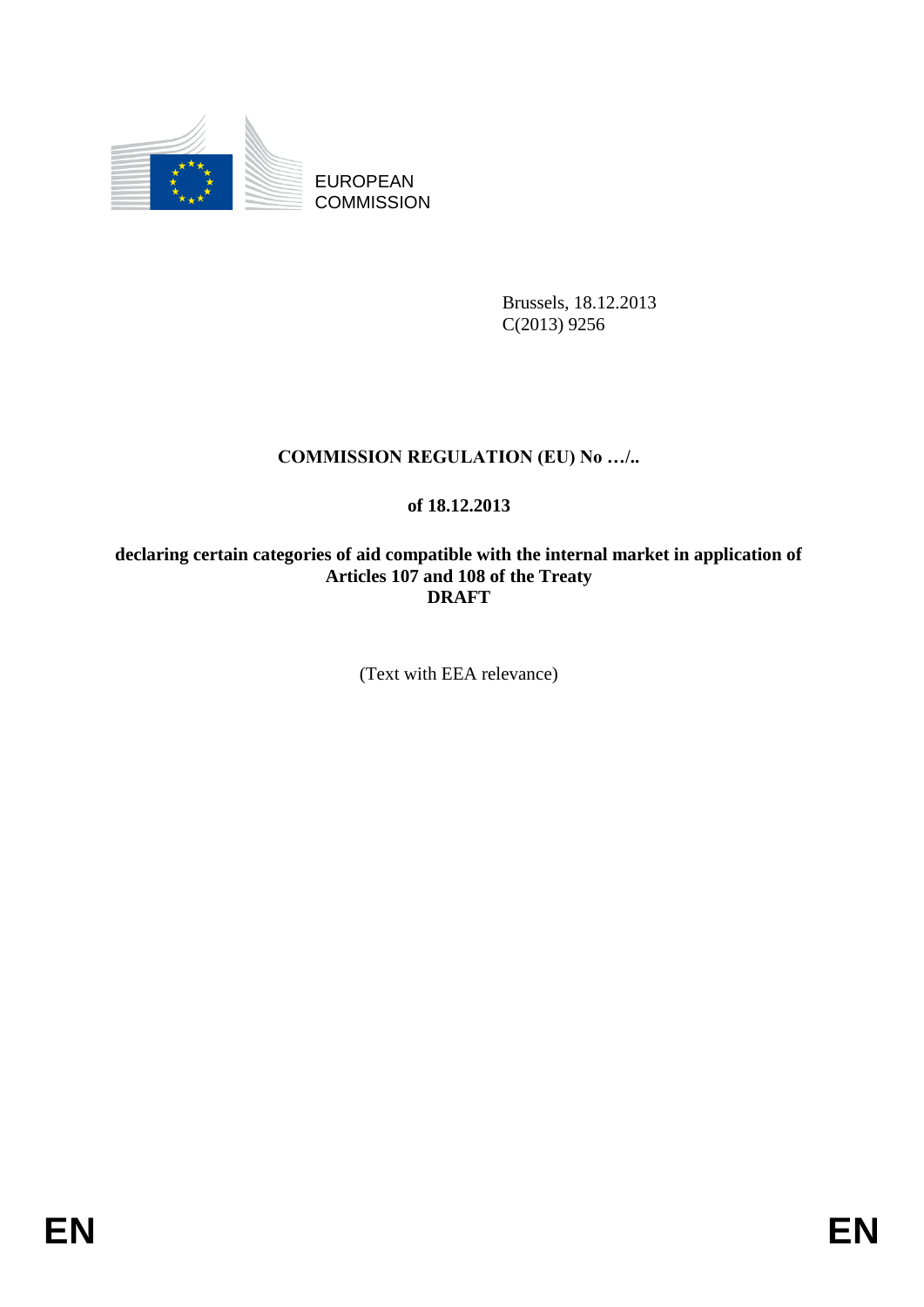# **TABLE OF CONTENTS**

| Section 6 - Aid for disadvantaged workers and for workers with disabilities  48 |  |
|---------------------------------------------------------------------------------|--|
|                                                                                 |  |
|                                                                                 |  |
|                                                                                 |  |
|                                                                                 |  |
|                                                                                 |  |
| Section 12 - Aid for sport and multifunctional recreational infrastructures  64 |  |
|                                                                                 |  |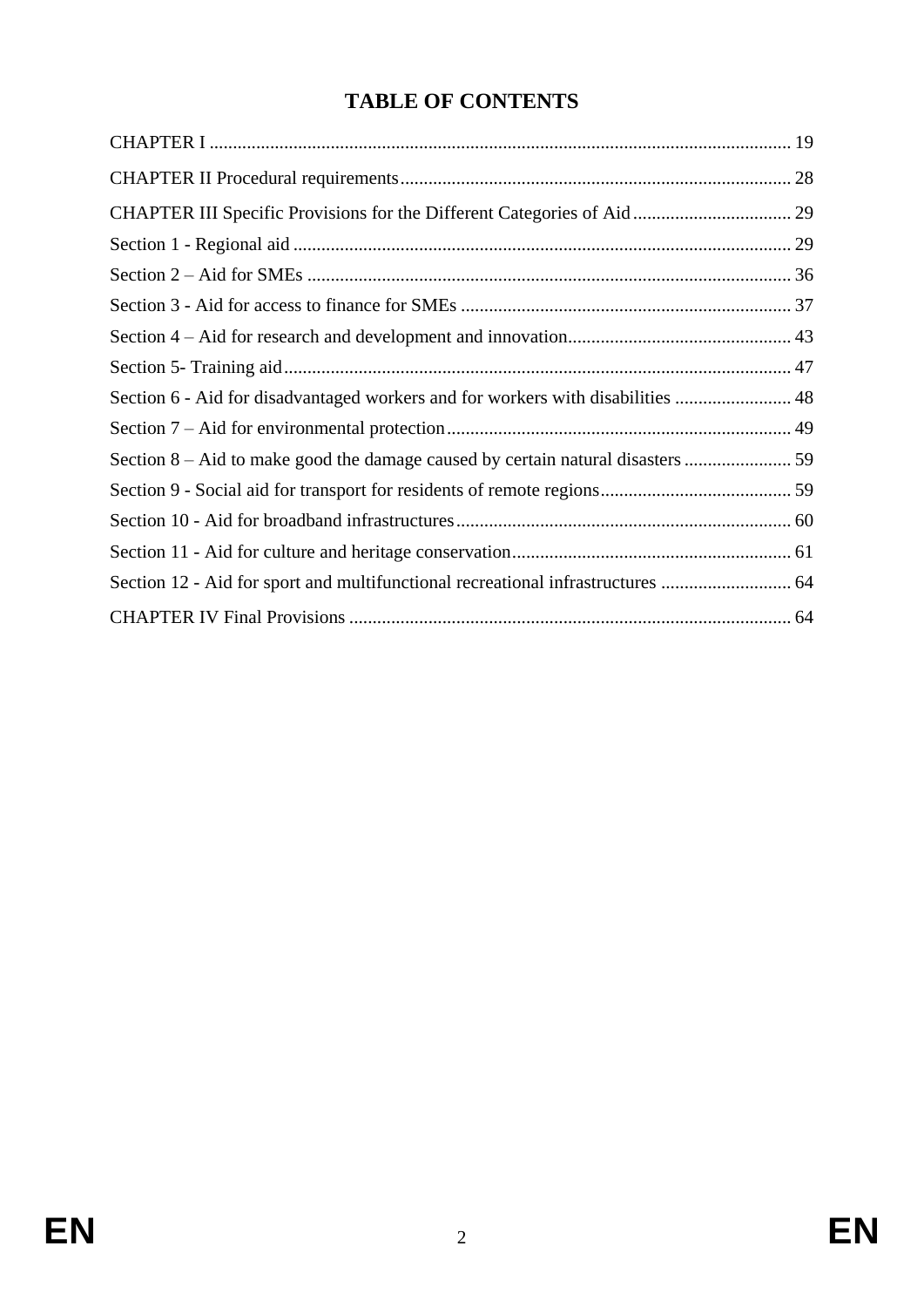### **COMMISSION REGULATION (EU) No …/..**

### **of 18.12.2013**

### **declaring certain categories of aid compatible with the internal market in application of Articles 107 and 108 of the Treaty DRAFT**

### (Text with EEA relevance)

### THE EUROPEAN COMMISSION,

Having regard to the Treaty on the Functioning of the European Union, and in particular Article 108(4) thereof,

Having regard to Council Regulation (EC) No 994/98 of 7 May 1998 on the application of Articles 92 and 93 of the Treaty establishing the European Community to certain categories of horizontal State aid<sup>1</sup>, as amended by Council Regulation (EU) No 733/2013 of 22 July 2013, and in particular Article 1(1) (a) and (b) thereof,

[Having published a draft of this Regulation [*OJ reference*],]

[After consulting the Advisory Committee on State Aid,]

Whereas:

- (1) State funding meeting the criteria in Article 107(1) of the Treaty on the Functioning of the European Union ("the Treaty") constitutes State aid and requires notification to the Commission by virtue of Article 108(3) of the Treaty. However, according to Article 109 of the Treaty, the Council may determine categories of aid that are exempted from this notification requirement. In accordance with Article 108(4) of the Treaty the Commission may adopt regulations relating to those categories of State aid. In Regulation (EC) No 994/98, the Council decided, in accordance with Article 109 of the Treaty, that the following categories may be exempt from the notification requirement: aid to small and medium-sized enterprises ('SMEs'), aid in favour of research and development, aid in favour of environmental protection, employment and training aid and aid that complies with the map approved by the Commission for each Member State for the grant of regional aid. On that basis, the Commission adopted Regulation (EC) No 800/2008 declaring certain categories of aid compatible with the common market in application of Articles 87 and 88 of the Treaty (General block exemption Regulation)<sup>2</sup> which applies until 31 December 2013.
- (2) In addition, on 22 July 2013 the Council adopted Regulation (EU) No  $733/2013^3$ amending Regulation (EC) No 994/98, through which it enabled the Commission to extend the block exemption to new categories of aid. On this basis, this Regulation should provide block exemptions for categories of aid in relation to which the

 $\mathbf{1}$  $\frac{1}{2}$  OJ L 142, 14.5.1998, p. 1.

<sup>&</sup>lt;sup>2</sup> OJ L 214, 9.8.2008, p. 3.<br>3. OJ L 204, 21.7.2012

<sup>3</sup> OJ L 204, 31.7.2013, p. 11.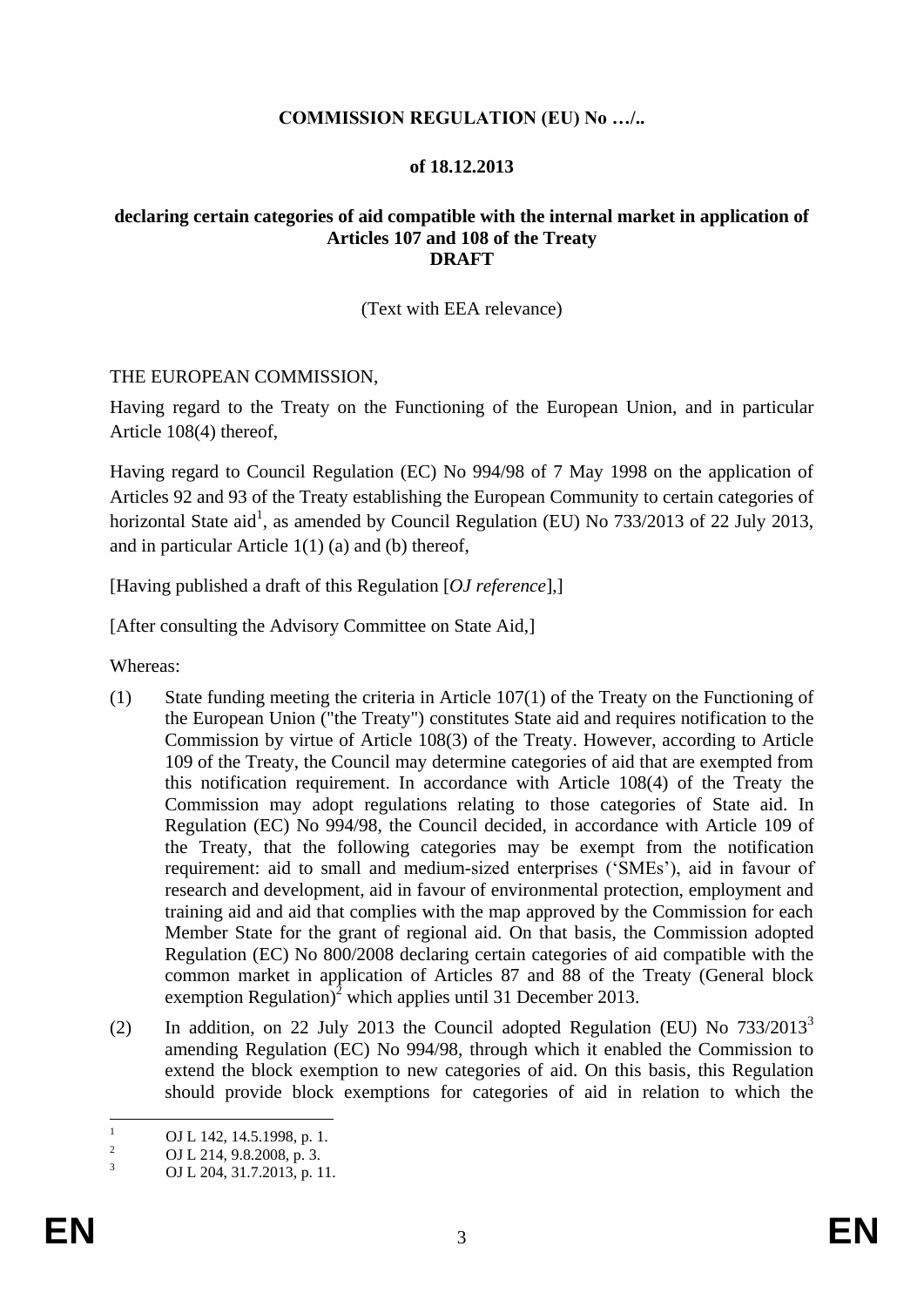Commission's experience allows it to define compatibility conditions. Such new categories of block exempted aid should include: aid to make good the damage caused by certain natural disasters, social aid for transport for residents of remote regions, aid for broadband infrastructures, aid for innovation, aid for culture and heritage conservation, aid for sport and multifunctional recreational infrastructures. Provided that sufficient case experience is further developed allowing the design of operational exemption criteria ensuring the ex-ante compatibility of other categories of aid, the Commission intends to review the scope of this Regulation with a view to including certain types of aid in those areas. In particular, the Commission envisages developing criteria for port and airport infrastructure by December 2015.

- (3) With its Communication on EU State Aid Modernisation  $(SAM)^4$ , the Commission launched a wider review of the State aid rules. The main objectives of this modernisation are (i) to achieve sustainable, smart and inclusive growth in a competitive internal market, while contributing to Member State efforts towards a more efficient use of public finances; (ii) to focus Commission ex ante scrutiny of aid measures on cases with the biggest impact on the internal market, while strengthening Member State cooperation in state aid enforcement; and (iii) to streamline the rules and provide for faster, better informed and more robust decisions based on a clear economic rationale, a common approach and clear obligations.
- (4) This Regulation, allows for a better prioritisation of enforcement activities, as well as greater simplification and should be combined with greater transparency, effective evaluation and the control of compliance with the State aid rules at national and Union levels, while keeping proportionality and preserving the institutional competences of the Commission and the Member States.
- (5) The Commission's experience in applying Regulation (EC) No 800/2008 has allowed it, on the one hand, to better define the conditions under which certain categories of aid can be considered compatible with the internal market and to extend the scope of block exemptions and, on the other hand, made clear the necessity to strengthen transparency, monitoring and allow for a proper evaluation of very large schemes in light of their effect on competition in the internal market.
- (6) The general conditions for the application of this Regulation should be defined on the basis of a set of common principles that ensure that the aid serves a purpose of common interest, has a clear incentive effect, is appropriate and proportionate, is awarded in full transparency and subject to a control mechanism and regular evaluation, and does not adversely affect trading conditions to an extent that is contrary to the common interest .
- (7) Any aid that fulfils all the conditions laid down in this Regulation both general and specific to the relevant categories of aid should be exempt from the notification obligation laid down in Article 108(3) of the Treaty.
- (8) State aid within the meaning of Article 107(1) of the Treaty not covered by this Regulation remains subject to the notification requirement of Article 108(3) of the Treaty. This Regulation is without prejudice to the possibility for Member States to notify aid the objectives of which correspond to objectives covered by this Regulation.

 $\overline{A}$ <sup>4</sup> Communication from the Commission to the European Parliament, the Council, the European Economic and Social Committee and the Committee of the Regions, EU State Aid Modernisation (SAM), 8.5.2012, COM (2012) 209 final.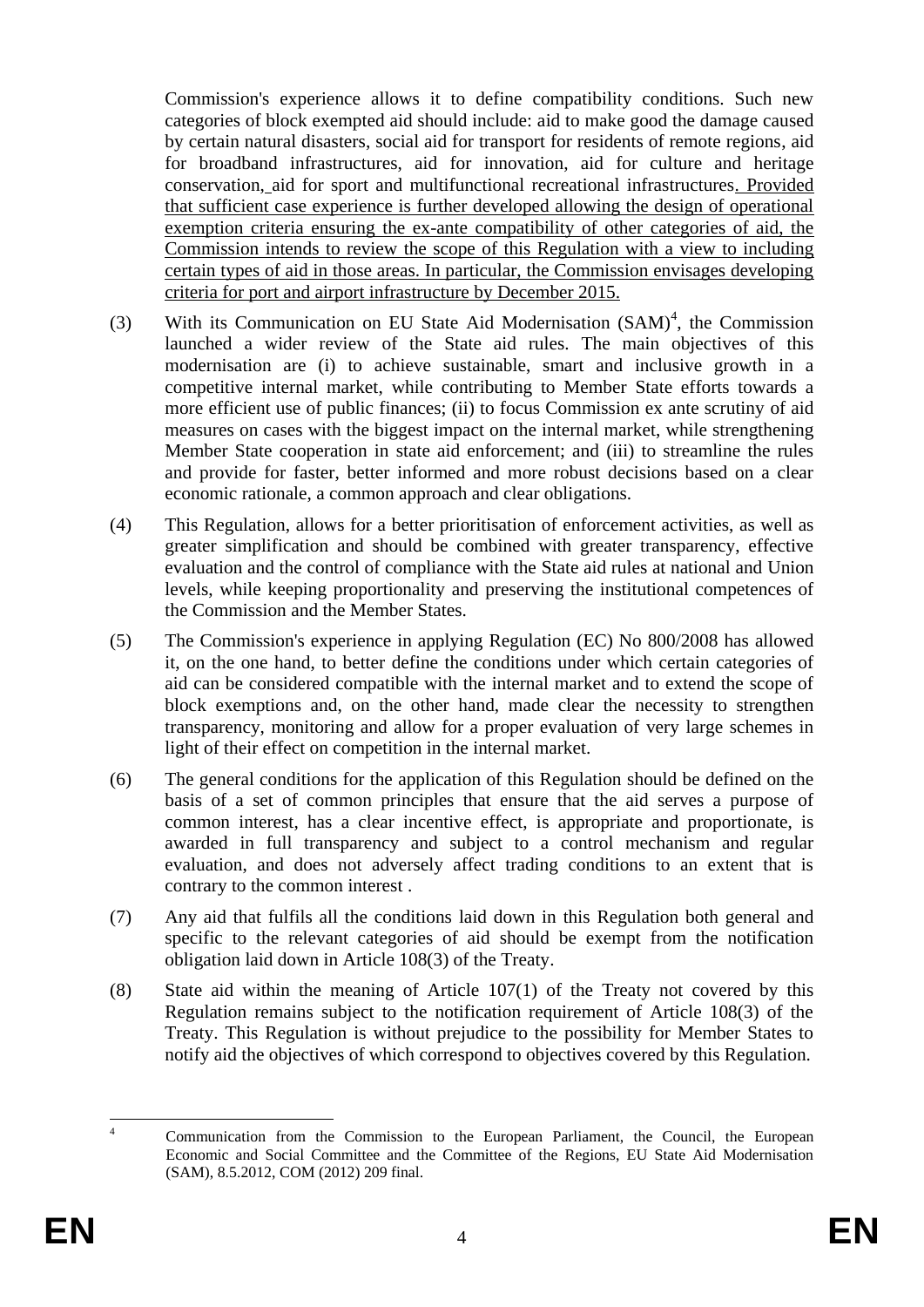- (9) In view of the larger potential impact of large schemes on trade and competition, this Regulation should not apply to schemes with an annual State aid expenditure exceeding a threshold based on national GDP and an absolute value, notably with a view to subjecting them to ex-post evaluation. Such schemes should be notified pursuant to Article 108(3) of the Treaty with a view to assessing their compliance with the compatibility criteria set in the present Regulation, and defining upfront an evaluation plan and the temporal duration of the scheme. The ex-post evaluation should aim at verifying whether the assumptions and conditions underlying the compatibility of the scheme have been achieved, the effectiveness of the aid measure in light of its pre-defined general and specific objectives and indicators and the impact of the measure on competition and trade. Prolongation or successors of schemes subject to evaluation should be assessed taking account the outcome of such evaluation.
- (10) This Regulation should not apply to aid contingent upon the use of domestic over imported products or aid to export-related activities. In particular, it should not apply to aid financing the establishment and operation of a distribution network in other countries. Aid towards the cost of participating in trade fairs or of studies or consultancy services needed for the launch of a new or existing product on a new market in another Member State or third country should not normally constitute aid to export-related activities.
- (11) This Regulation should apply in principle across most sectors of the economy. However, in some sectors the scope needs to be limited in light of the special rules applicable. In the fisheries and aquaculture sector, this Regulation should apply only to training aid, aid for SMEs' access to finance, aid in the field of research and development, innovation aid for SMEs, and aid for disadvantaged workers and for workers with disabilities. In the primary production of agricultural products, this Regulation should only apply to regional operating aid (compensation for additional costs other than transport costs in an outermost region), risk finance aid, aid for research and development, innovation aid for SMEs, environmental aid, training aid and aid for disadvantaged workers and for workers with disabilities to the extent that these categories of aid are not covered by Commission Regulation *… [replacing Commission Regulation (EC) No 1857/2006 of 15 December 2006 on the application of Article 87 and 88 of the Treaty to State aid to small and medium-sized enterprises active in the production of agricultural products] .*
- (12) This Regulation should apply to the processing and marketing of agricultural products, provided that certain conditions are met. Neither on-farm activities necessary for preparing a product for the first sale, nor the first sale by a primary producer to resellers or processors nor any activity preparing a product for a first sale should be considered processing or marketing for the purposes of this Regulation. The Court of Justice of the European Union has established<sup>5</sup> that, once the Union has legislated for the establishment of a common organisation of the market in a given sector of agriculture, Member States are under an obligation to refrain from taking any measure which might undermine or create exceptions to it. This Regulation should therefore not apply to aid the amount of which is fixed on the basis of the price or quantity of products purchased or put on the market, nor should it apply to aid which is linked to an obligation to share it with primary producers.

 $\overline{5}$ 

<sup>5</sup> Case C-456/00 *France* v *Commission* [2002] ECR I-11949.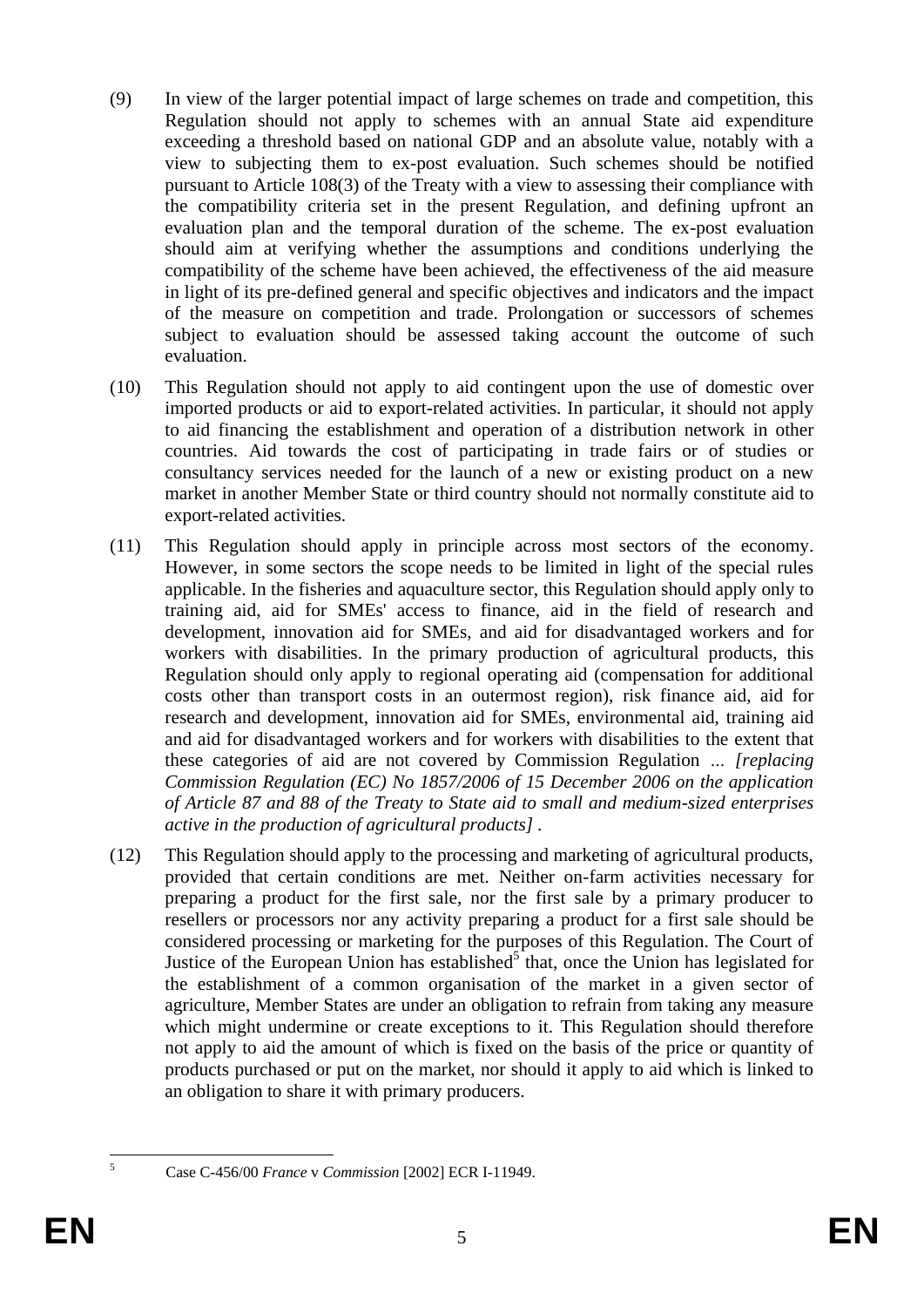- (13) Taking account of Council Decision of 10 December 2010 on State aid to facilitate the closure of uncompetitive coal mines<sup> $6$ </sup>, this Regulation should not apply to aid aimed at facilitating the closure of uncompetitive coal mines under Council Decision of 10 December 2010. Taking account of the fore-mentioned Council Decision,, this Regulation should apply to the coal sector for other types of aid, in particular aid for research, development and innovation, aid for environmental protection and for training aid, with the exception of regional aid.
- (14) The Commission must ensure that authorised aid does not adversely affect trading conditions to an extent that is contrary to the general interest. Therefore, aid in favour of a beneficiary which is subject to an outstanding recovery order following a previous Commission decision declaring an aid illegal and incompatible with the internal market should be excluded from the scope of this Regulation, with the exception of aid schemes to make good the damage caused by certain natural disasters.
- (15) Aid granted to undertakings in difficulty should be excluded from the scope of this Regulation, since such aid should be assessed under the Guidelines on State aid for rescuing and restructuring firms in difficulty<sup>7</sup> in order to avoid their circumvention, with the exception of aid schemes to make good the damage caused by certain natural disasters. In order to provide legal certainty, it is appropriate to establish clear criteria that do not require an assessment of all the particularities of the situation of an undertaking to determine whether an undertaking is considered to be in difficulty for the purposes of this Regulation.
- (16) State aid enforcement is highly dependent on the cooperation of Member States. Therefore, Member States should take all necessary measures to ensure compliance with this Regulation, including compliance of individual aid granted under blockexempted schemes.
- (17) Due to the higher risk of adversely affecting trading conditions, large amounts of aid granted either individually or cumulatively should be assessed by the Commission upon notification. Thresholds should therefore be set for each category of aid within the scope of this Regulation at a level which takes into account the category of aid concerned and its likely effect on trading conditions. Any aid granted above those thresholds remains subject to the notification requirement of Article 108(3) of the Treaty.
- (18) For the purpose of transparency, equal treatment and effective monitoring, this Regulation should apply only to aid in respect of which it is possible to calculate precisely the gross grant equivalent ex ante without the need to undertake a risk assessment ('transparent aid'). For certain specific aid instruments, such as loans, guarantees, tax measures, risk finance measures and, in particular, repayable advances, this Regulation should define the conditions under which they can be considered transparent. For instance, capital injections would not be considered transparent aid, without prejudice to specific conditions concerning risk finance. Aid comprised in guarantees should be considered as transparent if the gross grant equivalent has been calculated on the basis of safe-harbour premiums laid down for the respective type of undertaking. For instance, for small and medium-sized enterprises (hereinafter SMEs), the Commission Notice on the application of Articles 87 and 88 of the EC Treaty to

 $\overline{6}$ <sup>6</sup> OJ L 336, 21.12.2010, p. 24.

<sup>7</sup> OJ C 244, 1.10.2004, p. 2, prolonged by the Commission communication concerning the prolongation of the application of the Community guidelines on State aid for rescuing and restructuring firms in difficulty of 1 October 2004, OJ C 296, 2.10.2012, p.3.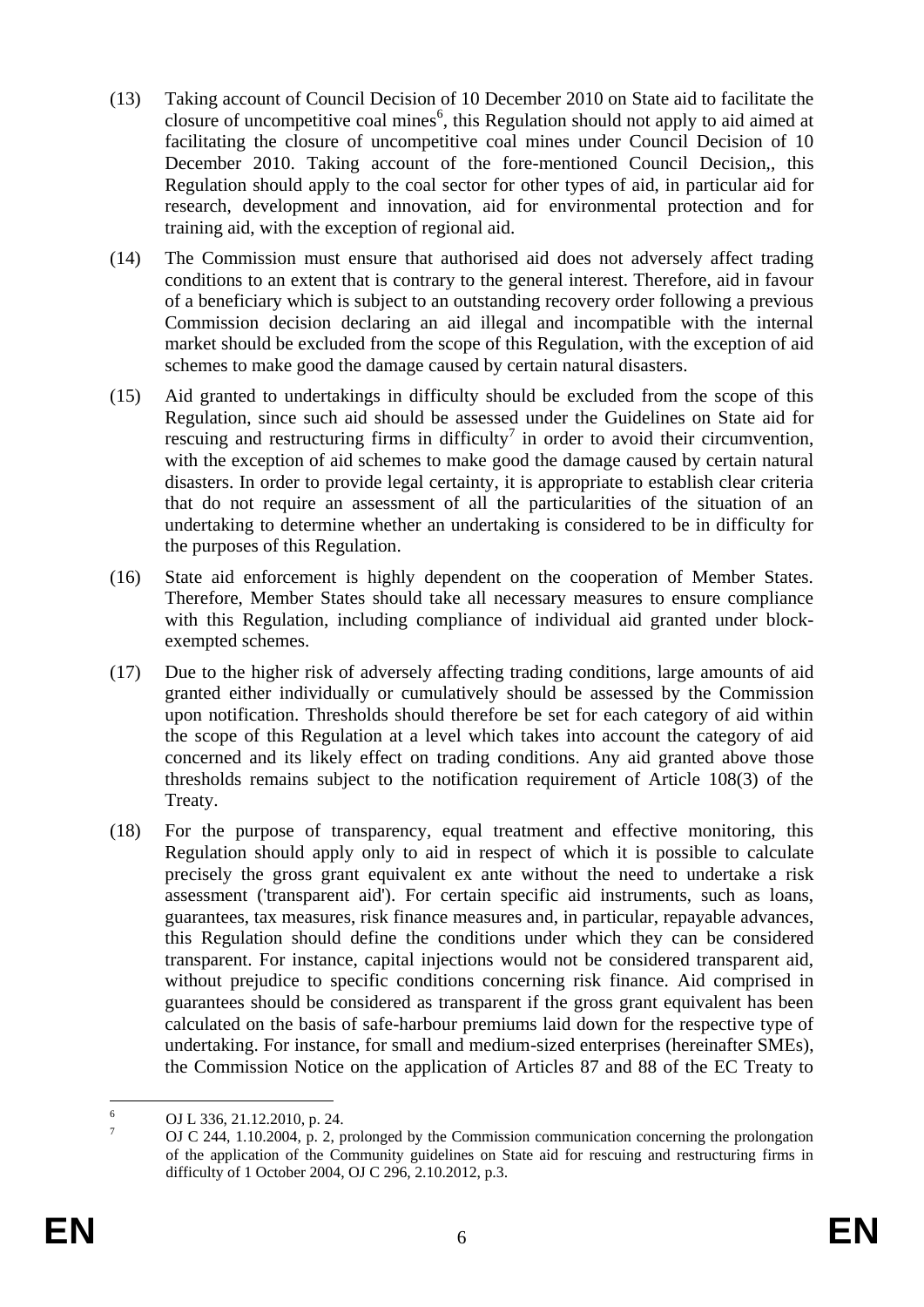State aid in the form of guarantees $<sup>8</sup>$  indicates levels of annual premium above which a</sup> State guarantee would be deemed not to constitute aid.

- (19) To ensure that the aid is necessary and acts as an incentive to further develop activities or projects, this Regulation should not apply to aid for activities in which the beneficiary would engage also absent the aid. Aid should only be exempt from notification under this Regulation if the work on the aided project or activity starts after the beneficiary has submitted a written application for the aid.
- (20) As regards any ad hoc aid covered by this Regulation granted to a beneficiary which is a large enterprise, the Member State should, in addition to the conditions applying to SMEs, also ensure that the beneficiary has analysed, in an internal document, the viability of the aided project or activity with aid and without aid. The Member State should verify that this internal document confirms a material increase in size or scope of the project/activity, a material increase in the total amount spent by the beneficiary on the subsidised project or activity or a material increase in the speed of completion of the project/activity concerned. As regards regional aid, incentive effect should be established on the basis of the fact that the investment project would not have been carried out in the assisted region concerned in the absence of the aid.
- (21) Automatic aid schemes in the form of tax advantages should continue to be subject to a specific condition concerning the incentive effect, in light of the fact that the aid resulting from such schemes is granted within the framework of different procedures than other categories of aid. That specific condition means that the aforementioned schemes should have been adopted before work on the aided project or activity started. However, this condition should not apply in the case of fiscal successor schemes provided the activity was already covered by the previous fiscal schemes in the form of tax advantages. For the assessment of the incentive effect of such schemes, the crucial moment is the moment when the tax measure was set out for the first time in the original scheme, which is then replaced by the successor scheme.
- (22) As regards regional operating aid, regional urban development aid, aid for SME's access to finance, aid for the recruitment of disadvantaged workers, aid for employment of workers with disabilities and aid compensating for the additional costs of employing workers with disabilities, aid in the form of reductions in environmental taxes, aid to make good the damage caused by certain natural disasters, social aid for transport for residents of remote regions and aid for culture and heritage conservation, the existence of an incentive effect does not apply or should be presumed if specific conditions set out for those categories of aid in this Regulation are fulfilled.
- (23) With a view to ensuring that aid is proportionate and limited to the amount necessary, maximum aid amounts should, whenever possible, be defined in terms of aid intensities in relation to a set of eligible costs. Where the maximum aid intensity cannot be set, because eligible costs cannot be identified or in order to provide simpler instruments for small amounts, maximum aid amounts defined in nominal terms should be set out in order to ensure proportionality of aid measures. The aid intensity and the maximum aid amounts should be fixed, in the light of the Commission's experience, at a level that minimises distortions of competition in the aided sector while appropriately addressing the market failure or cohesion issue concerned. For regional investment aid, the aid intensity has to comply with the allowable aid intensities under the regional aid maps.

OJ C 155, 20.6.2008, p. 10.

 $\overline{8}$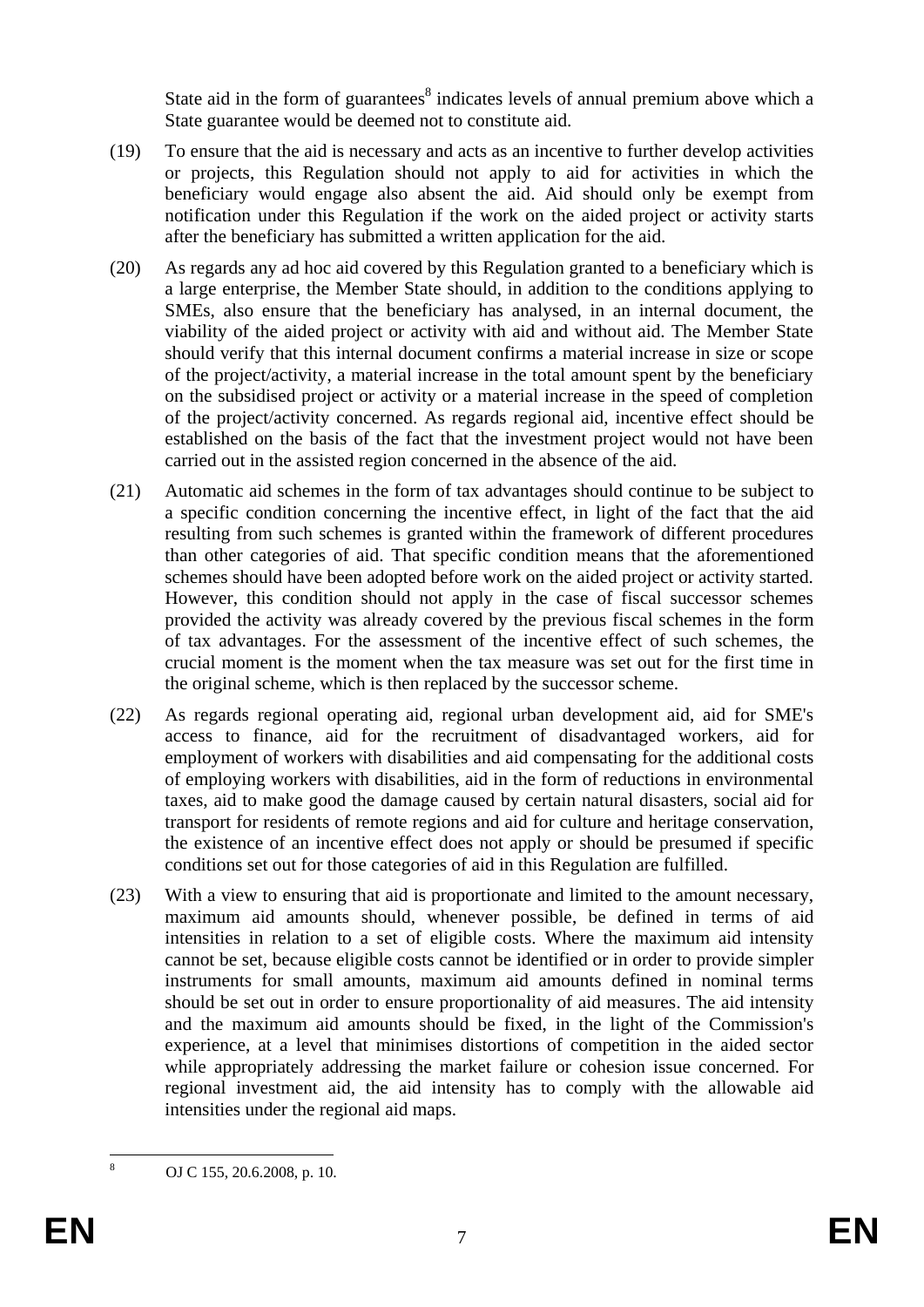- (24) For the calculation of aid intensity, all figures used should be taken before any deduction of tax or other charges. Aid payable in several instalments should be discounted to its value at the moment of granting. The eligible costs should also be discounted to their value at the moment of granting. The interest rate to be used for discounting purposes and for calculating the amount of aid in the case of aid which does not take the form of a grant should be the discount rate applicable at the time of the grant, as laid down in the Commission Communication on the revision of the method for setting the reference and discount rates<sup>9</sup>. The identification of eligible costs should be supported by clear, specific and up-to date documentary evidence. Where aid is awarded by means of tax advantages, aid tranches should be discounted on the basis of the discount rates applicable on the various dates when the tax advantages become effective. The use of aid in the form of repayable advances should be promoted, since such risk-sharing instruments are conducive to strengthened incentive effect of aid. It is therefore appropriate to establish that where aid is granted in the form of repayable advances the applicable aid intensities laid down in this Regulation might be increased, with the exception of regional aid (since the latter may be exempt only if it complies with approved maps).
- (25) In the case of tax advantages on future taxes, the applicable discount rate and the exact amount of the aid tranches may not be known in advance. In such a case, Member States should set in advance a cap on the discounted value of the aid respecting the applicable aid intensity. Subsequently, when the amount of the aid tranche at a given date becomes known, discounting can take place on the basis of the discount rate applicable at that time. The discounted value of each aid tranche should be deducted from the overall amount of the cap ("capped amount").
- (26) To determine whether the individual notification thresholds and the maximum aid intensities laid down in this Regulation are respected, the total amount of state aid measures for the aided activity or project should be taken into account. Moreover, this Regulation should specify the circumstances under which different categories of aid may be cumulated. Aid exempted by this Regulation and any other compatible aid exempted under this Regulation or approved by the Commission may be cumulated as long as those measures concern different identifiable eligible costs. Where different sources of aid are related to the same – partly or fully overlapping – identifiable eligible costs, cumulation should be allowed up to the highest aid intensity or aid amount applicable to that aid under this Regulation. This Regulation should also set out special rules for cumulation of aid measures with and without identifiable eligible costs, for cumulation with de minimis aid and for cumulation with aid in favour of workers with disabilities.
- (27) Union funding centrally managed by the institutions, agencies, joint undertakings or other bodies of the Union, that is not directly or indirectly under the control of Member States), does not constitute State aid. Where such Union funding is combined with State aid, only the latter should be considered for determining whether notification thresholds and maximum aid intensities are respected, provided the total amount of public funding granted in relation to the same eligible costs does not exceed the most favourable funding rate laid down in the applicable rules of Union law.
- (28) Given that State aid within the meaning of Article 107(1) of the Treaty is, in principle, prohibited, it is important that all parties have a possibility to check whether an aid is

 $\overline{9}$ <sup>9</sup> Communication from the Commission on the revision of the method for setting the reference and discount rates OJ C 14, 19.1.2008, p. 6.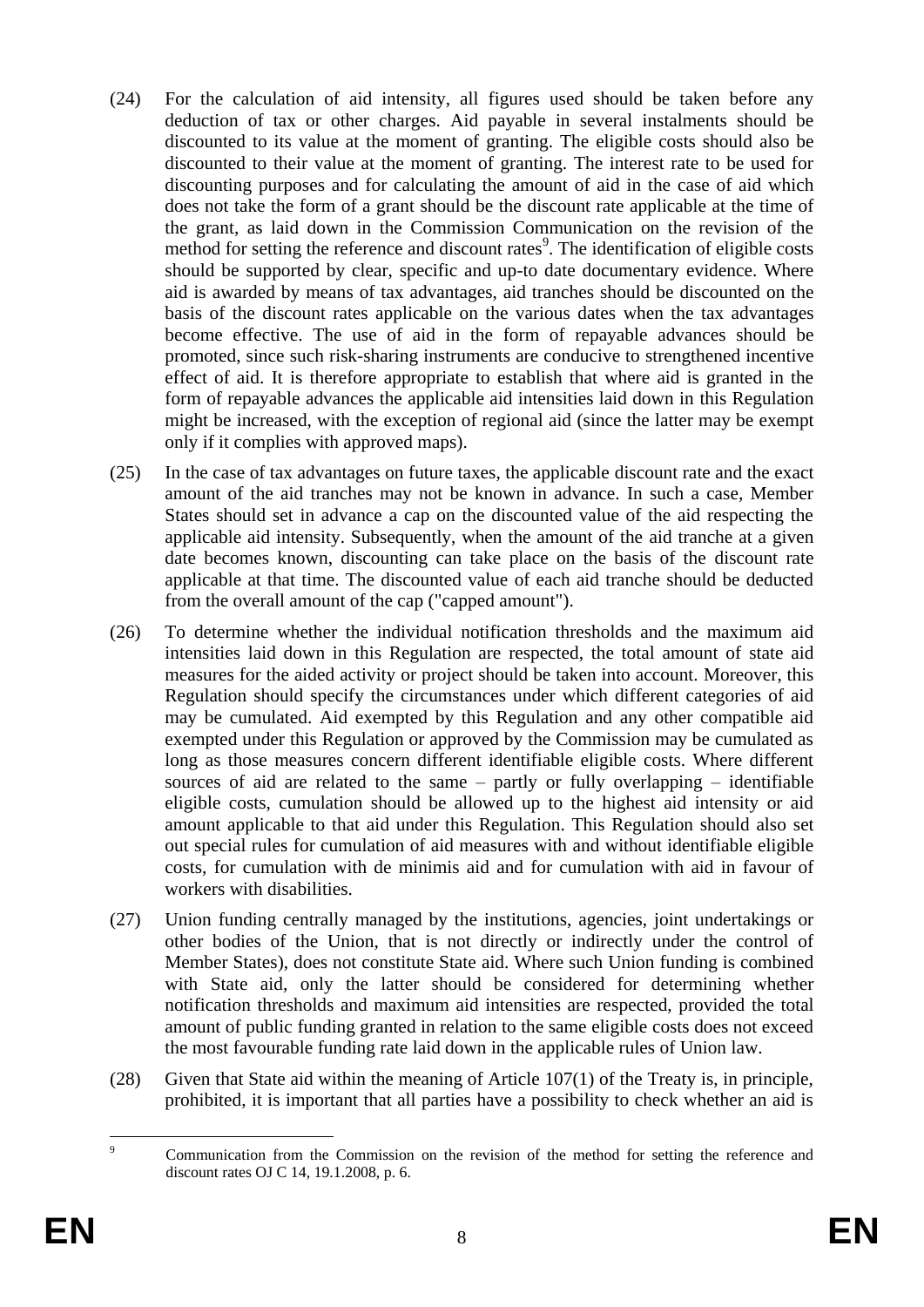granted in compliance with the applicable rules. Transparency of State aid is, therefore, essential for the correct application of Treaty rules and leads to better compliance, greater accountability, peer review and ultimately more effective public spending. To ensure transparency, this Regulation should require the establishment of single State aid websites, at regional or national level. On those websites the Member States should publish summary information about each aid measure exempted under this Regulation in a standardized format, the full text of each aid measure and information about the award of individual aid. That obligation should be a condition for the compatibility of the individual aid with the internal market. The links to the State aid websites of all the Member States should be published on the Commission's website. In accordance with Article 3 of Regulation (EC) No 994/98, summary information on each aid measure exempted under this Regulation should be published on the website of the Commission.

- (29) To ensure effective monitoring of the aid measures in accordance with Regulation (EC) No 994/98, it is appropriate to establish requirements regarding the reporting by the Member States of aid measures which have been exempted pursuant to this Regulation and the application of this Regulation. Moreover, it is appropriate to establish rules concerning the records that Member States should keep regarding the aid exempted by this Regulation, in light of the limitation period established in Article 15 of Regulation (EC) No 659/1999<sup>10</sup>.
- (30) To reinforce the effectiveness of compatibility conditions set out in this Regulation, it should be possible for the Commission to withdraw the benefit of the block exemption for the future aid measures in the event of failure to comply with these requirements. The Commission should be able to restrict the withdrawal of the benefit of the block exemption to certain types of aid, certain beneficiaries or aid measures adopted by certain authorities, where non-compliance with this Regulation affects only a limited group of measures or certain authorities. Such a targeted withdrawal should provide a proportionate remedy directly linked to the identified non-compliance with this Regulation. In case of failure to meet compatibility conditions set out in Chapters I and III, aid granted is not covered by this Regulation and, as a consequence, constitutes unlawful aid, which the Commission will examine in the framework of the relevant procedure as set out in Regulation No (EC) No 659/1999. In case of failure to fulfil the requirements of Chapter II, the withdrawal of the benefit of the block exemption in respect of the future aid measures does not affect the fact that the past measures complying with this Regulation were block exempted.
- *(31)* To eliminate differences that might give rise to distortions of competition and to facilitate coordination between different Union and national initiatives concerning SMEs, as well as for reasons of administrative clarity and legal certainty, the definition of SME used for the purpose of this Regulation should be based on the definition in Commission Recommendation 2003/361/EC of 6 May 2003 concerning the definition of micro, small and medium sized enterprises $11$ .
- (32) By addressing the handicaps of disadvantaged regions, regional aid promotes the economic, social and territorial cohesion of Member States and the Union as a whole. Regional aid is designed to assist the development of the most disadvantaged areas by supporting investment and job creation in a sustainable context. In areas fulfilling the conditions of Article 107(3)(a) of the Treaty, regional aid may be awarded to promote

 $10$ <sup>10</sup> OJ L83, 27.3.1999, p. 1.<br><sup>11</sup> OJ L324, 20.5.2002, a

OJ L 124, 20.5.2003, p. 36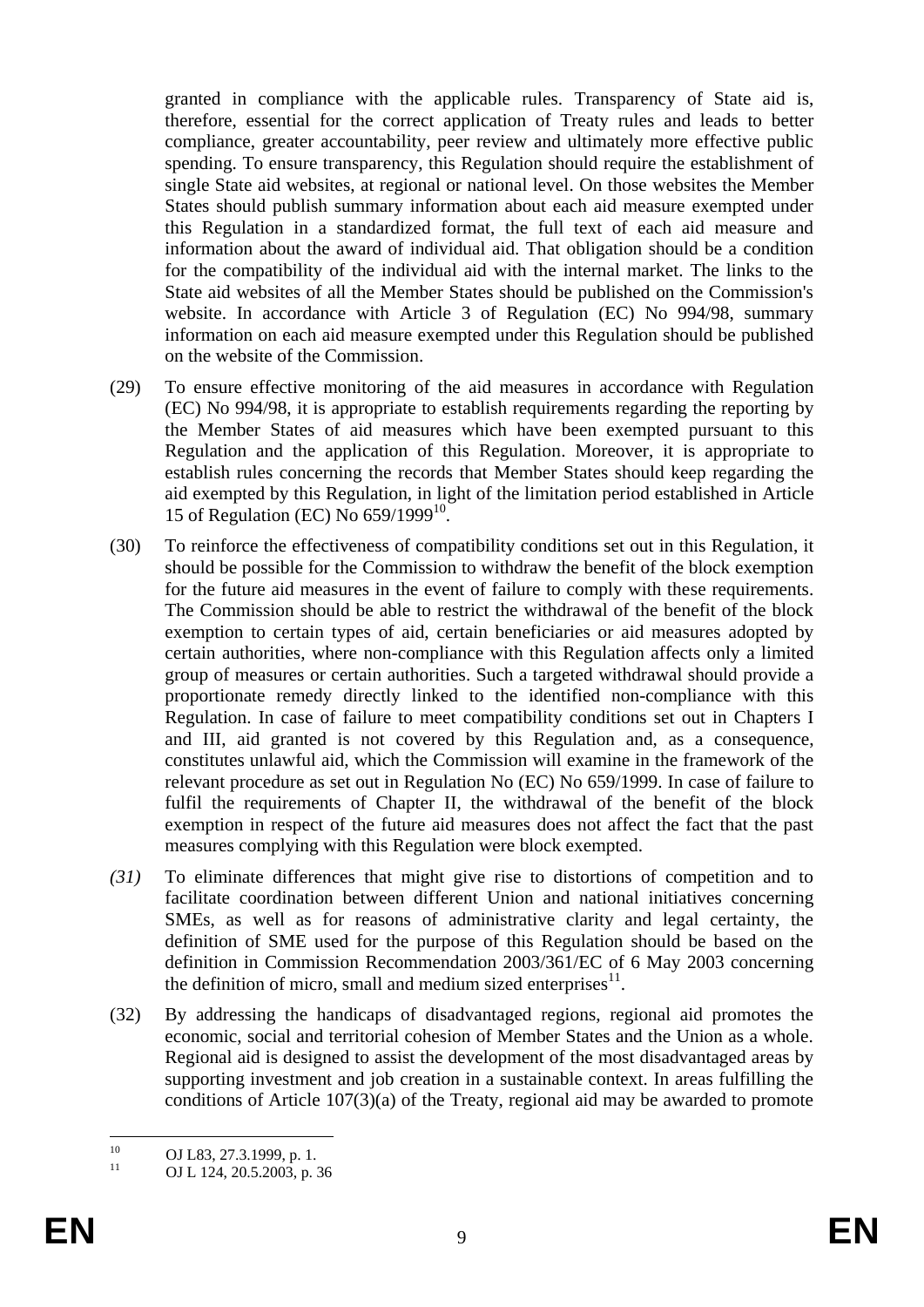the setting-up of new establishments, the extension of existing establishments, the diversification of the output of an establishment or a fundamental change in the overall production process of an existing establishment. Considering that large enterprises are less affected by regional handicaps than SMEs when investing in an area fulfilling the conditions of Article 107(3)(c) of the Treaty, regional aid to large enterprises should be exempt from the notification requirement only for initial investments in favour of new economic activity in those areas.

- (33) Where a regional aid scheme is targeted at particular sectors of the economy, the objective and likely effects of the scheme may be sectorial rather than horizontal. Therefore, sectoral schemes cannot be exempt from the notification requirement. However, the Commission, upon notification, can assess their possible positive effects under the applicable guidelines or frameworks. In particular, this is the case for regional aid schemes covering economic activities in the coal sector, the shipbuilding sector, the transport sector. Furthermore, due to specific characteristics of the steel and synthetic fibres, it is considered that the negative effects of regional aid in those sectors cannot be outweighed by the positive cohesion effects; for those reasons, regional aid in these sectors cannot be granted. Finally, the tourism and broadband sectors play an important role in national economies and, in general, have a particularly positive effect on regional development. Regional aid schemes aimed at tourism activities and broadband should therefore be exempt from the notification requirement. Processing and marketing of agricultural products has also strong links with local and regional economies and should benefit from the block exemption.
- (34) Investments in assisted regions in favour of energy from renewable sources, cogeneration and efficient district heating and cooling shall be allowed under the conditions laid down in the environmental section of this Regulation; this shall minimise their distortive impact on the internal energy market and shall ensure an increased focus on cost efficiency. In view of its high distortive potential impact on the internal energy market, state aid to electricity generation from non-renewable sources and energy infrastructures shall not be exempt from the notification requirement of Article 108(3) of the Treaty.
- (35) So as not to favour the capital factor of an investment over the labour factor, it should be possible to measure regional investment aid on the basis of either the costs of the investment or the wage costs of employment directly created by an investment project.
- (36) Regional investment aid should not be exempt from notification when it is awarded to a beneficiary that has closed down the same or a similar activity in the EEA in the two years preceding its application for regional investment aid or which, at the moment of the aid application, has concrete plans to close down such an activity within a period of up to two years after the initial investment for which aid is requested is completed in the area concerned.
- (37) The Commission has gained sufficient experience in the application of Article 107(3)(a) and (c) of the Treaty as regards regional operating aid to compensate the additional transport costs of goods produced in the outermost regions or in sparsely populated areas and the additional production and operating costs (other than additional transport costs) incurred by beneficiaries established in the outermost regions. To minimize the environmental impact and emissions, the aid to compensate for additional transport costs shall be calculated on the basis of the transport means which results in the lowest external cost to the environment including energy use. Regional operating aid to compensate for additional costs in the outermost regions,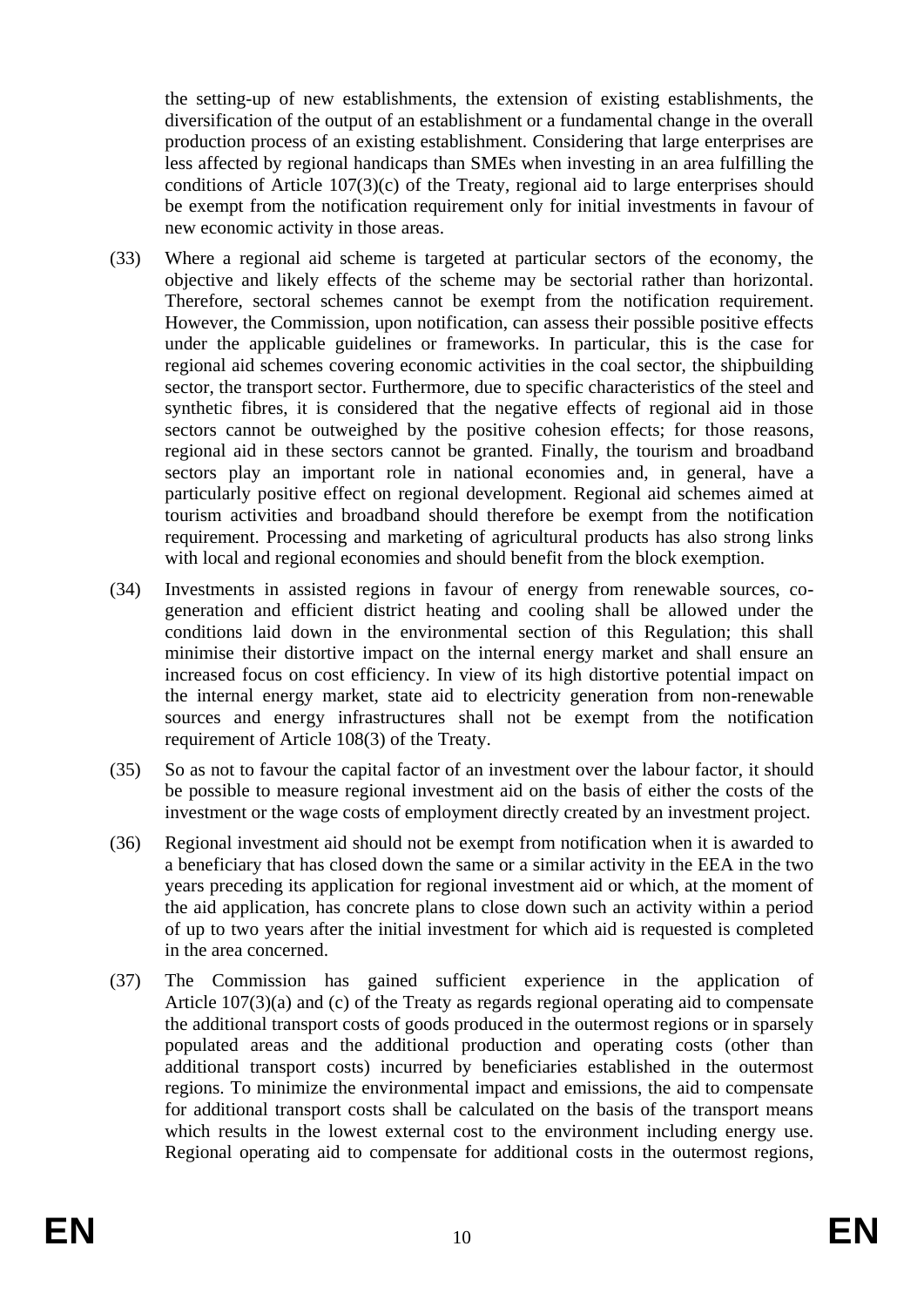other than additional transport costs, can only be compatible with the internal market and can be exempt from the notification requirement of Article 108(3) of the Treaty in so far as the level of that aid is limited to a certain proportion of the gross value added annually created by the beneficiary in the outermost region concerned or of the annual labour costs incurred by the beneficiary in the outermost region concerned.

- (38) By addressing the high concentration of economic, environmental and social problems of urban areas located in assisted areas identified in a regional aid map, urban development aid contributes to the economic, social and territorial cohesion of the Member States and the Union as a whole. The market failures to be addressed by the urban development aid refer to the urban development funding environment, the lack of integrated urban development approach, a funding deficit necessitating greater leverage of scarce public resources and the need for a more commercial approach to the regeneration of urban areas. Urban development aid to support the development of participative, integrated and sustainable strategies to tackle the additional problems identified in the assisted areas should therefore be block exempted.
- (39) Investments corresponding to Europe 2020 priorities in green technologies, R&D&I and shift towards low carbon economy, undertaken in assisted areas identified in a regional aid map should be able to receive higher aid amounts by means of a regional bonus.
- (40) SMEs play a decisive role in job creation and, more generally, act as a factor of social stability and economic development. However, their development may be limited by market failures, leading to these SMEs suffering from the following typical handicaps. SMEs often have difficulties in obtaining capital or loans, given the risk-averse nature of certain financial markets and the limited collateral that they may be able to offer. Their limited resources may also restrict their access to information, notably regarding new technology and potential markets. To facilitate the development of the economic activities of SMEs, this Regulation should therefore exempt certain categories of aid when they are granted in favour of SMEs. These categories should include, in particular SME investment aid and SME participation in fairs.
- (41) SMEs participating in the European Territorial Cooperation projects covered by Commission Regulation [COM(2011)611 ERDF/ETC] often find difficulties in financing additional costs stemming from the cooperation between partners located in different regions and in different Member States or third countries. Given the importance of the European Territorial Cooperation (ETC) as a goal of cohesion policy providing a framework for the implementation of joint actions and policy exchanges between national, regional and local actors from different Member States or third countries, this Regulation should address certain difficulties faced by the ETC projects in order to facilitate their compliance with State aid rules. The ETC-specific issues that this Regulation should address relate to the applicable regional aid intensity for ETC projects, SMEs' cooperation costs linked to ETC projects and to obligations concerning publication and information, reporting and keeping records for monitoring purposes.
- (42) Having regard to the specific handicaps and differences between small and mediumsized enterprises, different basic aid intensities and different bonuses may apply.
- (43) On the basis of the experience gained in applying the Community guidelines on State aid to promote risk capital investments in small and medium-sized enterprises $^{12}$ , there

 $12$ OJ C 194, 18.8.2006, p. 2–21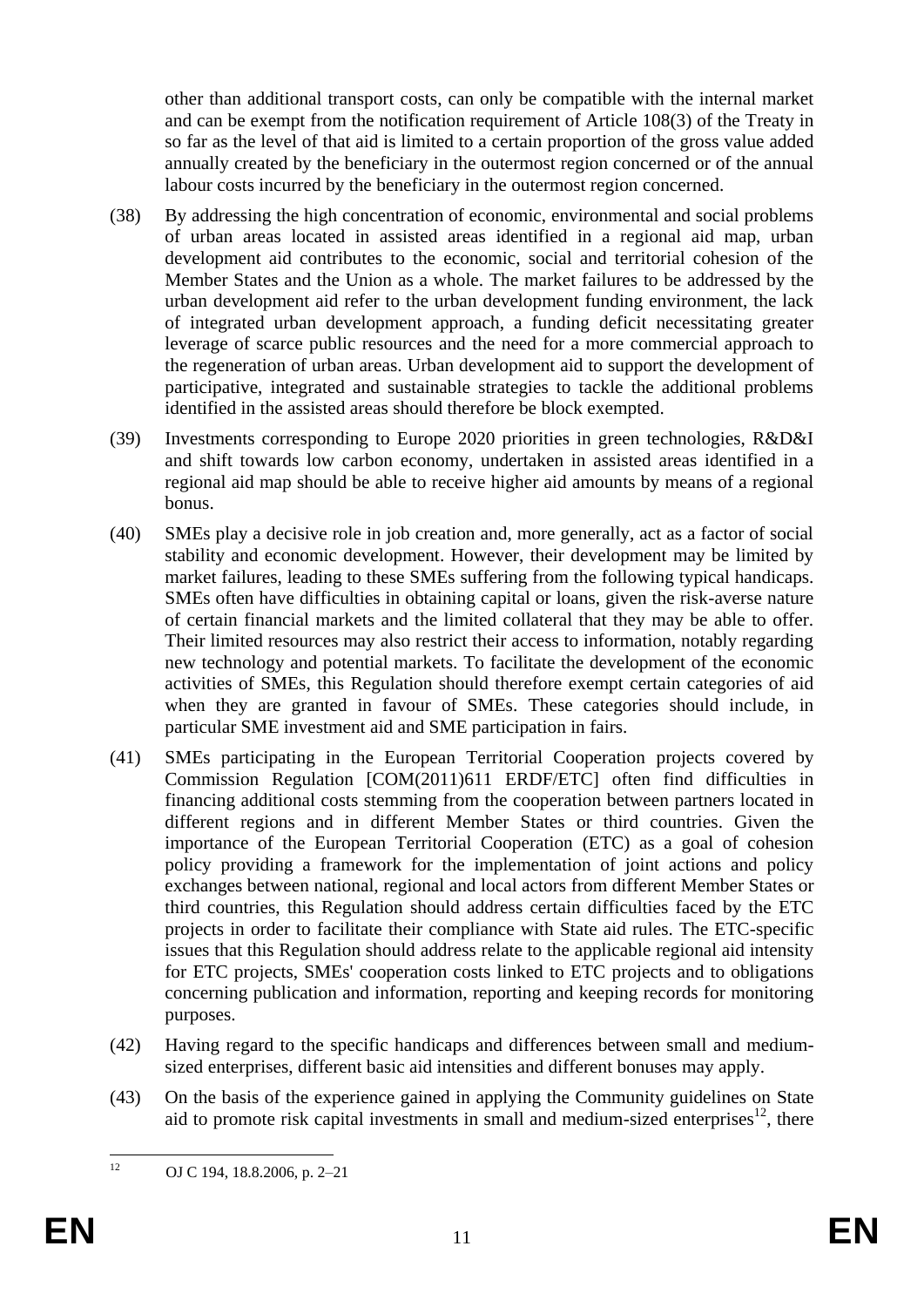are to be a number of specific risk capital market failures in the Union in respect of certain types of investments at certain stages of the undertakings' development. Those market failures result from an imperfect matching of supply and demand for risk capital. As a result, the level of risk capital provided in the market may be too restricted and undertakings do not obtain funding despite having a valuable business model and growth prospects. The main source of market failure relevant to risk capital markets, which particularly affects access to capital by SMEs and which may justify public intervention, relates to imperfect or asymmetric information. It affects not only the provision of risk capital, but also hampers access to debt finance for certain SMEs. Consequently, risk finance measures which seek to attract private capital for risk finance provision to unlisted SMEs affected by the funding gap and which ensure profit-driven financing decisions and commercial management of financial intermediaries should be exempt from the notification requirement under certain conditions.

- (44) Under certain conditions, start-up aid for small enterprises, aid to alternative trading platforms specialised in SMEs and aid for costs related to the scouting of SMEs should also be exempt from the notification requirement.
- (45) Aid for research and development and innovation aid can contribute to sustainable economic growth, strengthen competitiveness and boost employment. Experience with the application of Regulation (EC) No 800/2008 and the Community framework for State aid for research and development and innovation<sup>13</sup> shows that market failures may prevent the market from reaching optimal output and lead to inefficiencies. Such inefficient outcomes generally relate to externalities, public goods/knowledge spillovers, imperfect and asymmetric information, and coordination and network failures.
- (46) Aid for research, development and innovation is of particular importance for SMEs, which may experience difficulties in gaining access to new technological developments, knowledge transfer or highly qualified personnel. Aid for research and development projects, aid for feasibility studies, as well as innovation aid for SMEs, including aid to cover industrial property rights costs for SMEs, may remedy those problems and should therefore be exempt from the requirement of notification under certain conditions.
- (47) As regards project aid for research and development, the aided part of the research project should completely fall within the categories of fundamental research, industrial research or experimental development. When a project encompasses different tasks, each task should be qualified as falling under the categories of fundamental research, industrial research or experimental development or as not falling under any of those categories. That qualification need not necessarily be chronological, moving sequentially over time from fundamental research to activities closer to the market. Accordingly, a task which is carried out at a late project stage may be qualified as industrial research. Similarly, an activity carried out at an earlier stage may constitute experimental development. The aided part of the project may also include feasibility studies preparatory to research activities.
- (48) High-quality research infrastructures are increasingly necessary for ground-breaking research and innovation because they attract global talent and are essential in particular for new information and communication technologies and key enabling technologies. Public research infrastructures should continue to partner with industry research. Access to publicly funded research infrastructures should be granted on a

 $13$ OJ C 323, 30.12.2006, p. 1–26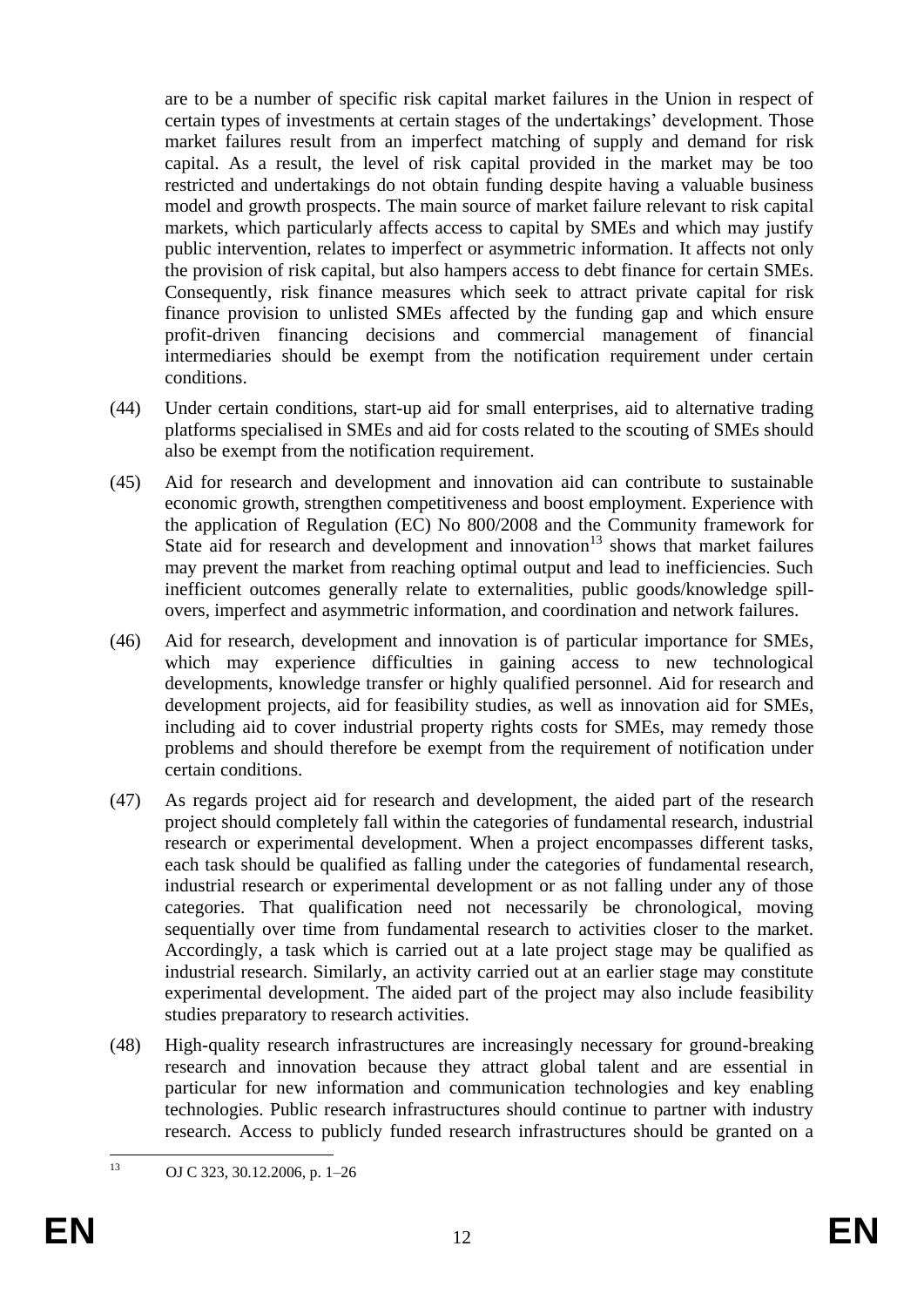transparent and non-discriminatory basis and on market terms. If the latter conditions are not respected, the aid measure cannot be exempt from the notification requirement. Multiple parties may own, operate and use a given research infrastructure, and public entities and undertakings may use the infrastructure collaboratively.

- (49) Research infrastructures may perform both economic and non-economic activities. In order to avoid State aid to economic activities through public funding of noneconomic activities, the costs and financing of economic and non-economic activities must be clearly separable. When an infrastructure is used for both economic and noneconomic activities, the funding through State resources of the costs linked to the noneconomic activities of the infrastructure does not constitute State aid. Public funding falls under State aid rules only insofar as it covers costs linked to the economic activities. Only the latter are taken into account in view of ensuring compliance with the notification thresholds and maximum aid intensities. If the infrastructure is used almost exclusively for a non-economic activity, it may fall outside State aid rules in its entirety, even if it is also used for a purely ancillary economic activity, i.e. an activity which is directly related to and necessary for the operation of the infrastructure or intrinsically linked to its main non-economic use, and is limited in scope. This should be considered to be the case when the capacity allocated each year to such activity does not exceed 15 per cent of the research infrastructure's overall annual capacity.
- (50) Aid for innovation clusters aims at tackling market failures linked with coordination problems hampering the development of clusters, or limiting the interactions and knowledge flows within clusters. State aid can contribute in two ways to solve this problem: firstly, by supporting investment in open and shared infrastructures for innovation clusters, and, secondly, by supporting operation of clusters, so that collaboration, networking and learning is enhanced. Operating aid for innovation clusters should, however, only be allowed on a temporary basis for a limited period. The ratio of the total amount of aid granted to the total eligible costs over this period should not exceed 50 per cent, regardless of how the aid is distributed over that period
- (51) Process and organisational innovation may suffer from market failures in the form of imperfect information and positive externalities, which need to be addressed by specific measures. Aid for this type of innovation is mainly relevant for SMEs, as they face constraints that may hamper their capability to improve their production or delivery methods or to significantly enhance their business practices, workplace organisation and external relations. In order to stimulate large enterprises to collaborate with SMEs in process and organisational innovation activities, aid measures which support the costs of large enterprises for such activities should also benefit from the block exemption regulation under certain conditions.
- (52) The promotion of training and the recruitment / employment of disadvantaged workers and of workers with disabilities constitutes a central objective of the economic and social policies of the Union and its Member States.
- (53) Training usually generates positive externalities for society as a whole, since it increases the pool of skilled workers from which other firms may draw, improves the competitiveness of the Union industry and plays an important role in the Union employment strategy. Such aid should therefore be exempt from the notification requirement under certain conditions. In light of the particular handicaps which SMEs face and the higher relative costs that they must bear when they invest in training, the intensities of aid exempted by this Regulation should be increased for SMEs. Furthermore, the intensities of aid exempted by this Regulation should be increased if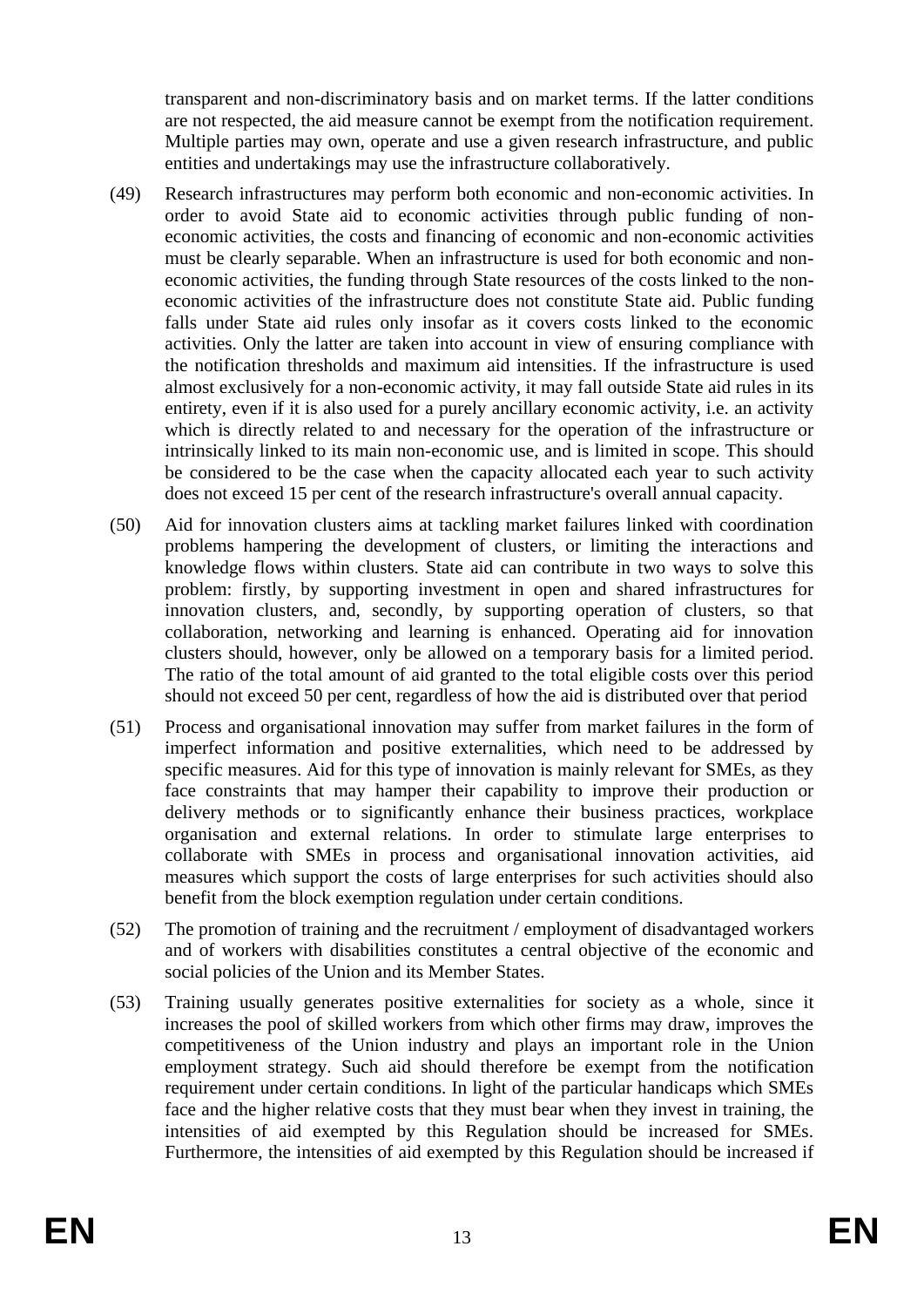the training is given to disadvantaged workers or to workers with disabilities. The characteristics of training in the maritime transport sector justify a specific approach for that sector.

- (54) Certain categories of disadvantaged workers and workers with disabilities still experience particular difficulties in entering and remaining in the labour market. For this reason, public authorities are justified in applying measures providing incentives to undertakings to increase the levels of employment of these categories of workers, in particular of young people. Employment costs form part of the normal operating costs of any undertaking. It is therefore particularly important that aid for the employment of disadvantaged workers and of workers with disabilities should have a positive effect on employment levels of those categories of workers and should not merely enable undertakings to reduce costs which they would otherwise have to bear. Consequently, such aid should be exempt from the notification requirement when it is likely to assist those categories of workers in entering or re-entering and staying in the job market. The core elements of the EU disability strategy<sup>14</sup>, combining anti-discrimination, equal opportunities and active inclusion measures, reflect the United Nations Convention on the Rights of Persons with Disabilities to which the EU and the majority of the Member States are a party. This Regulation should refer to aid for workers with disabilities in the sense of Article 1 of the Convention.
- (55) Sustainable growth for a resource efficient, greener and more competitive economy is one of the main pillars of the Europe 2020 growth strategy<sup>15</sup>. Sustainable development is based, amongst other things, on a high level of protection and improvement of the quality of the environment. The area of environmental protection is confronted with market failures so that under normal market conditions, undertakings may not necessarily have an incentive to reduce the pollution caused by them since any such reduction may increase their costs without corresponding benefits. When undertakings are not obliged to internalise the costs of pollution, society as a whole bears these costs.
- (56) Introducing mandatory environmental standards can address such market failure. A higher level of environmental protection can be achieved by investments that go beyond mandatory Union standards. In order to incentivise undertakings to improve the level of environmental protection beyond these mandatory Union standards, State aid in this area shall be block exempted. In order not to dissuade Member States from setting mandatory national standards which are more stringent than the corresponding Union standards, such State aid may be granted, irrespective of the presence of mandatory national standards that are more stringent than the Union standard..
- (57) In principle aid should not be granted where investments bring undertakings into compliance with Union standards already adopted and not yet in force. However, State aid may result in undertakings improving their environmental behaviour if such State aid incentivises undertakings to adapt early to future Union standards before such standards enter into force and as long as such standards do not apply retroactively. Aid to undertakings to adapt to future Union standards, may result in achieving a high level of environmental protection sooner and this Regulation should therefore exempt such category of aid.

 $14$ <sup>14</sup> Communication from the Commission to The European Parliament, the Council, the European Economic And Social Committee and the Committee Of The Regions - European Disability Strategy 2010-2020: A Renewed Commitment to a Barrier-Free Europe /\* COM/2010/0636 final

<sup>&</sup>lt;sup>15</sup> Communication from the Commission - Europe 2020 A strategy for smart, sustainable and inclusive growth /\* COM/2010/2020 final \*/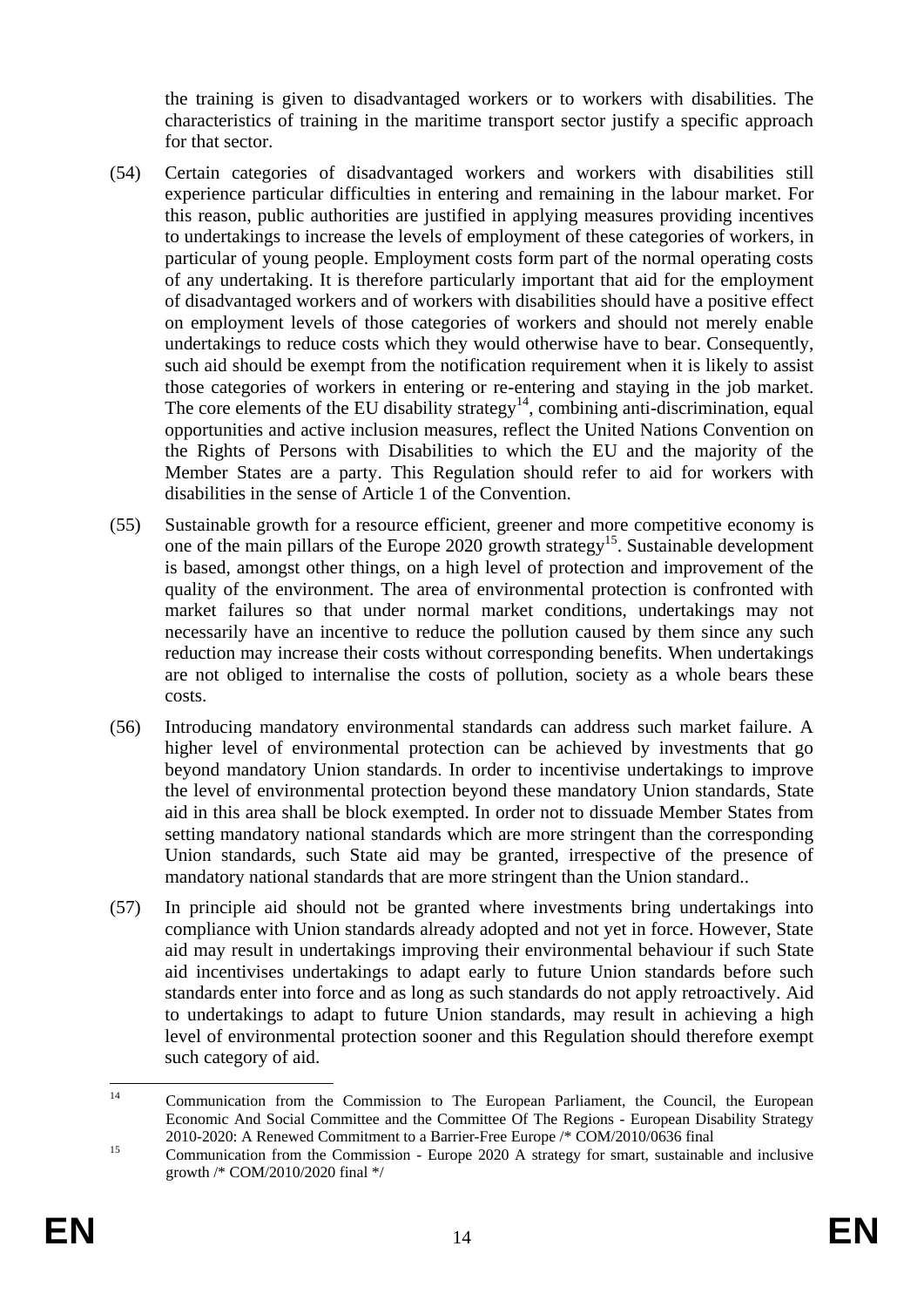- (58) As part of the EU 2020 strategy, the EU has set the objective to achieve a 20% increase in energy efficiency by 2020 and in particular adopted the Energy Efficiency Directive which establishes a common framework to promote energy efficiency within the Union pursuing the overall objective of saving at least 20% of the Union´s primary energy consumption. In order to facilitate the achievement of these targets, measures supporting energy efficiency and energy saving investments, high-efficiency cogeneration as well as energy efficient district heating and cooling should be block exempted.
- (59) To achieve the Union renewable energy targets<sup>16</sup> and to the extent additional support is needed on top of a regulatory framework such as the Union emission trading scheme<sup>17</sup>, this Regulation should provide for the possibility to exempt aid granted to investments supporting energy from renewable sources. In view of the limited distortions of trade and competition, this Regulation should also provide for the possibility to block exempt operating aid for small scale installations producing renewable energy, subject to well-defined conditions. However, in order to minimise the amount of aid, support for electricity production from renewable sources should only be block exempted if granted on the basis of a competitive bidding process and using a mechanism which exposes renewable energy producers to market prices.
- (60) With regard to aid for the production of hydropower, its impact can be twofold. On the one hand, it has a positive impact in terms of low greenhouse gas emissions and on the other hand it might also have a negative impact on water systems and biodiversity. Therefore, when granting aid to hydropower Member States should respect Directive 2000/60/EC of the European Parliament and of the Council of 23 October 2000 establishing a framework for Community action in the field of water policy and in particular Article 4(7) which lays down criteria in relation to allowing new modifications of bodies of water.
- (61) It must also be ensured that aid is only granted to sustainable forms of renewable energy. Aid to biofuels should only be covered by this Regulation in so far as it is granted for advanced biofuels in line with the Commission proposal to limit global land conversion for biofuel production $18$ .
- (62) Aid in the form of tax reductions pursuant to Directive  $2003/96/EC^{19}$  favouring environmental protection covered by this Regulation can indirectly benefit the environment. However, environmental taxes should reflect the social cost of emissions while reductions from taxes may adversely impact on this objective. It seems therefore appropriate to limit their duration to the duration of this Regulation. After this period, Member States should re-evaluate the appropriateness of the tax reductions concerned. However, where a specific article in this Regulation covers the aid measure granted in the form of a tax exemption, that article should apply.
- (63) Aid for the remediation of contaminated sites is justified in cases where the person liable under the applicable law for the contamination cannot be identified, triggering the application of the 'polluter pays' principle. The conditions on environmental

 $16\,$ <sup>16</sup> Directive 2009/28/EC of the European Parliament and of the Council of 23 April 2009 on the promotion of the use of energy from renewable sources and amending and subsequently repealing Directives 2001/77/EC and 2003/30/EC - OJ L 140, 5.6.2009, p. 16–62

<sup>&</sup>lt;sup>17</sup> Directive 2003/87/EC of the European Parliament and of the Council of 13 October 2003 establishing a scheme for greenhouse gas emission allowance trading within the Community and amending Council Directive 96/61/EC - OJ L 275, 25.10.2003, p. 32–46

<sup>&</sup>lt;sup>18</sup> COM(2012)595 of 17.10.2012.

OJ L 283, 31.10.2003, p. 51.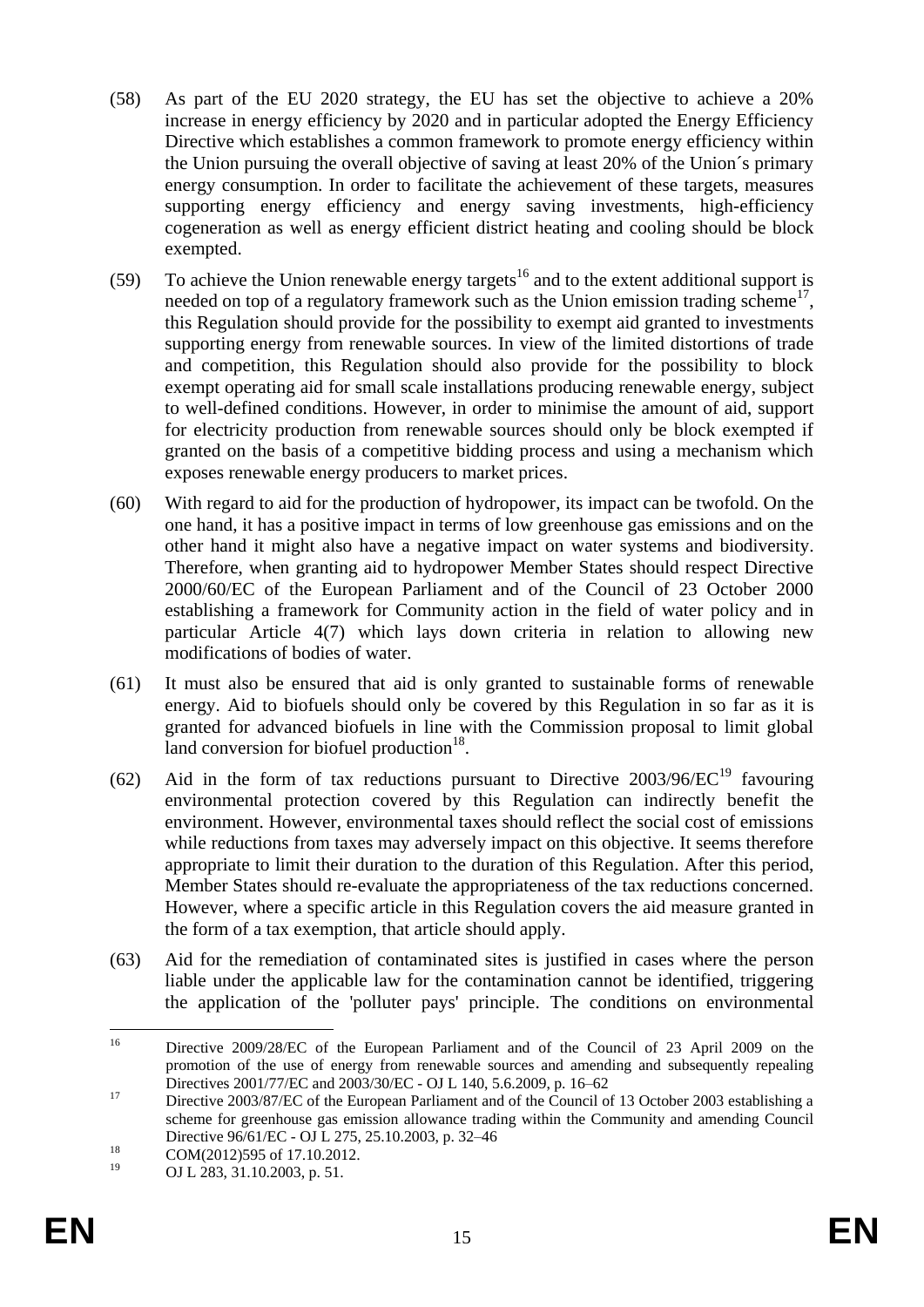liability with regard to the prevention and remediation of environmental damage as defined in the Directive 2004/35/CE<sup>20</sup> of the European Parliament and of the Council of 21 April 2004 as amended by Directive  $2006/21/EC^{21}$  and Directive  $2009/31/EC^{22}$ should apply. Therefore, to facilitate the correction of existing environmental damage, this Regulation should exempt this type of aid under certain conditions.

- (64) Environmental studies can help to identify the investments to achieve a higher level of environmental protection. State aid to support the carrying out of environmental studies which aim to support investments in environmental protection as covered by this Regulation should therefore be block exempted. As energy audits are mandatory for large enterprises, they should not benefit of State aid.
- (65) In accordance with Article 107(2)(b) of the Treaty, aid to make good the damage caused by natural disasters is compatible with the internal market. For the purposes of this Regulation, earthquakes, landslides, floods, in particular floods brought about by waters overflowing river banks or lakeshores, avalanches, tornadoes, hurricanes, volcanic eruptions and wild fires should be considered events constituting a natural disaster. Damage caused by adverse weather conditions such as frost, hail, ice, rain or drought, which occur on a more regular basis, should not be considered a natural disaster within the meaning of Article 107(2)(b) of the Treaty. In order to ensure that aid granted to make good the damage caused by natural disasters is indeed covered by the exception this Regulation should lay down conditions following established practice the fulfilment of which will ensure that aid schemes to make good the damage caused by natural disasters can benefit from block exemption. Those conditions should relate, in particular, to the formal recognition by the competent Member States' authorities of the character of the event as a natural disaster, to a direct causal link between the damage caused by the natural disaster and the damages suffered by the beneficiary undertaking, which may include undertakings in difficulty, and should ensure that overcompensation is avoided. The compensation should not exceed what is necessary to enable the beneficiary to return to the situation before the disaster.
- (66) Aid has a social character for air and maritime passenger transport if it addresses the problem of steady connectivity for residents of remote regions by reducing certain transport ticket costs for them. This may be the case for outermost regions, Malta, Cyprus, other islands which are part of the territory of a Member State and sparsely populated areas. Where a remote region is linked to the European Economic Area by several transport routes, including indirect routes, aid should be possible for all those routes and for transport by all carriers operating on these routes. Aid should be granted without discrimination as to the identity of the carrier or type of service and may include regular, charter and low-cost services.
- (67) Broadband connectivity is of strategic importance for the achievement of the Europe 2020 objective of smart, sustainable and inclusive growth and innovation and for

<sup>20</sup> <sup>20</sup> OJ L 143, 30.4.2004, p. 56.

<sup>21</sup> Directive 2006/21/EC of the European Parliament and of the Council of 15 March 2006 on the management of waste from extractive industries and amending Directive 2004/35/EC, OJ L 102, 11.4.2006, p. 15.

<sup>&</sup>lt;sup>22</sup> Directive 2009/31/EC of the European Parliament and of the Council of 23 April 2009 on the geological storage of carbon dioxide and amending Council Directive 85/337/EEC, European Parliament and Council Directives 2000/60/EC, 2001/80/EC, 2004/35/EC, 2006/12/EC, 2008/1/EC and Regulation (EC) No 1013/2006: OJ L 140, 5.6.2009, p. 114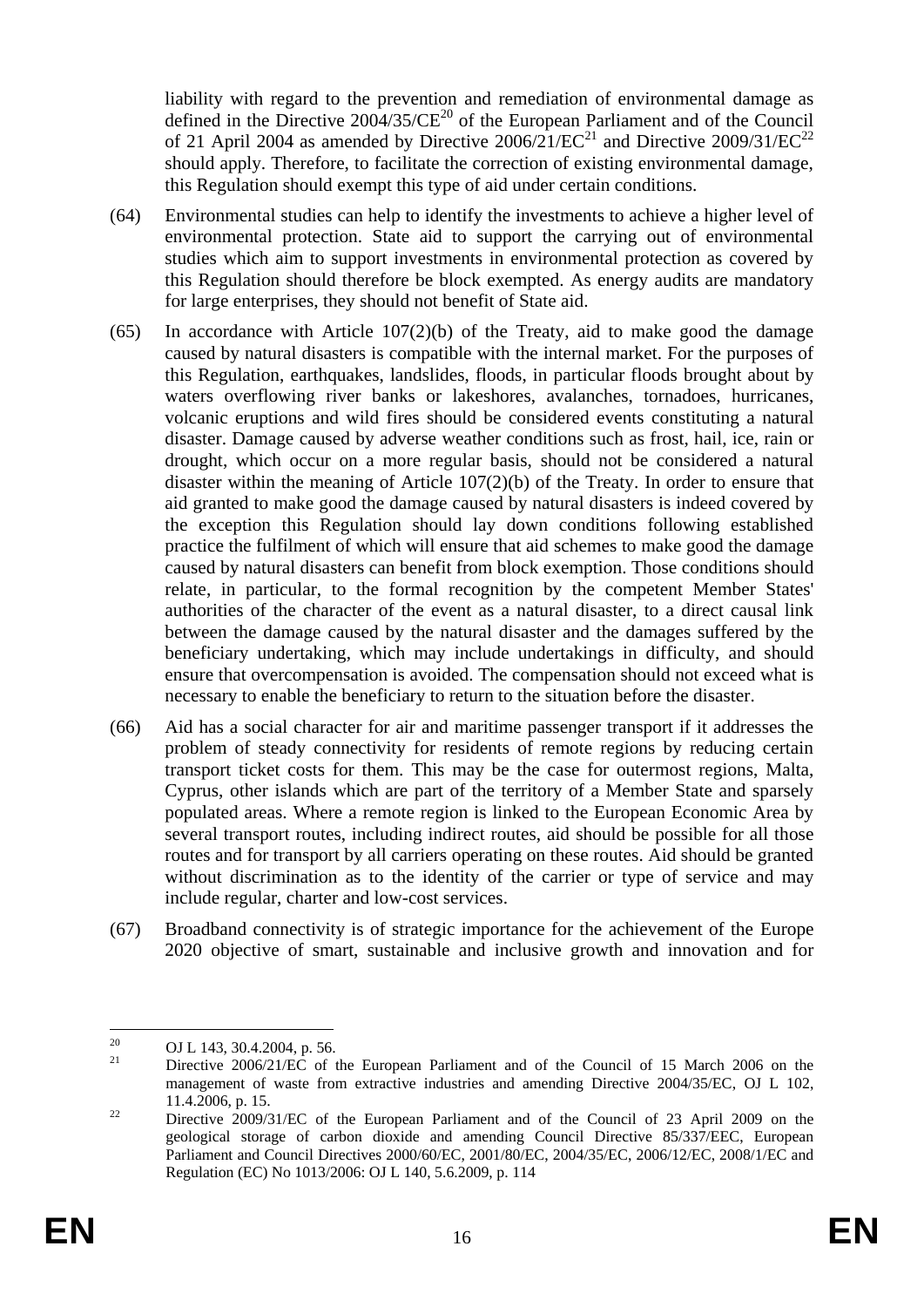social and territorial cohesion<sup>23</sup>. Investment aid for broadband infrastructure aims at fostering the deployment of such infrastructure and related civil engineering works in areas where no comparable infrastructure exists nor is likely to be deployed by market operators in the near future. In light of the Commission's experience, such investment aid does not give rise to undue distortions of trade and competition, provided that the conditions set out in this Regulation are met. Such conditions should aim, in particular, at limiting distortions of competition by subjecting aid to technology-neutral competitive selection and by ensuring wholesale access to the subsidised networks, taking into account the aid received by the network operator. Although under certain conditions virtual unbundling may be considered equivalent to physical unbundling, until more experience is acquired, there is a need to assess on a case by case basis whether a particular non-physical or virtual wholesale access product should be considered equivalent to local loop unbundling. For this reason, and until such experience in state aid individual cases or in the ex ante regulatory context can be taken into account in a future review, physical unbundling should be required for the purposes of benefiting from the present block exemption regulation. Where future costs and revenue developments are uncertain and there is a strong asymmetry of information, Member States should also adopt financing models that include monitoring and claw-back elements to allow a balanced sharing of unanticipated gains. To avoid a disproportionate burden on small, local projects, such models should be put in place only for projects exceeding a minimum threshold.

(68) In the culture and heritage conservation sector, a number of measures taken by Member States may not constitute aid because they do not fulfil all the criteria of Article 107(1) of the Treaty, for example because the activity is not economic or because trade between Member States is not affected. To the extent that such measures are covered by Article 107(1) of the Treaty, cultural institutions and projects do not typically give rise to any significant distortion of competition, and case practice has shown that such aid has limited effects on trade. Article 167 of the Treaty recognises the importance of promoting culture for the Union and its Member States and provides that the Union should take cultural aspects into account in its action under other provisions of the Treaty, in particular in order to respect and to promote the diversity of its cultures. Because of the dual nature of culture, being on the one hand an economic good that offers important opportunities for the creation of wealth and employment, and, on the other, a vehicle of identities, values and meanings that mirror and shape our societies, State aid rules should acknowledge the specificities of culture and the economic activities related to it. To clarify the scope of this Regulation, a list of eligible cultural purposes and activities should be established and eligible costs should be specified. The block exemption should cover both investment and operating aid below determined thresholds provided that overcompensation is excluded. In general, this Regulation should not apply to activities which, although they may present a cultural aspect, have a predominantly commercial character because of the higher potential for competition distortions. Therefore, in particular, this Regulation should not apply to press and magazines (written or electronic). Furthermore, the list of eligible cultural purposes and activities should not include commercial activities such as fashion, design or video games.

 $2<sup>2</sup>$ 

<sup>23</sup> Communication from the Commission to the European Parliament, the Council, the European Economic and Social Committee and the Committee of the Regions, COM (2010) 245 final A Digital Agenda for Europe.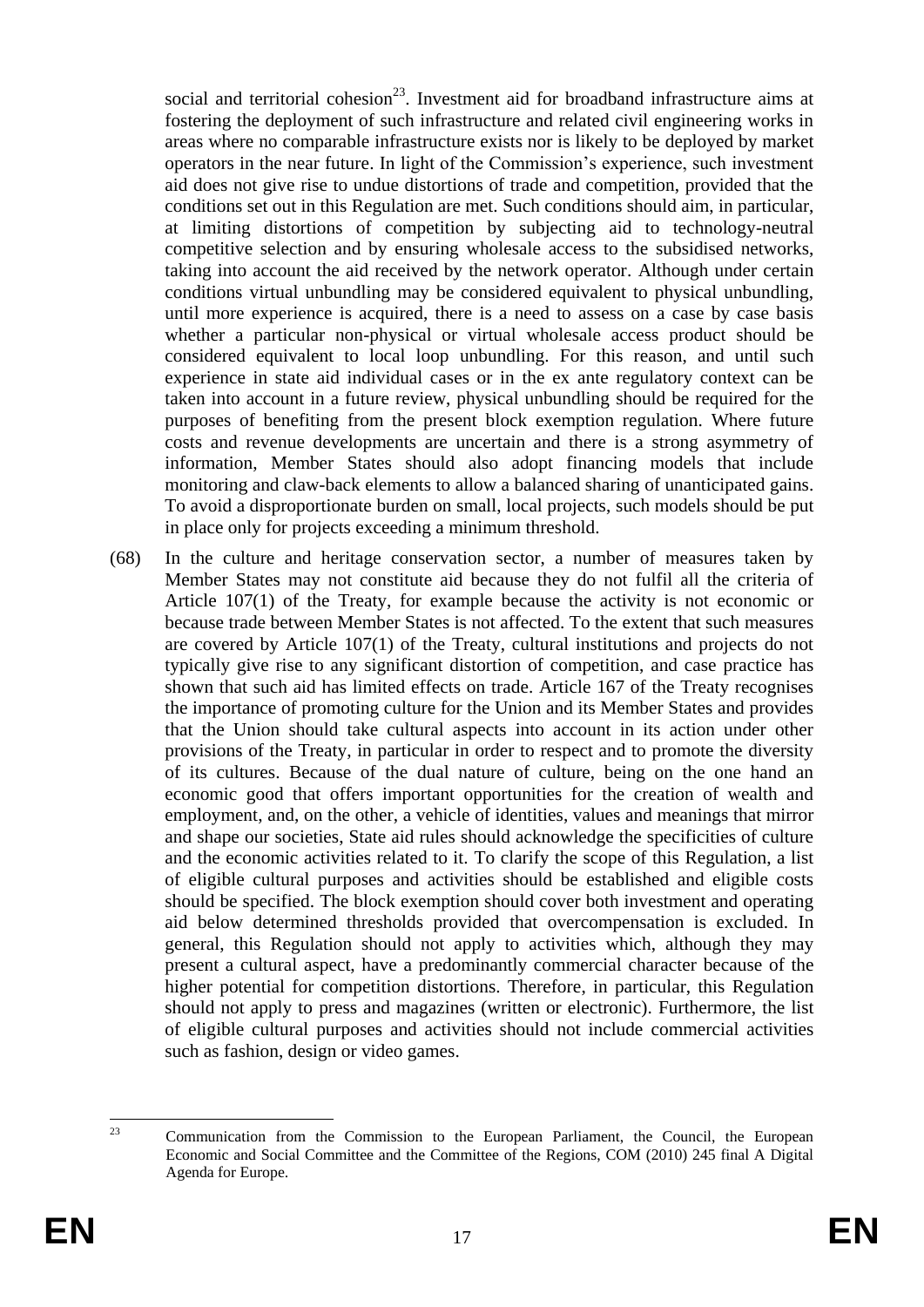- (69) Audio-visual works play an important role in shaping European identities and reflect the different traditions of Member States and regions. While there is strong competition between films produced outside the Union, there is limited circulation of European films outside their country of origin due to the fragmentation into national or regional markets. The sector is characterised by high investment costs, a perceived lack of profitability due to limited audiences and difficulties to generate additional private funding. Due to these specificities in the audio-visual and film sectors and their economic importance, the Commission has developed specific criteria to assess the necessity, proportionality and adequacy of aid to script-writing, development, production, distribution and promotion of audio-visual works. New criteria were determined in the 2013 Cinema Communication<sup>24</sup> and should be reflected in block exemption rules for aid schemes for audio-visual works. Higher aid intensities are justified for cross-border productions and co-productions which are more likely to be distributed in several Member States.
- (70) Investment aid measures for sport infrastructures should be block exempted if they fulfil the conditions of this Regulation, to the extent they constitute State aid. In the sport sector a number of measures taken by Member States may not constitute State aid because the beneficiary does not carry out an economic activity or because there is no effect on trade between Member States. This could be, under certain circumstances, the case for aid measures which have a purely local character or which are taken in the field of amateur sport. Article 165 of the Treaty recognises the importance of promoting European sporting issues, while taking account of the specific nature of sport, its structures based on voluntary activity and its social and educational function. Aid to infrastructures which serve more than one purpose of recreation and are thus multifunctional should also be block exempted. However, aid to multifunctional tourism infrastructures such as leisure parks and hotel facilities should only be exempted if it is part of regional aid schemes aimed at tourism activities in assisted regions which have a particular positive effect on regional development. The compatibility conditions regarding aid for sport or multifunctional infrastructures should ensure, in particular, open and non-discriminatory access to the infrastructures and a fair process of assignment of concessions to a third party in accordance with the relevant provisions of Union law and the case law of the Union Courts to construct, upgrade and/or operate the infrastructure. If sport infrastructure is used by professional sport clubs, pricing conditions for the use of the infrastructure by these clubs should be made publicly available to ensure transparency and equal treatment of users. The exclusion of overcompensation should be ensured.
- (71) In the light of the Commission's experience in this area, it is in principle necessary to periodically revise State aid policy. That is why the period of application of the present Regulation should be limited. It is therefore appropriate to lay down transitional provisions, including the rules on an adjustment period at the end of validity of the present Regulation for exempted aid schemes. Such rules should give Member States time to adapt to the possibly new regime. The adjustment period should not, however, apply to regional aid schemes, including regional urban development aid schemes, the exemption of which must expire at the date of expiry of the approved regional aid maps and to certain risk finance aid schemes.

 $24$ OJ C 332, 15.11.2013, p. 1-11.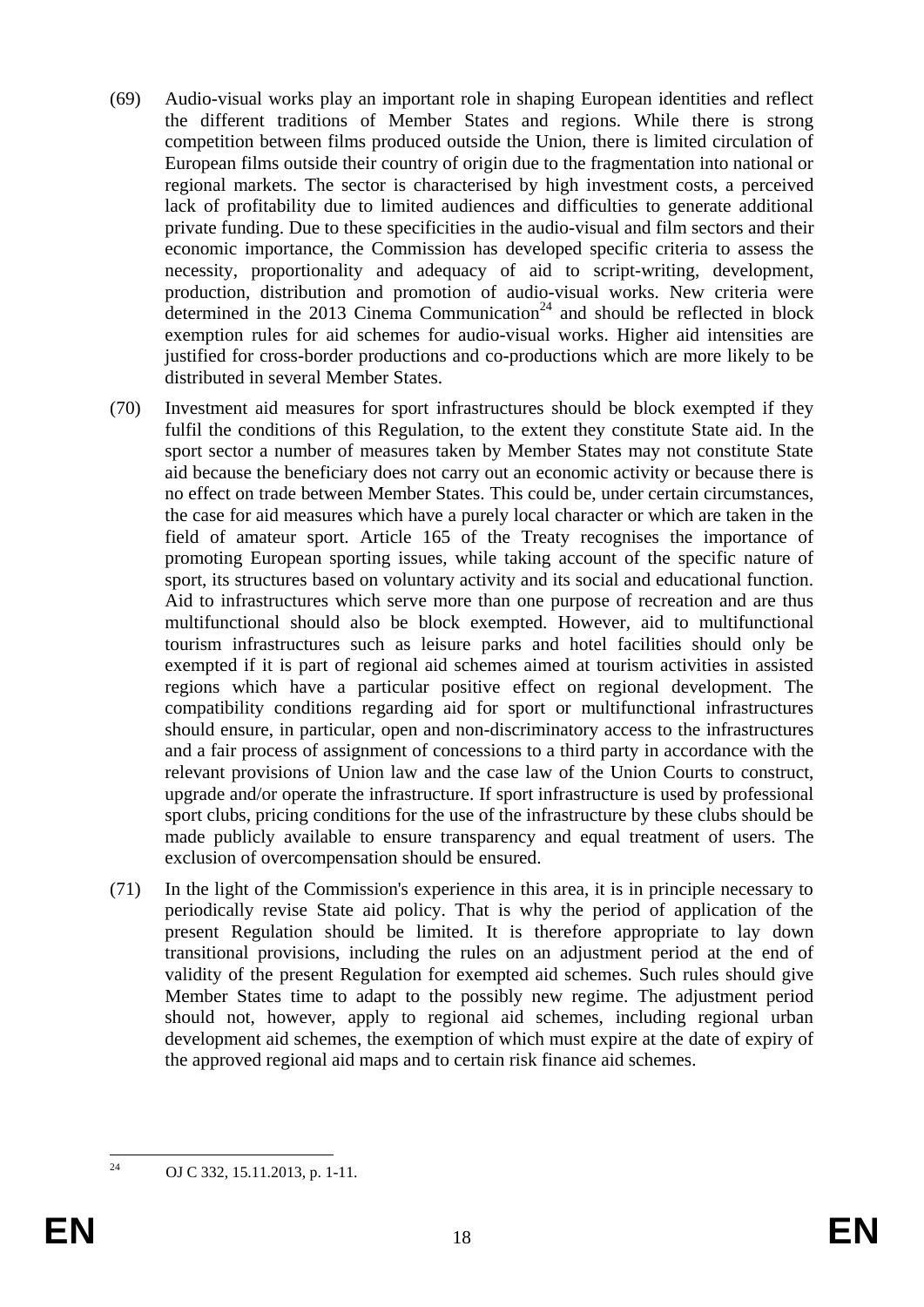# **CHAPTER I**

#### <span id="page-18-1"></span>*Article 1 Scope*

- <span id="page-18-0"></span>1. This Regulation shall apply to the following categories of aid:
	- (a) regional aid;
	- (b) aid to SMEs in the form of investment aid, operating aid and SMEs' access to finance;
	- (c) aid for environmental protection;
	- (d) aid for research and development and innovation;
	- (e) training aid;
	- (f) recruitment and employment aid for disadvantaged workers and workers with disabilities;
	- (g) aid to make good the damage caused by certain natural disasters;
	- (h) social aid for transport for residents of remote regions;
	- (i) aid for broadband infrastructures;
	- (j) aid for culture and heritage conservation;
	- (k) aid for sport and multifunctional recreational infrastructures.
- 2. This Regulation shall not apply to:
	- (a) schemes under sections 1 (with the exception of article 15), 2, 3, 4, 7 (with the exception of article 40), and 10 of this Regulation, for which the annual State aid expenditure exceeds 0,01% of the national gross domestic product (GDP) for the Member State concerned<sup>25</sup>, in so far as the annual State aid expenditure of the scheme in question exceeds EUR 100 million.
	- (b) aid to export-related activities towards third countries or Member States, namely aid directly linked to the quantities exported, to the establishment and operation of a distribution network or to other current costs linked to the export activity;
	- (c) aid contingent upon the use of domestic over imported goods.
- 3. This Regulation shall not apply to:
	- (a) aid granted in the fishery and aquaculture sector, as covered by Council Regulation (EC) No  $104/2000^{26}$ ; within this sector, however, this Regulation shall apply to training aid, aid for SMEs' access to finance, aid in the field of research and development, innovation aid for SMEs and aid for disadvantaged workers and workers with disabilities;

 $25$ <sup>25</sup> Using Eurostat annual data on national GDP in purchasing power standards (PPS) for the second calendar year before the calendar year in question.

<sup>26</sup> OJ L17, 21.1.2000, p. 22.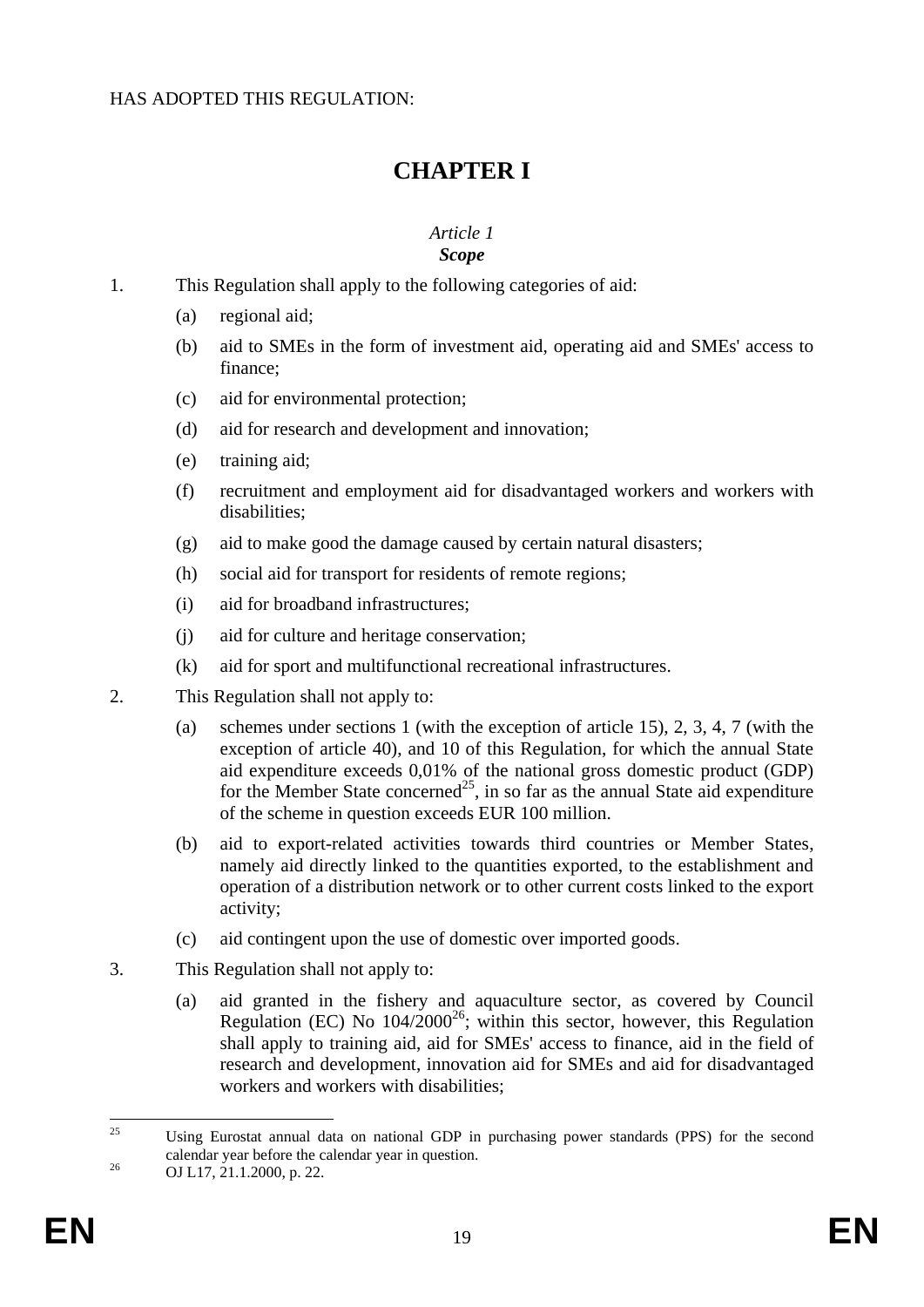- (b) aid granted in the sector of primary production of agricultural products; within this sector, however, this Regulation shall apply to the compensation for additional costs other than transport costs in outermost regions under Article 15 (2)(b), risk finance aid, aid for research and development, innovation aid for SMEs, environmental aid, training aid and aid for disadvantaged workers and workers with disabilities;
- (c) aid granted in the sector of processing and marketing of agricultural products, in the following cases:
	- (i) where the amount of the aid is fixed on the basis of the price or quantity of such products purchased from primary producers or put on the market by the undertakings concerned; or
	- (ii) where the aid is conditional on being partly or entirely passed on to primary producers;
- (d) aid to facilitate the closure of uncompetitive coal mines, as covered by Council Decision no  $2010/787^{27}$ ;
- (e) categories of regional aid listed in Article 13.

Where an undertaking is active in the sectors referred to in points (a), (b) or (c) of the first subparagraph and in sectors which fall within the scope of this Regulation, this Regulation applies to aid granted in respect of the latter sectors or activities, provided that Member States ensure by appropriate means, such as separation of activities or distinction of costs, that the activities in the excluded sectors do not benefit from the aid granted in accordance with this Regulation.

- 4. This Regulation shall not apply to:
	- (a) aid schemes which do not explicitly exclude the payment of individual aid in favour of an undertaking which is subject to an outstanding recovery order following a previous Commission decision declaring an aid illegal and incompatible with the internal market, with the exception of aid schemes to make good the damage caused by certain natural disasters;
	- (b) ad hoc aid in favour of an undertaking as referred to in point (a);
	- (c) aid to undertakings in difficulty, with the exception of aid schemes to make good the damage caused by certain natural disasters.
- 5. This Regulation shall not apply to State aid measures, which entail, by themselves, by the conditions attached to them or by their financing method a non-severable violation of Union law, in particular:
	- (a) aid measures where the grant of aid is subject to the obligation for the beneficiary to have its headquarters in the relevant Member State or to be predominantly established in that Member State;
	- (b) aid measures where the grant of aid is subject to the obligation for the beneficiary to use nationally produced goods or national services;
	- (c) aid measures restricting the possibility for the beneficiaries to exploit the research, development and innovation results in other Member States.

 $27$ 

OJ L 336, 21.12.2010, p. 24.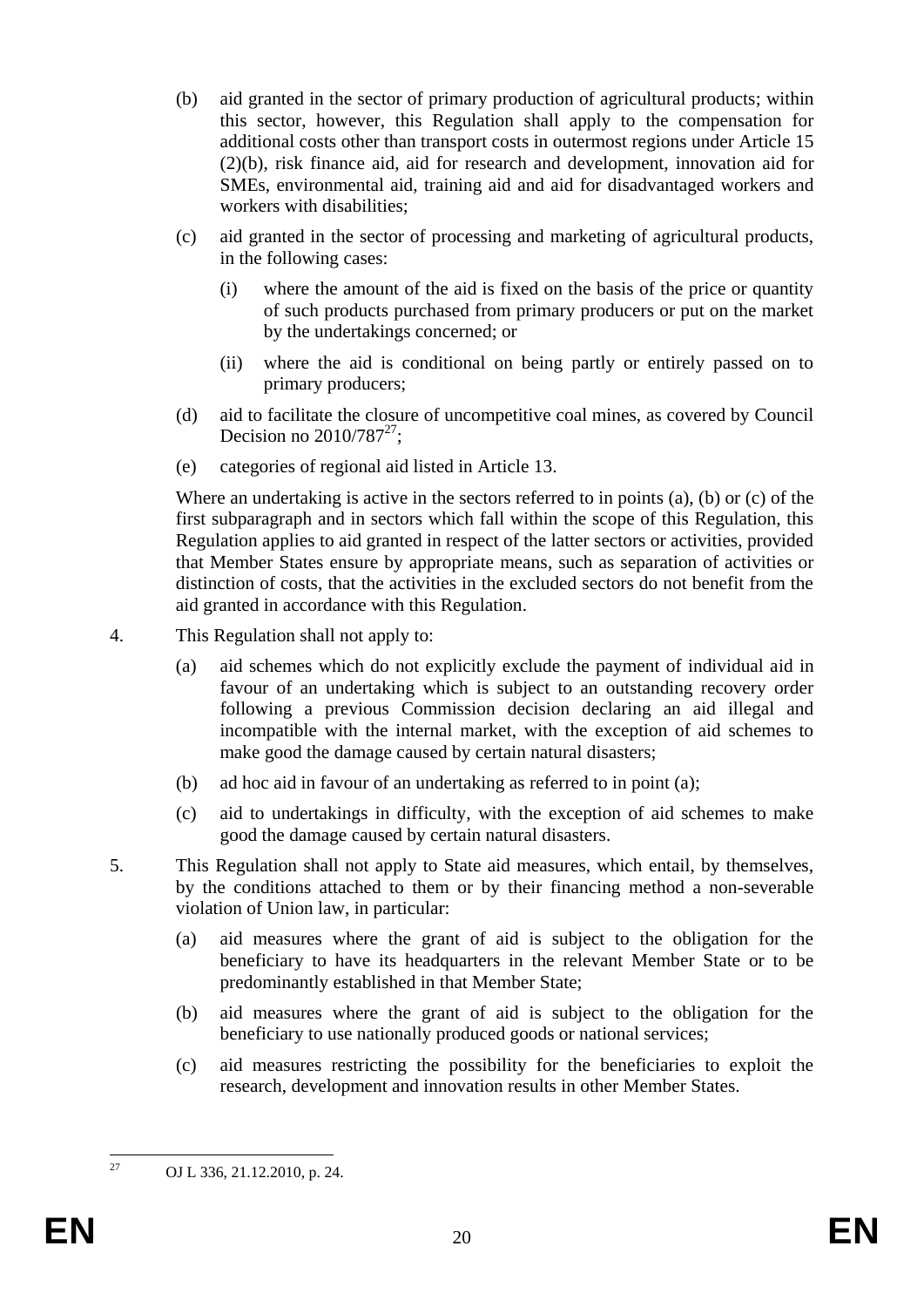# *Article 2 Definitions*

For the purposes of this Regulation the definitions laid down in Annex I shall apply.

# *Article 3*

### *Conditions for exemption*

1. Aid schemes, individual aid granted under aid schemes and ad hoc aid shall be compatible with the internal market within the meaning of Article 107(3) of the Treaty and shall be exempt from the notification requirement of Article 108(3) of the Treaty provided that such aid fulfils all the conditions laid down in Chapter I, as well as the relevant conditions laid down in Chapter III.

### *Article 4 Notification thresholds*

- 1. This Regulation shall not apply to aid which exceeds the following thresholds:
	- (a) regional investment aid: the 'adjusted aid amount', calculated in accordance with the mechanism defined in Annex I, point 35 for an investment with eligible costs of EUR 100 million;
	- (b) regional urban development aid: as laid down in Article 16(3);
	- (c) SME investment aid: EUR 7,5 million per undertaking per investment project;
	- (d) aid for SME participation in fairs: EUR 2 million per undertaking, per project;
	- (e) aid for SMEs' cooperation costs linked to ETC projects: EUR 2 million per undertaking, per project;
	- (f) risk finance aid: as laid down in Article  $20(9)$ ;
	- (g) aid for start-ups: as laid down in Article 21  $(3)$ ,  $(4)$  and  $(5)$ ;
	- (h) aid for research and development:
		- (i) if the project is predominantly fundamental research: EUR [40] million per undertaking, per project; that is the case when more than half of the eligible costs of the project are incurred through activities which fall within the category of fundamental research;
		- (ii) if the project is predominantly industrial research: EUR [20] million per undertaking, per project; that is the case when more than half of the eligible costs of the project are incurred through activities which fall within the category of industrial research;
		- (iii) if the project is predominantly experimental development: EUR [15] million per undertaking, per project; that is the case when more than half of the eligible costs of the project are incurred through activities which fall within the category of experimental development;
		- (iv) if the project is a EUREKA project or is implemented by a Joint Undertaking established on the basis of Article 185 or of Article 187 of the Treaty, the amounts referred to in points (i) to (iii) are doubled.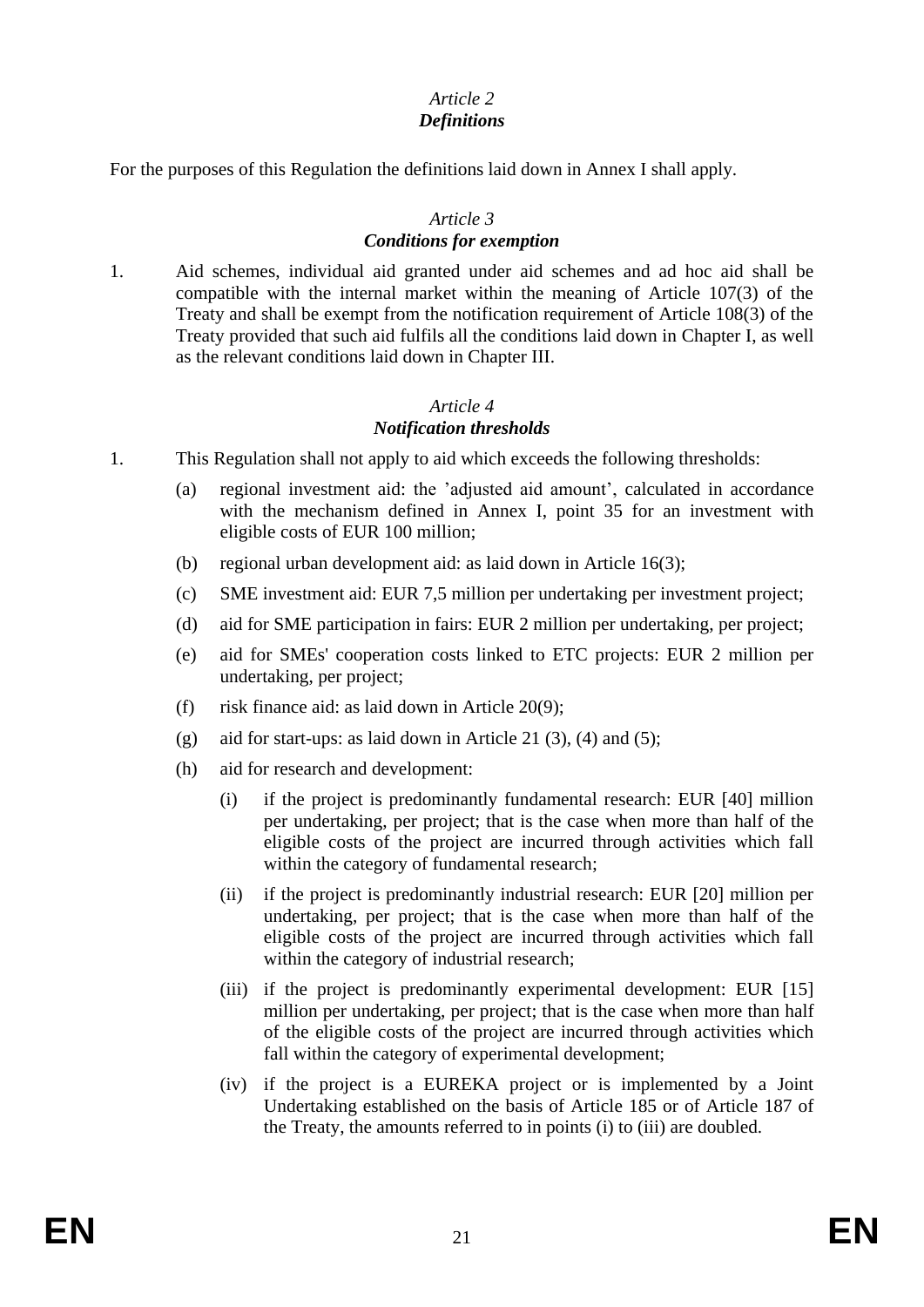- (v) if the aid for research and development projects is granted in the form of repayable advances which, in the absence of an accepted methodology to calculate their gross grant equivalent, are expressed as a percentage of the eligible costs and the measure provides that in case of a successful outcome of the project, as defined on the basis of reasonable and prudent hypothesis, the advances will be repaid with an interest rate at least equal to the discount rate applicable at the time of grant, the amounts referred to in points (i) to (iv) are increased by [50]%;
- (vi) aid for feasibility studies in preparation for research activities: EUR [7.5] million per study;
- (i) investment aid for research infrastructures: EUR [20] million per infrastructure;
- (j) aid for innovation clusters: EUR [7.5] million per cluster;
- (k) innovation aid for SMEs: EUR [5] million per undertaking, per project;
- (l) aid for process and organisational innovation: EUR [7.5] million per beneficiary, per project;
- (m) training aid: EUR 2 million per training project;
- (n) aid for the recruitment of disadvantaged workers: EUR 5 million per undertaking per year;
- (o) aid for the employment of workers with disabilities: EUR 10 million per undertaking per year;
- (p) investment aid for environmental protection, including aid for environmental studies but excluding investment aid for energy efficiency projects, for remediation of contaminated sites and for energy efficient district heating and cooling: EUR [7.5] million per undertaking per investment project;
- (q) aid for energy efficiency projects: as laid down in Article 37 (3);
- (r) investment aid for remediation of contaminated sites and for energy efficient district heating and cooling: EUR [20] million per undertaking per investment project;
- (s) operating aid for the production of renewable electricity: when the aid is granted to renewable electricity installations in sites where the resulting renewable electricity generation capacity per site exceeds [125] MW
- (t) investment aid for culture and heritage conservation: EUR 100 million per project; operating aid for culture and heritage conservation: EUR 50 million per undertaking per year;
- (u) aid schemes for audio-visual works: [20] million per scheme per year;
- (v) aid for sports and multifunctional infrastructures: EUR [15] million or the total costs exceeding EUR [50] million per project.
- (w) aid for broadband infrastructures: EUR 70 million total costs per project.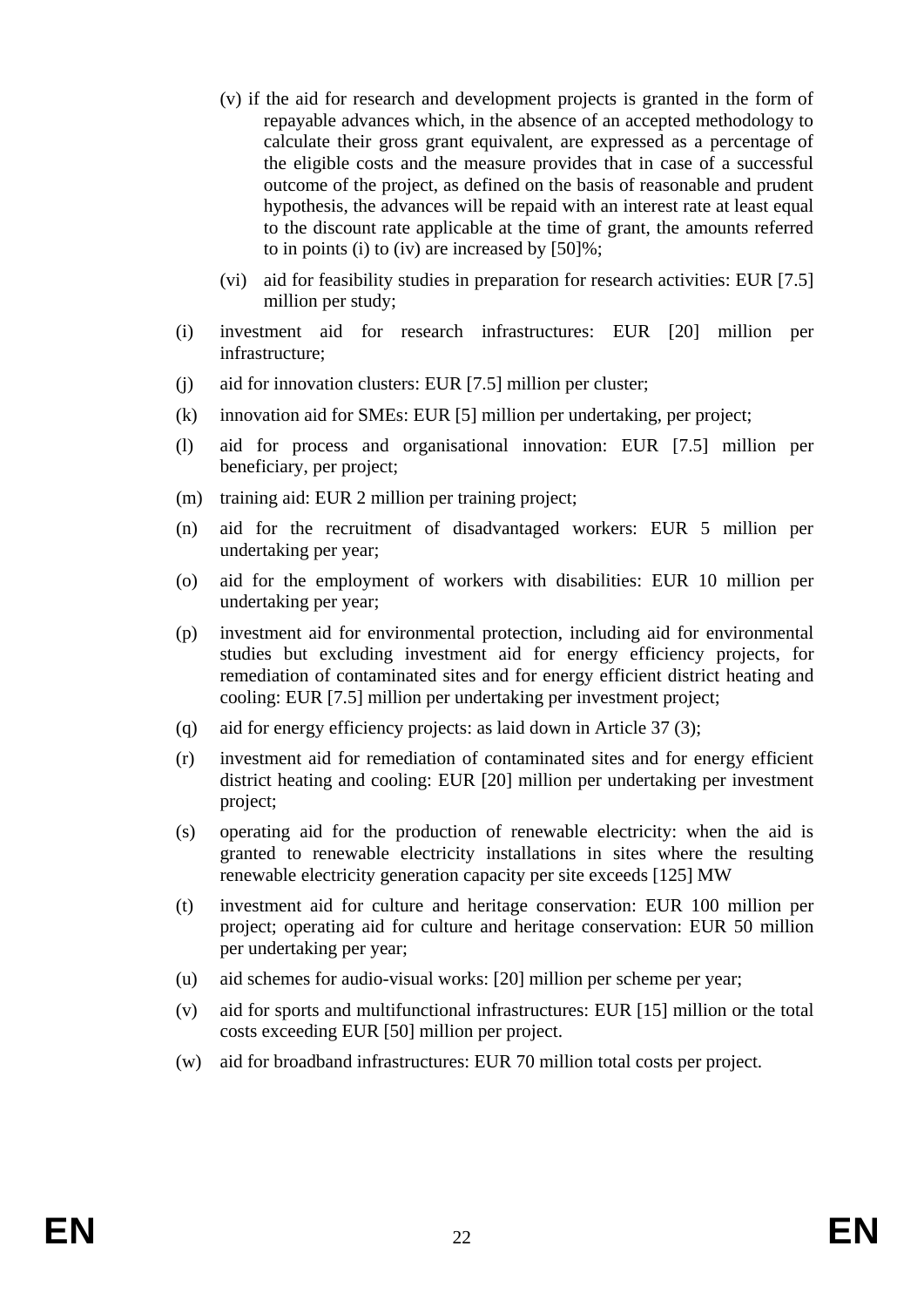# *Article 5*

### *Transparency of aid*

- 1. This Regulation shall apply only to transparent aid, that is aid in respect of which it is possible to calculate precisely the gross grant equivalent ex ante without need to undertake a risk assessment.
- 2. The following categories of aid shall be considered to be transparent:
	- (a) aid comprised in grants and interest rate subsidies;
	- (b) aid comprised in loans, where the gross grant equivalent has been calculated on the basis of the reference rate prevailing at the time of the grant;
	- (c) aid comprised in guarantees:
		- (i) where the gross grant equivalent has been calculated on the basis of safeharbour premiums laid down in a Commission notice; or
		- (ii) where before the implementation, the methodology to calculate the gross grant equivalent of the guarantee has been accepted on the basis of the Commission Notice on the application of Articles 87 and 88 of the EC Treaty to State aid in the form of guarantees (Official Journal C 155 of 20.06.2008, page 10), or any successor notice, following notification of that methodology to the Commission under any regulation adopted by the Commission in the State aid area applicable at the time, and the approved methodology explicitly addresses the type of guarantee and the type of underlying transaction at stake in the context of the application of this Regulation;
	- (d) aid in the form of tax advantages, where the measure provides for a cap ensuring that the applicable threshold is not exceeded;
	- (e) aid comprised in risk finance measures if the conditions laid down in Article 20 are fulfilled;
	- (f) aid for start-ups if the conditions laid down in Article 21 are fulfilled;
	- (g) aid in the form of repayable advances, if the total nominal amount of the repayable advance does not exceed the thresholds applicable under this Regulation or if, before implementation of the measure, the methodology to calculate the gross grant equivalent of the repayable advance has been accepted following its notification to the Commission.

# *Article 6*

# *Incentive effect*

- 1. This Regulation shall apply only to aid which has an incentive effect.
- 2. Aid shall be considered to have an incentive effect if the beneficiary has submitted a written application for the aid to the Member State concerned before work on the project or activity has started. The application for the aid shall contain at least the following information:
	- (a) undertaking's name and size,
	- (b) description of the project, including its start and end dates
	- (c) location of the project,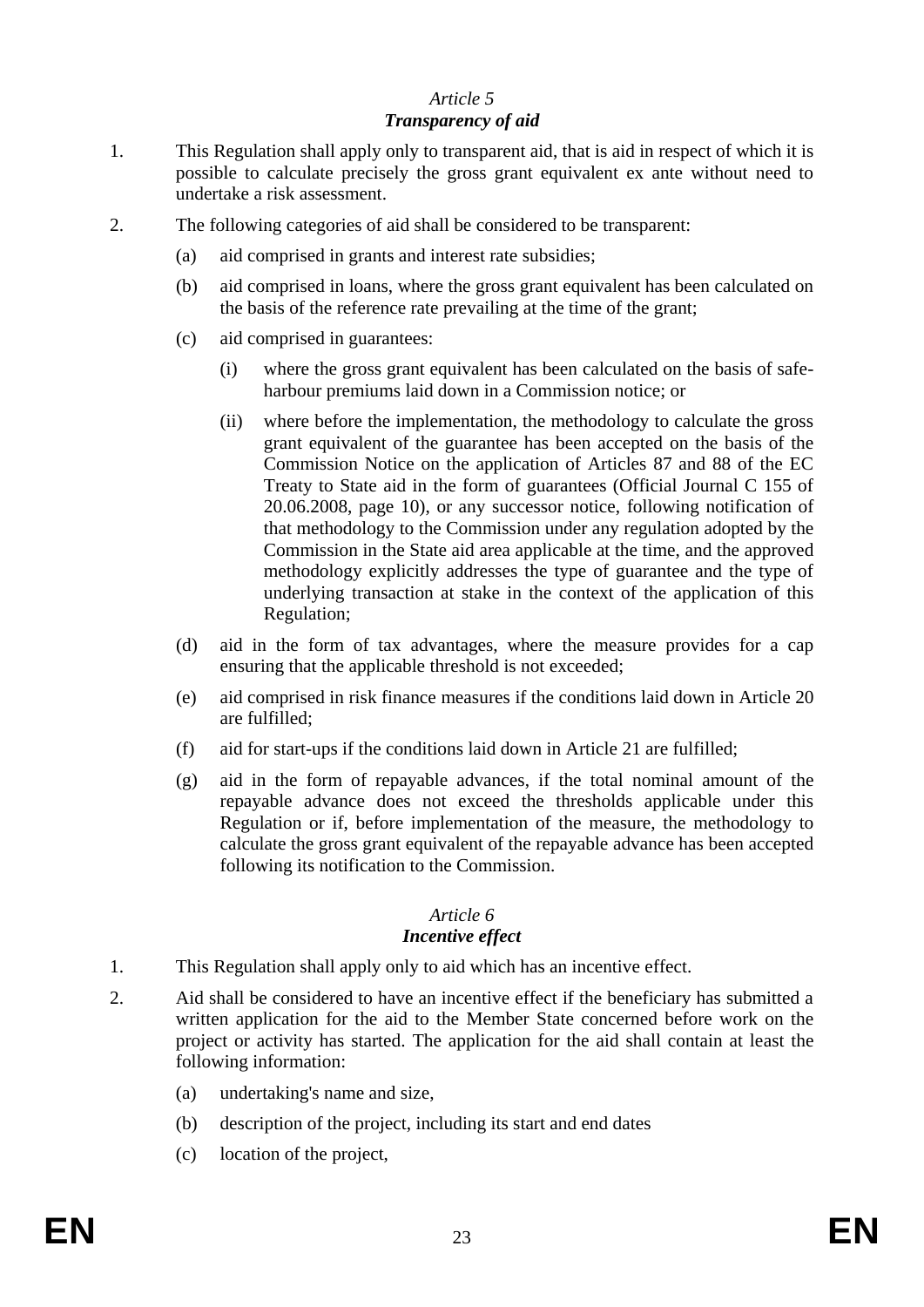- (d) list of eligible costs,
- (e) aid amount.
- 3. Ad hoc aid granted to large enterprises shall be considered to have an incentive effect if, in addition to fulfilling the condition laid down in paragraph 2, the Member State has verified, before granting the aid concerned, that documentation prepared by the beneficiary establishes one or more of the following criteria:
	- (a) In the case of regional investment aid: that the project would not have been carried out in the area concerned or would not have been sufficiently profitable for the beneficiary in the area concerned in the absence of the aid.
	- (b) In all other cases:
		- (a) a material increase in the scope of the project/activity due to the aid;
		- (b) a material increase in the total amount spent by the beneficiary on the project/activity due to the aid;
		- (c) a material increase in the speed of completion of the project/activity concerned;
- 4. By derogation from paragraph 2 and 3, measures in the form of tax advantages are deemed to have an incentive effect if the following conditions are fulfilled:
	- (a) the measure in the form of tax advantages establishes a right to aid in accordance with objective criteria and without further exercise of discretion by the Member State; and
	- (b) the measure in the form of tax advantages has been adopted and in force before work on the aided project or activity has started, this requirement shall not apply, however, in the case of fiscal successor schemes provided the activity was already covered by the previous schemes in the form of tax advantages.
- 5. By derogation from paragraph 2 to 4, the following categories of aid are not required to have or shall be presumed to have an incentive effect if the conditions laid down in the relevant specific provisions in Chapter III are fulfilled:
	- (a) regional operating aid in accordance with Article 15,
	- (b) aid for SMEs' access to finance, in accordance with Articles 20 and 21,
	- (c) aid for the recruitment of disadvantaged workers in the form of wage subsidies and aid for the employment of workers with disabilities in the form of wage subsidies, in accordance with Articles 31 and 32,
	- (d) aid compensating for the additional costs of employing workers with disabilities, in accordance with Article 33;
	- (e) aid in the form of reductions in environmental taxes under Directive 2003/96/EC, in accordance with Article 40;
	- (f) aid to make good the damage caused by certain natural disasters in accordance with Article 44;
	- (g) social aid for transport for residents of remote regions in accordance with Article 45;
	- (h) aid for culture and heritage conservation in accordance with Article 47.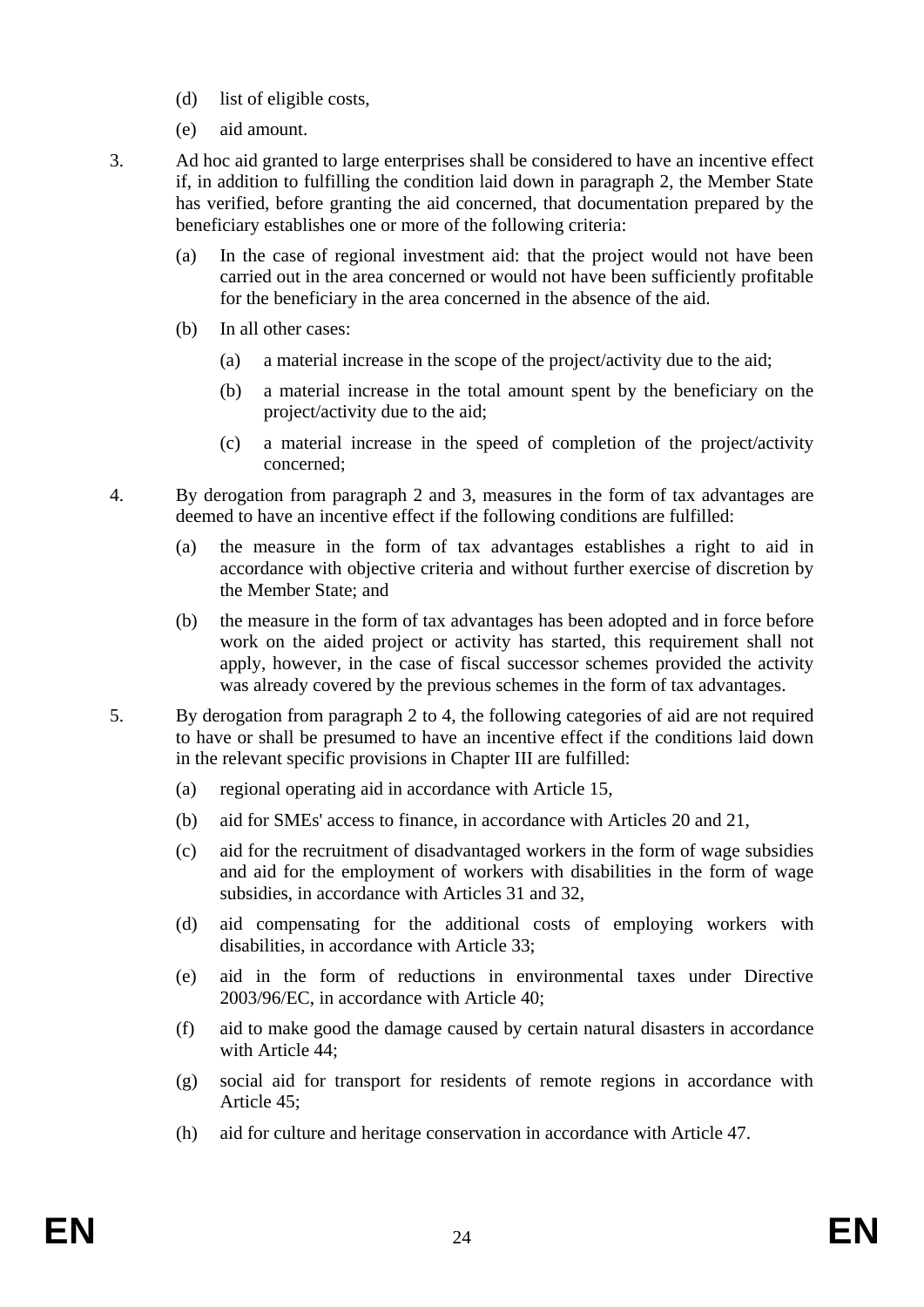# *Article 7*

### *Aid intensity and eligible costs*

- 1. For the purposes of calculating aid intensity and eligible costs, all figures used shall be taken before any deduction of tax or other charge. The eligible costs shall be supported by documentary evidence which shall be clear, specific and contemporary.
- 2. Where aid is awarded in a form other than a grant, the aid amount shall be the gross grant equivalent of the aid.
- 3. Aid payable in several instalments shall be discounted to its value at the moment of granting. The eligible costs shall be discounted to their value at the moment of granting. The interest rate to be used for discounting purposes shall be the discount rate applicable at the time of grant.
- 4. Where aid is granted by means of tax advantages, discounting of aid tranches shall take place on the basis of the discount rates applicable when a tax advantage takes effect.
- 5. Where aid is granted in the form of repayable advances which, in the absence of an accepted methodology to calculate their gross grant equivalent, are expressed as a percentage of the eligible costs and the measure provides that in case of a successful outcome of the project, as defined on the basis of reasonable and prudent hypothesis, the advances will be repaid with an interest rate at least equal to the discount rate applicable at the time of grant, the maximum aid intensities laid down in Chapter III may be increased by [10] percentage points.
- 6. Where regional aid is granted in the form of repayable advances, the maximum aid intensities established in a regional aid map in force at the moment of granting the aid may not be increased.

### *Article 8*

### *Cumulation*

- 1. In determining whether the individual notification thresholds established in Article 4 and the maximum aid intensities established in Chapter III are respected, the total amount of State aid for the aided activity or project or undertaking shall be taken into account.
- 2. Union funding centrally managed by the institutions, agencies, joint undertakings or other bodies of the Union that is not directly or indirectly under the control of the Member State does not constitute State aid. Where such Union funding is combined with State aid, only the latter shall be considered for determining whether notification thresholds and maximum aid intensities or maximum aid amounts are respected, provided that the total amount of public funding granted in relation to the same eligible costs does not exceed the most favourable funding rate laid down in the applicable rules of Union law.
- 3. Aid with identifiable eligible costs exempted by this Regulation may be cumulated with:
	- (a) any other State aid, as long as those measures concern different identifiable eligible costs,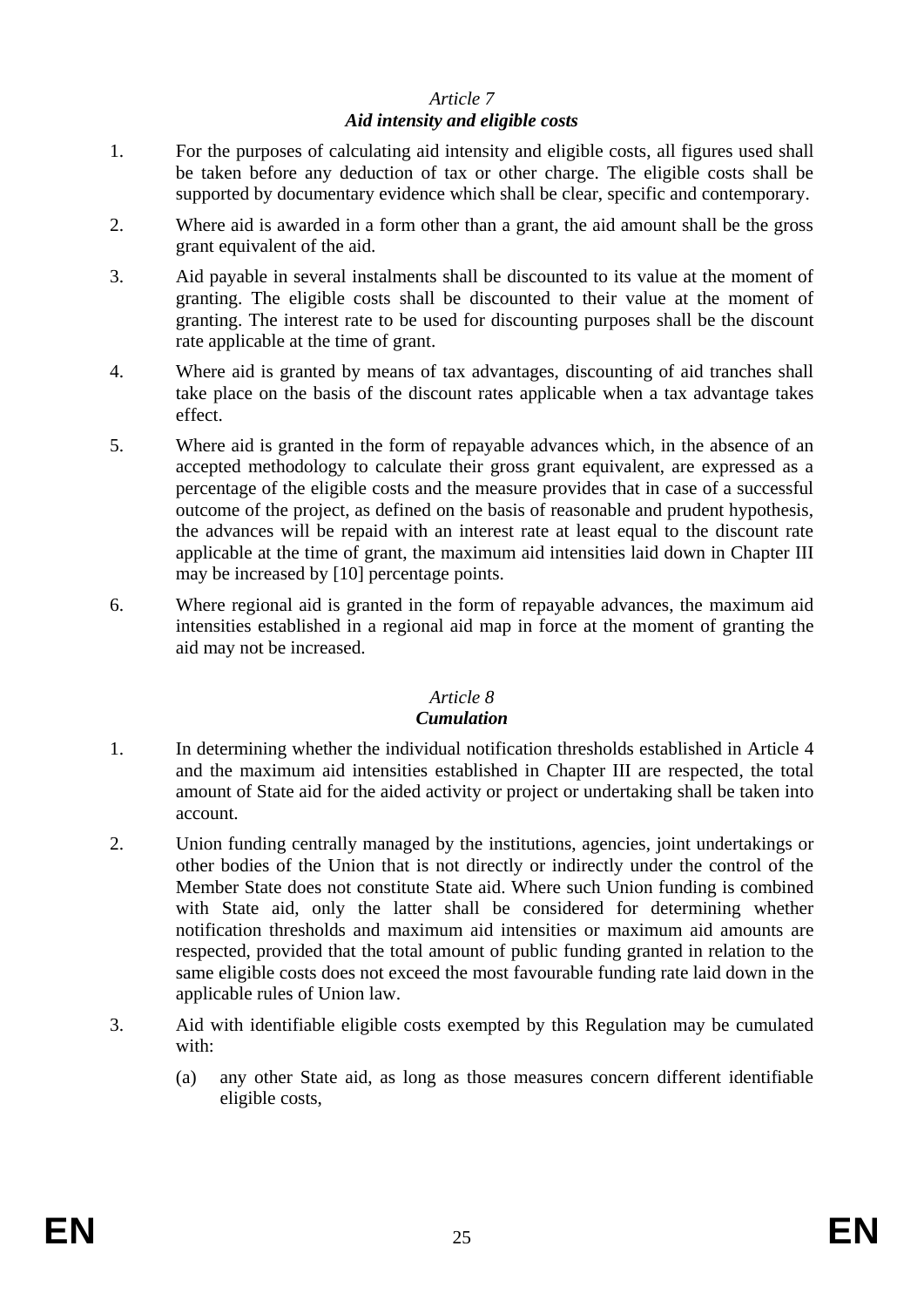- (b) any other State aid, in relation to the same eligible costs, partly or fully overlapping, only if such cumulation does not result in exceeding the highest aid intensity or aid amount applicable to this aid under this Regulation.
- 4. Aid without identifiable eligible costs exempted under Articles 20, 21 and 22 of this Regulation may be cumulated with any other State aid measure with identifiable eligible costs. Aid without identifiable eligible costs may be cumulated with other State aid without identifiable eligible costs, up to the highest relevant total financing threshold fixed in the specific circumstances of each case by this or another block exemption regulation or decision adopted by the Commission.
- 5. State aid exempted under this Regulation shall not be cumulated with any de minimis aid in respect of the same eligible costs if such cumulation would result in an aid intensity exceeding those laid down in Chapter III of this Regulation.
- 6. By way of derogation from paragraph 3(b), aid in favor of workers with disabilities, as provided for in Articles 32 and 33 may be cumulated with aid exempted under this Regulation in relation to the same eligible costs above the highest applicable threshold under this Regulation, provided that such cumulation does not result in an aid intensity exceeding 100% of the relevant costs over any period for which the workers concerned are employed.

#### *Article 9 Publication and information*

- 1. The Member State concerned shall publish on a comprehensive State aid website, at national or regional level:
	- (a) the summary information about each aid measure exempt under this Regulation in the standardised format laid down in Annex III;
	- (b) the full text of each aid measure, including its amendments, or a link providing access to it;
	- (c) the information on each individual aid award exceeding EUR 200 000 in the standardised format laid down in Part III of Annex III.
- 2. As regards aid awarded under Articles 14(14) and 19 of the present Regulation the information referred to in paragraph 1 above shall be placed on the website of the Member State in which the Managing Authority concerned, as defined in Article 20 of Regulation [COM(2011)611 ERDF/ETC], is located.
- 3. For schemes in the form of tax advantages, and for schemes under Article 20 of the present Regulation, the conditions set out in paragraph 1(c) shall be considered fulfilled if Member States publish the required information on individual aid amounts [by range of EUR 2 million].
- 4. The information mentioned in paragraph 1(c) shall be organised and accessible in a standardized manner, as described in Annex IV, and shall allow for effective search and download functions. The information referred to in paragraph 1 shall be up to date and available for at least 10 years from the date on which the aid was granted.
- 5. The full text of the scheme or of the ad hoc measure referred to in paragraph 1 shall include, in particular, an explicit reference to this Regulation, by citing its title and publication reference in the Official Journal of the European Union and to the specific provisions of Chapter [III](#page-28-2) concerning that act, or where applicable, to the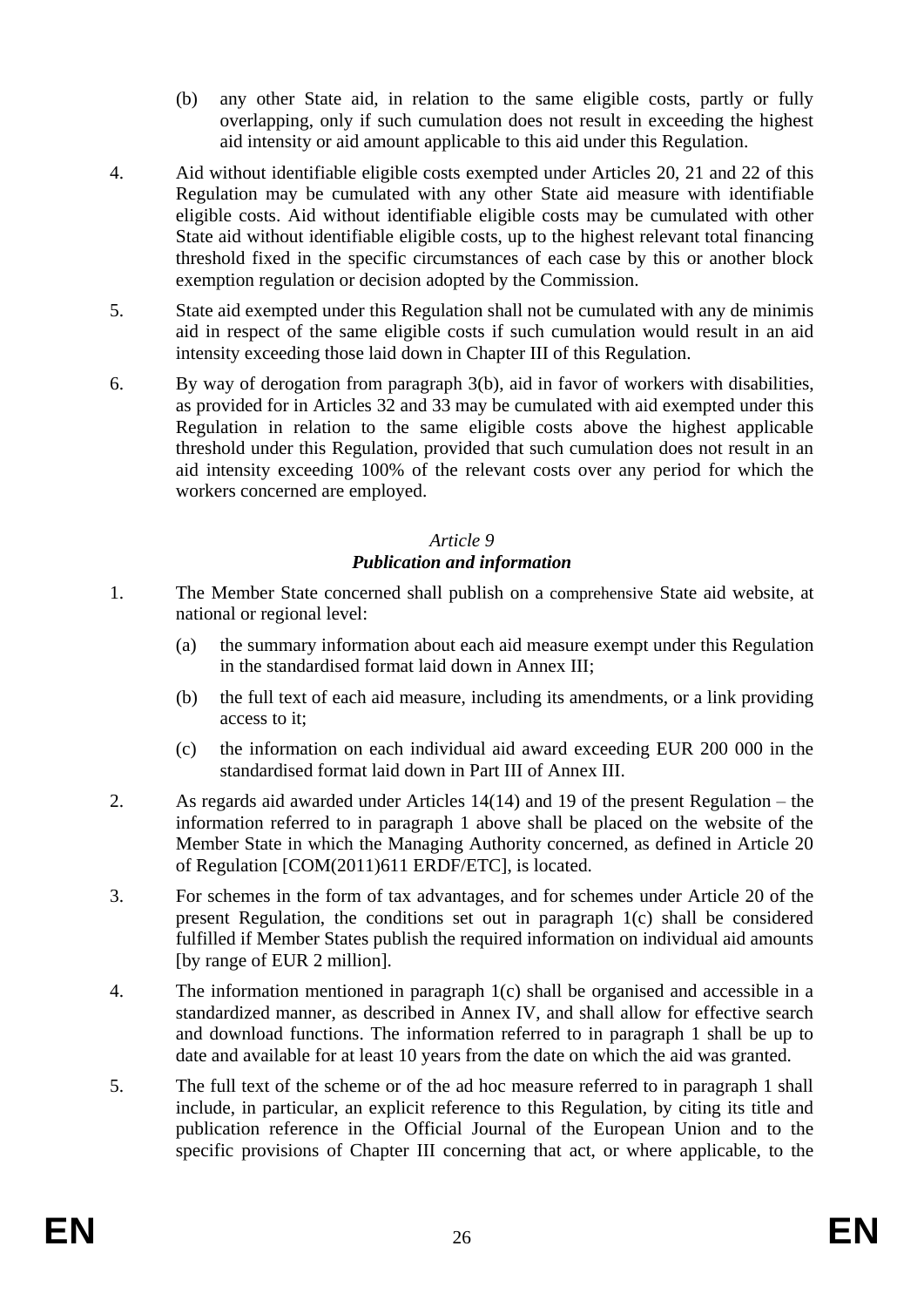national law which ensures that the relevant provisions of this Regulation are complied with. It shall be accompanied by its implementing provisions and its amendments.

- 6. The Commission shall publish on its website:
	- (a) the links to the State aid websites of all Member States, referred to in paragraph 1;
	- (b) the summary information referred to in point (a) of paragraph 1.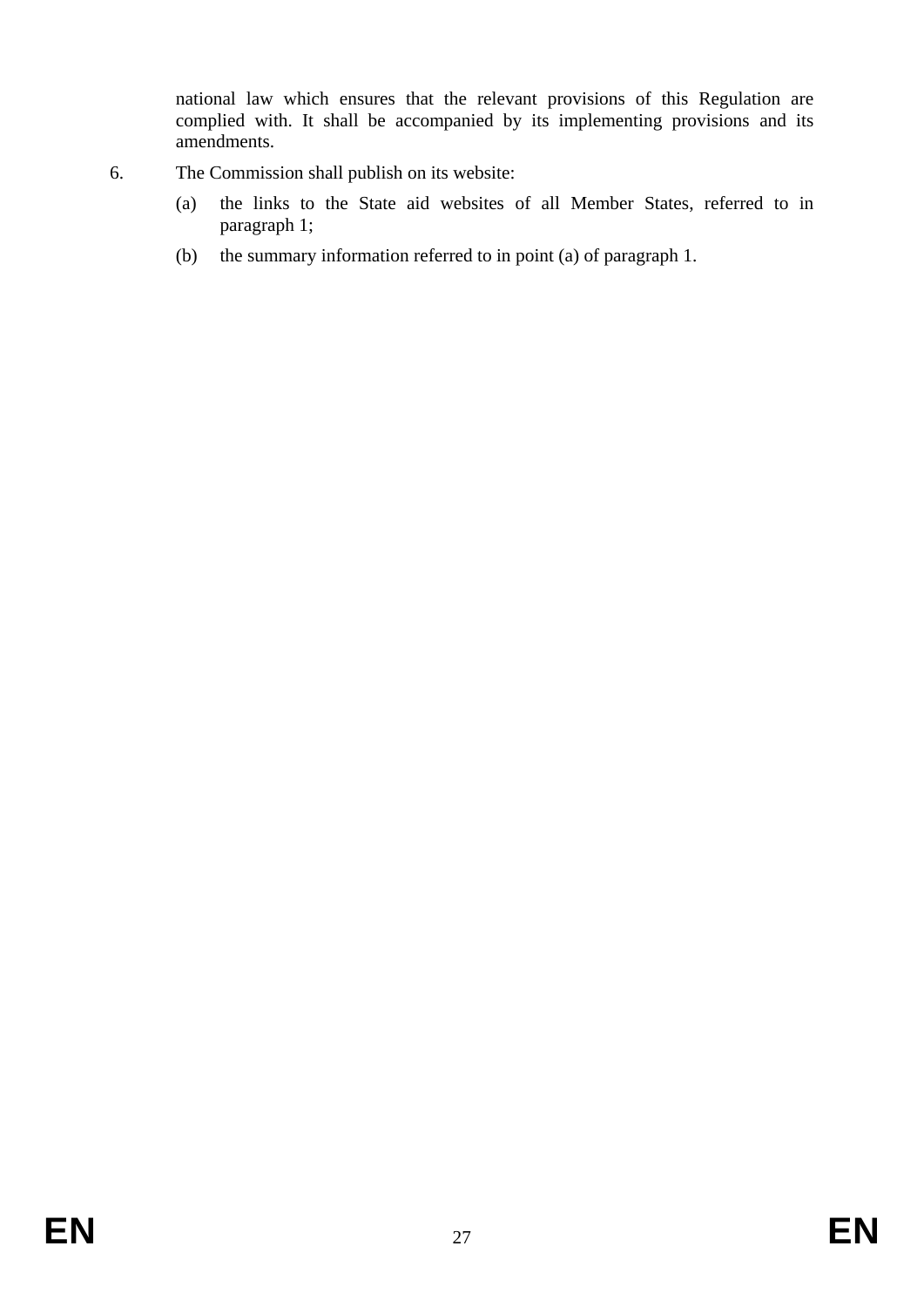# **CHAPTER II Procedural requirements**

### *Article 10 Withdrawal of the benefit of the block exemption*

<span id="page-27-0"></span>Where the Member State concerned grants aid allegedly exempted from the notification requirement under this Regulation without fulfilling the conditions set out in this Chapter and in Chapter III or fails to meet the requirements set out in Chapter II, the Commission may, after having provided the Member State concerned with the possibility to make its views known, adopt a decision stating that all or some of the future aid measures which would otherwise fulfil the requirements of this Regulation adopted by the Member State concerned are to be notified to the Commission in accordance with Article 108(3) of the Treaty. The measures to be notified may be limited to the measures adopted in favour of certain types of aid or certain beneficiaries or aid measures adopted by certain authorities of the Member State concerned.

### *Article 11 Reporting*

Member States, or in case of aid awarded under Articles 14(14) and 19 of this Regulation Managing Authorities, as defined in Article 20 of Regulation [COM(2011)611 ERDF/ETC], shall transmit to the Commission:

- (a) via the Commission's electronic notification system<sup>28</sup>, the summary information referred to in Article  $9(1)(a)$ , together with a link providing access to the full text of the aid measure as referred to in Article 9 (1)(b), within 20 working days following its entry into force;
- (b) an annual report, as referred to in Chapter III of Commission Regulation (EC) No 794/2004 of 21 April 2004<sup>29</sup>, in electronic form on the application of the present Regulation, containing the information indicated in Annex III to the present Regulation, in respect of each whole year or each part of the year during which the present Regulation applies.

 $28$ <sup>28</sup> Commission Regulation (EC) No 794/2004 of 21 April 2004 implementing Council Regulation (EC)No 659/1999 laying down detailed rules for the application of Article 93 of the EC Treaty, Article 3(4); OJ L 140, 1.4.2004, p.1.

 $^{29}$  OJ L 140, 30.04.2004, p.1.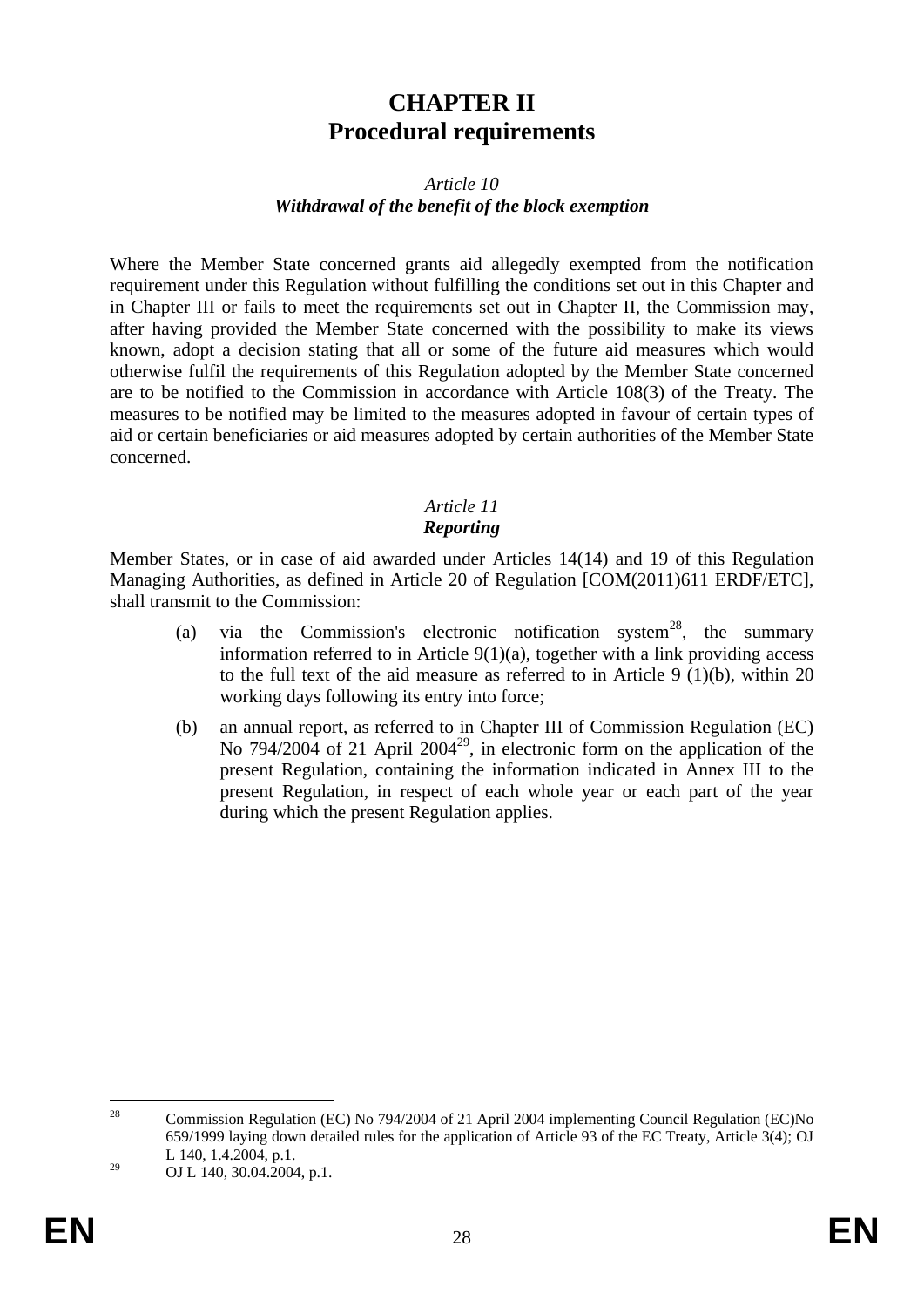### *Article 12 Monitoring*

In order to enable the Commission to monitor the aid exempted from notification by this Regulation, Member States, and in case of aid awarded under Articles 14(14) and 19 of this Regulation - Managing Authorities, shall maintain detailed records with the information and supporting documentation necessary to establish that all the conditions laid down in this Regulation are fulfilled. Such records shall be kept for 10 years from the date on which the individual aid was granted or the last aid was granted under the schemes. The Member State concerned, or the Managing Authority as referred to above, shall provide the Commission within a period of 20 working days or such longer period as may be fixed in the request, with all the information and supporting documentation which the Commission considers necessary to monitor the application of this Regulation.

# <span id="page-28-1"></span><span id="page-28-0"></span>**CHAPTER III Specific Provisions for the Different Categories of Aid**

# <span id="page-28-2"></span>**SECTION 1 - REGIONAL AID**

### **Subsection A – Regional Investment and operating aid**

*Article 13 Scope of regional aid*

1. This Regulation shall not apply to:

- (a) regional aid which favours activities in the steel sector, the coal sector, the shipbuilding sector, the synthetic fibres sector, the transport sector, the energy sector;
- (b) regional aid in the form of schemes which are targeted at specific sectors of economic activity within the meaning of this Regulation; schemes aimed at tourism activities, broadband infrastructures or processing and marketing of agricultural products are not considered to be targeted at specific sectors of economic activity;
- (c) regional aid in the form of schemes which compensate the transport costs of goods produced in the outermost regions or in sparsely populated areas and:
	- (i) favour activities in the production, processing and marketing of products listed in Annex I to the Treaty; or
	- (ii) favour activities classified as agriculture, forestry and fishing under section A of the NACE Rev. 2, mining and quarrying under section B of the NACE Rev. 2 and electricity, gas, steam and air conditioning supply under section D of the NACE Rev. 2; or
	- (iii) favour transport of goods by pipeline;
- (d) individual regional investment aid to a beneficiary that has closed down the same or a similar activity in the EEA in the two years preceding its application for regional investment aid or which, at the moment of the aid application, has concrete plans to close down such an activity within a period of up to two years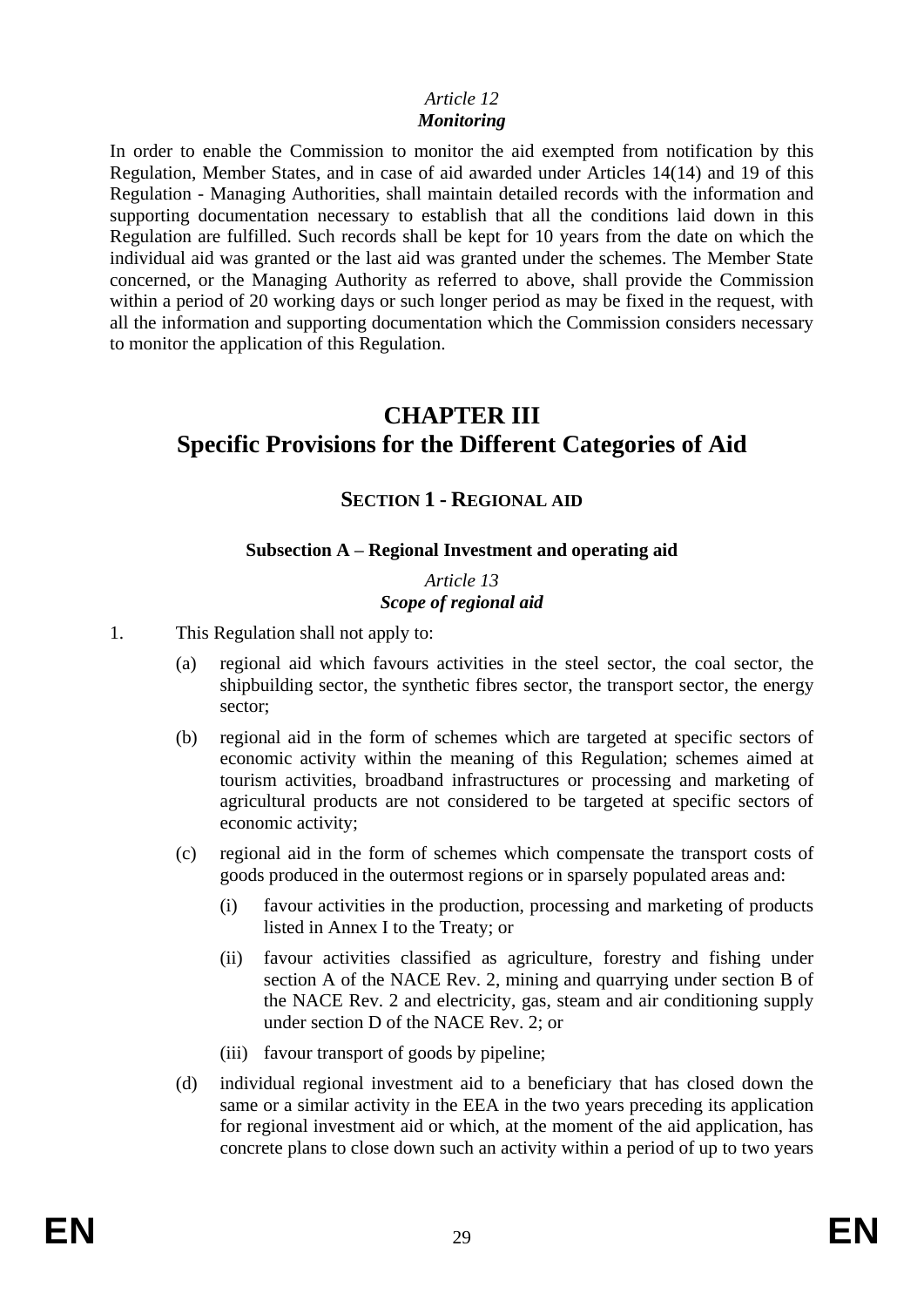after the initial investment for which aid is requested is completed in the area concerned.

(e) Regional operating aid awarded to undertakings whose principal activity falls under Section K "Financial and insurance activities" of the NACE Rev. 2 statistical classification of economic activities $30$  or to undertakings that perform intra-group activities whose principal activities falls under classes 70.10 "Activities of head offices" or 70.22 "Business and other management consultancy activities" of NACE Rev. 2.

# *Article 14*

# *Regional investment aid*

- 1. Regional investment aid measures shall be compatible with the internal market within the meaning of Article 107(3) of the Treaty and shall be exempt from the notification requirement of Article 108(3) of the Treaty, provided that the conditions laid down in this Article and in Chapter I are fulfilled.
- 2. The aid shall be granted in assisted areas.
- 3. In assisted areas fulfilling the conditions of Article 107(3)(a) of the Treaty, the aid may be granted for an initial investment within the meaning of this Regulation, regardless of the size of the beneficiary. In assisted areas fulfilling the conditions of Article 107(3)(c) of the Treaty, the aid may be granted to SMEs for any form of such an initial investment, whereas aid to large enterprises shall only be granted for an initial investment in favour of new economic activity, within the meaning of this Regulation, in the area concerned.
- 4. The eligible costs shall be the following:
	- (a) investment costs in tangible and intangible assets;
	- (b) the estimated wage costs arising from job creation as a result of an initial investment, calculated over a period of two years; or
	- (c) a combination of points (a) and (b) not exceeding the amount of (a) or (b), whichever is higher.
- 5. The investment shall be maintained in the recipient area for at least five years, or three years in the case of SMEs, after the completion of the investment. This shall not prevent the replacement of plant or equipment that has become out-dated or broken within this period, provided that the economic activity is retained in the area concerned for the above mentioned minimum period.
- 6. The assets acquired must be new except for SMEs and for the acquisition of an establishment. Costs related to the lease of tangible assets shall fulfil the following conditions:
	- (a) for land and buildings, the lease must continue for at least five years after the expected date of completion of the investment project for large undertakings or three years in the case of SMEs;

.

 $30<sup>2</sup>$ <sup>30</sup> Regulation (EC) No 1893/2006 of the European Parliament and of the Council of 20 December 2006 establishing statistical classification of economic activities NACE Revision 2 and amending Council Regulation (EEC) No 3037/90 as well as certain EC Regulations on specific statistical domains, OJ L 393, 30.12.2006. 1.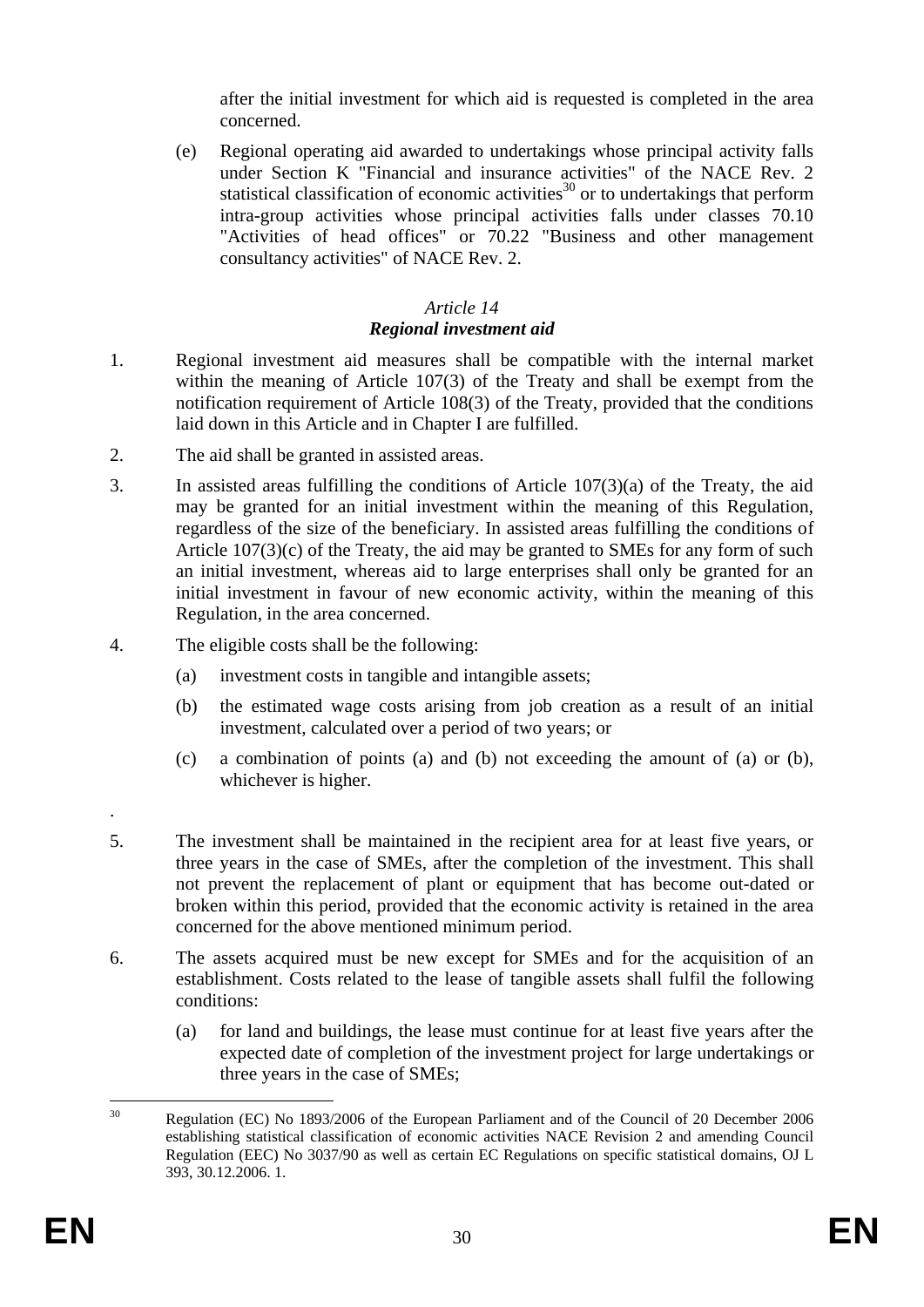(b) for plant or machinery, the lease must take the form of financial leasing and must contain an obligation for the beneficiary of the aid to purchase the asset at the expiry of the term of the lease.

In the case of acquisition of the assets of an establishment within the meaning of Annex I, point 40, only the costs of buying the assets from third parties unrelated to the buyer shall be taken into consideration. The transaction shall take place under market conditions. If aid has already been granted for the acquisition of assets prior to their purchase, the costs of those assets shall be deducted from the eligible costs related to the acquisition of an establishment. In the case of business succession of a small enterprise in favour of family of the original owner(s) or in favour of former employees, the condition that the assets shall be bought from third parties unrelated to the buyer shall be waived. The acquisition of shares does not constitute initial investment.

- 7. For aid granted for a fundamental change in the production process, the eligible costs must exceed the depreciation of the assets linked to the activity to be modernised in the course of the preceding three fiscal years. For aid granted for a diversification of an existing establishment, the eligible costs must exceed by at least 200% the book value of the assets that are reused, as registered in the fiscal year preceding the start of works.
- 8. Intangible assets must fulfil the following conditions:
	- (a) They must be used exclusively in the establishment receiving the aid;
	- (b) They must be amortisable;
	- (c) They must be purchased under market conditions from third parties unrelated to the buyer; and
	- (d) They must be included in the assets of the undertaking receiving the aid and must remain associated with the project for which the aid is awarded for at least five years or three years in the case of SMEs.
	- (e) For large undertakings, costs of intangible assets are eligible only up to a limit of 50% of the total eligible investment costs for the initial investment.
- 9. When eligible costs are calculated by reference to the estimated wage costs as described in paragraph 4 (b) of this article, the following conditions shall be fulfilled:
	- (a) the investment project shall lead to a net increase in the number of employees in the establishment concerned, compared with the average over the previous 12 months after deducting from the apparent created number of jobs any job lost during that period,
	- (b) each posts shall be filled-in within three years of completion of works; and
	- (c) each job created through the investment shall be maintained in the area concerned for a period of five years from the date the post was first filled in or three years in the case of SMEs.
- 10. Regional aid for broadband network development shall fulfil the following conditions:
	- (a) aid shall be granted only to areas where there is no network of the same category (either basic broadband or NGA) and where no such network is likely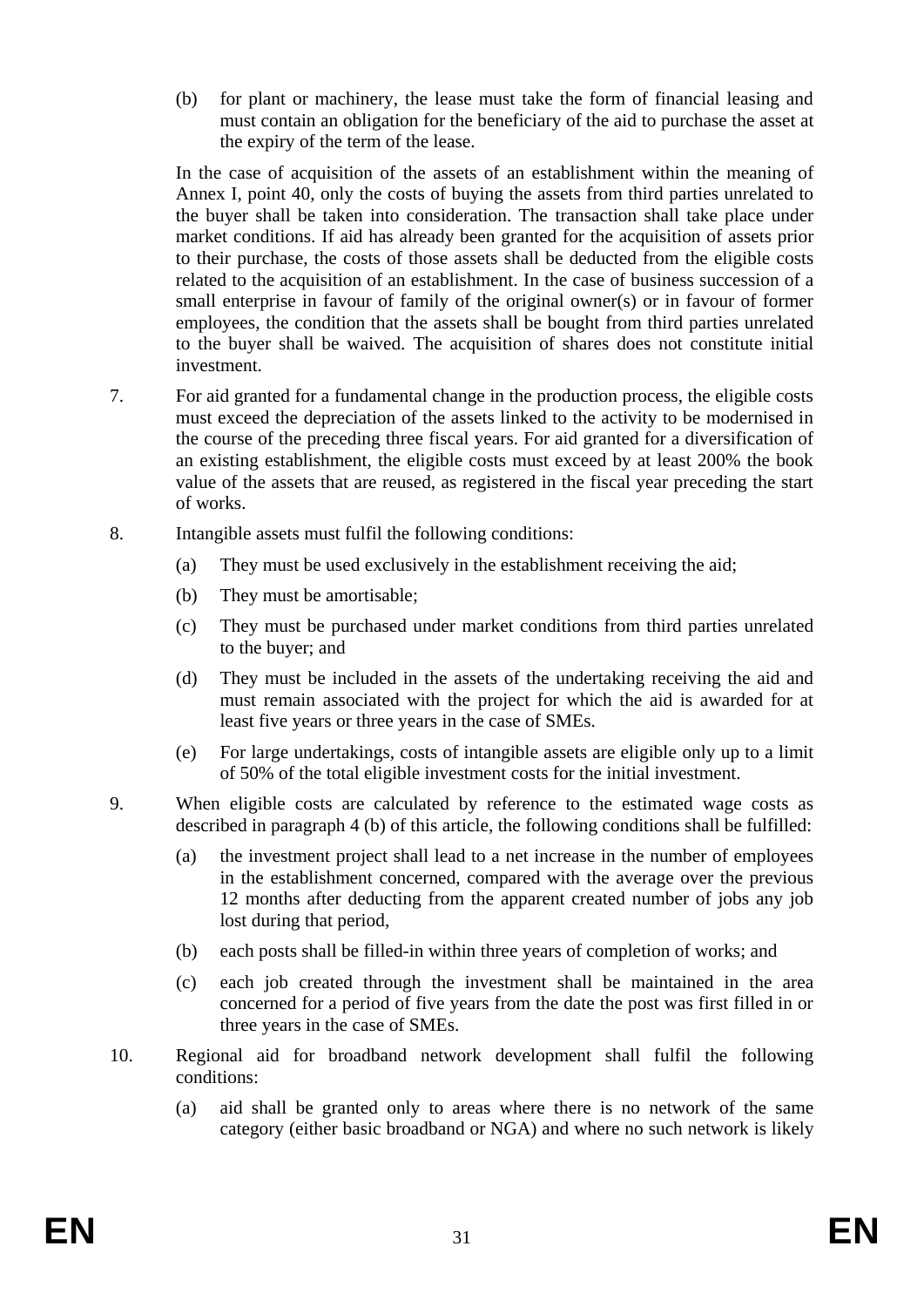to be developed on commercial terms within three years from the decision to grant the aid; and

- (b) the subsidised network operator must offer active and passive wholesale access under fair and non-discriminatory conditions including physical unbundling in the case of NGA networks; and
- (c) aid shall be allocated on the basis of a competitive selection process.

Regional aid for research infrastructures shall be granted only if the aid is made conditional on giving transparent and non-discriminatory access to this infrastructure.

- 11. The aid intensity in gross grant equivalent shall not exceed the maximum aid intensity established in the regional aid map which is in force at the time the aid is granted in the area concerned. Where the aid intensity is calculated on the basis of paragraph 4 (c) of this Article, the maximum aid intensity shall not exceed the most favourable amount resulting from the application of that intensity on the basis of investment costs or wage costs. For large investment projects the aid shall not exceed the adjusted aid calculated in accordance with the mechanism defined in Annex I, point 35;
- 12. Any initial investment started by the same beneficiary (at group level) in a period of three years from the date of start of works on another aided investment in the same NUTS 3 region shall be considered to be part of a single investment project. Where such single investment project is a large investment project, the total aid for the single investment project shall not exceed the maximum aid for large investment projects.
- 13. The aid beneficiary must provide a financial contribution of at least 25% of the eligible costs, either through its own resources or by external financing, in a form, which is free of any public support. However, where the maximum aid intensity for an investment of an SME in an outermost region exceeds 75%, the financial contribution of the beneficiary may be reduced by the percentage points exceeding 75%.
- 14. For an initial investment linked to European Territorial Cooperation projects covered by Regulation of the European Parliament and of the Council on specific provisions for the support of the European Regional Development Fund to the European territorial cooperation goal [Commission proposal COM(2011)611 ERDF/ETC Regulation], the aid intensity of the area in which the initial investment is located shall apply to all beneficiaries participating in the project. If the initial investment is located in two or more assisted areas, the maximum aid intensity shall be the one applicable in the assisted area where the highest amount of eligible costs is incurred. In assisted areas eligible for aid under Article  $107(3)(c)$  of the Treaty, this provision shall apply to large undertakings only if the initial investments concerns a new economic activity.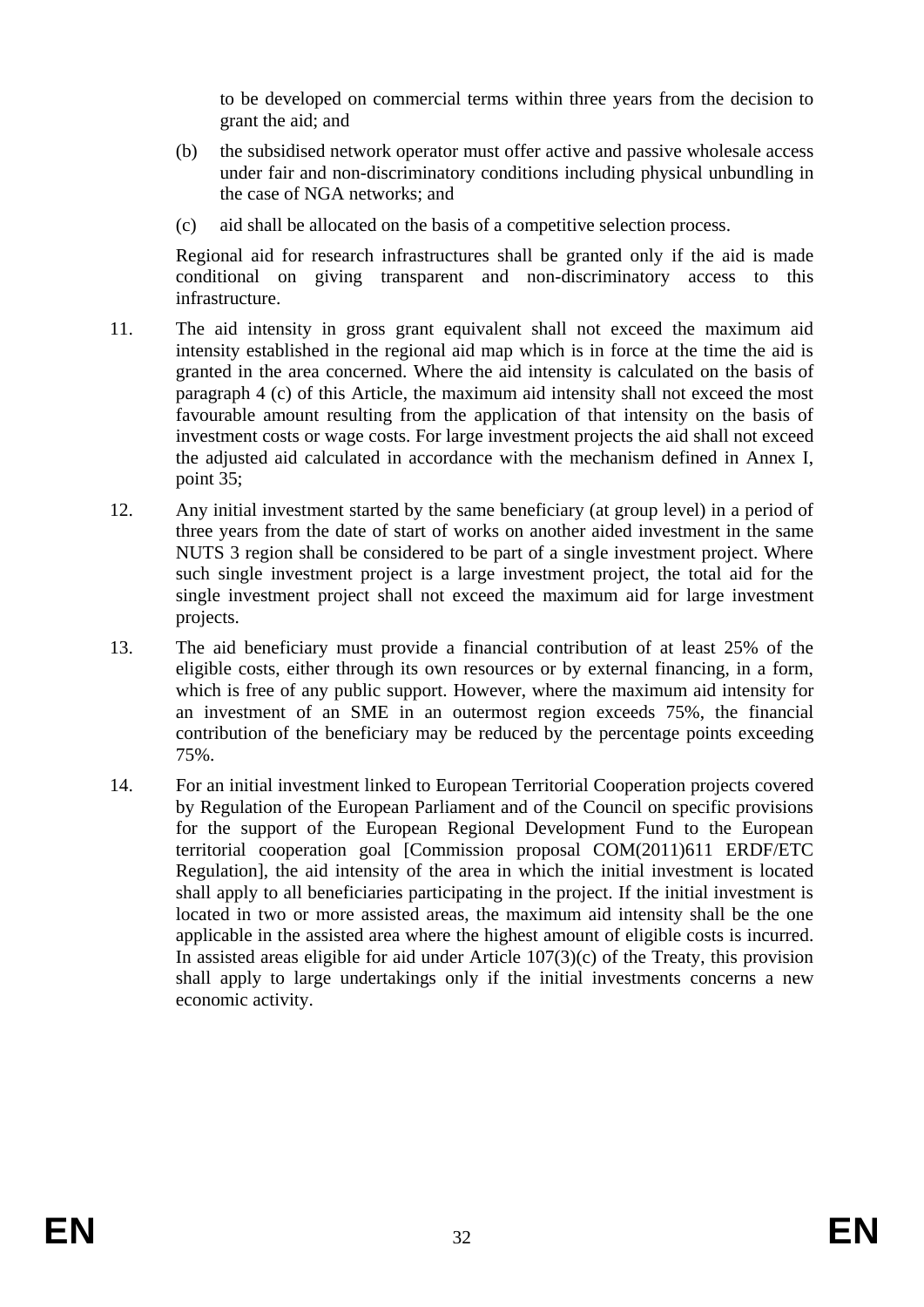# *Article 15 Regional operating aid*

- 1. Regional operating aid schemes in outermost regions and sparsely populated areas $31$ shall be compatible with the internal market within the meaning of Article 107(3) of the Treaty and shall be exempt from the notification requirement of Article108(3) of the Treaty, provided that the conditions laid down in this Article and in Chapter I are fulfilled.
- 2. The regional operating aid schemes shall compensate for:
	- (a) the additional transport costs of goods which have been produced in areas eligible for operating aid, under the following conditions:
		- the beneficiaries have their production activity in those areas;
		- the aid is objectively quantifiable in advance on the basis of a fixed sum or per ton/kilometre ratio or any other relevant unit;
		- the additional transport costs are calculated on the basis of the journey of the goods produced in the eligible area from the point of origin to the point of the destination within the Member State concerned using the means of transport which results in the lowest costs for the beneficiary, taking into account the external costs to the environment.
		- for outermost regions, the eligible additional transport costs may include the costs of transporting primary commodities, raw materials or intermediate products from the place of their production to locations in outermost areas where they are further processed.
	- (b) additional operating costs other than transport costs, incurred in outermost regions as a direct effect of one or several of the permanent handicaps referred to in article 349 of the TFEU, provided that:
		- the beneficiaries have their economic activity in an outermost region;
		- the annual aid amount per beneficiary does not exceed the lowest of the following amounts:
			- 15% of the gross value added annually created by the beneficiary in the outermost region concerned;
			- 25% of the annual labour costs incurred by the beneficiary in the outermost region concerned.
- 3. The aid intensity shall not exceed 100% of the eligible additional costs referred to in this Article.

# **Subsection B – Urban development aid**

### *Article 16 Regional urban development aid*

1. Urban development aid shall be compatible with the internal market within the meaning of Article 107(3) of the Treaty and shall be exempt from the notification

 $31$ As designated by the Member States within their regional aid map in accordance with paragraph 161 of the Guidelines on regional State aid for 2014-2020, OJ C 209; 23.07.2013, p. 1.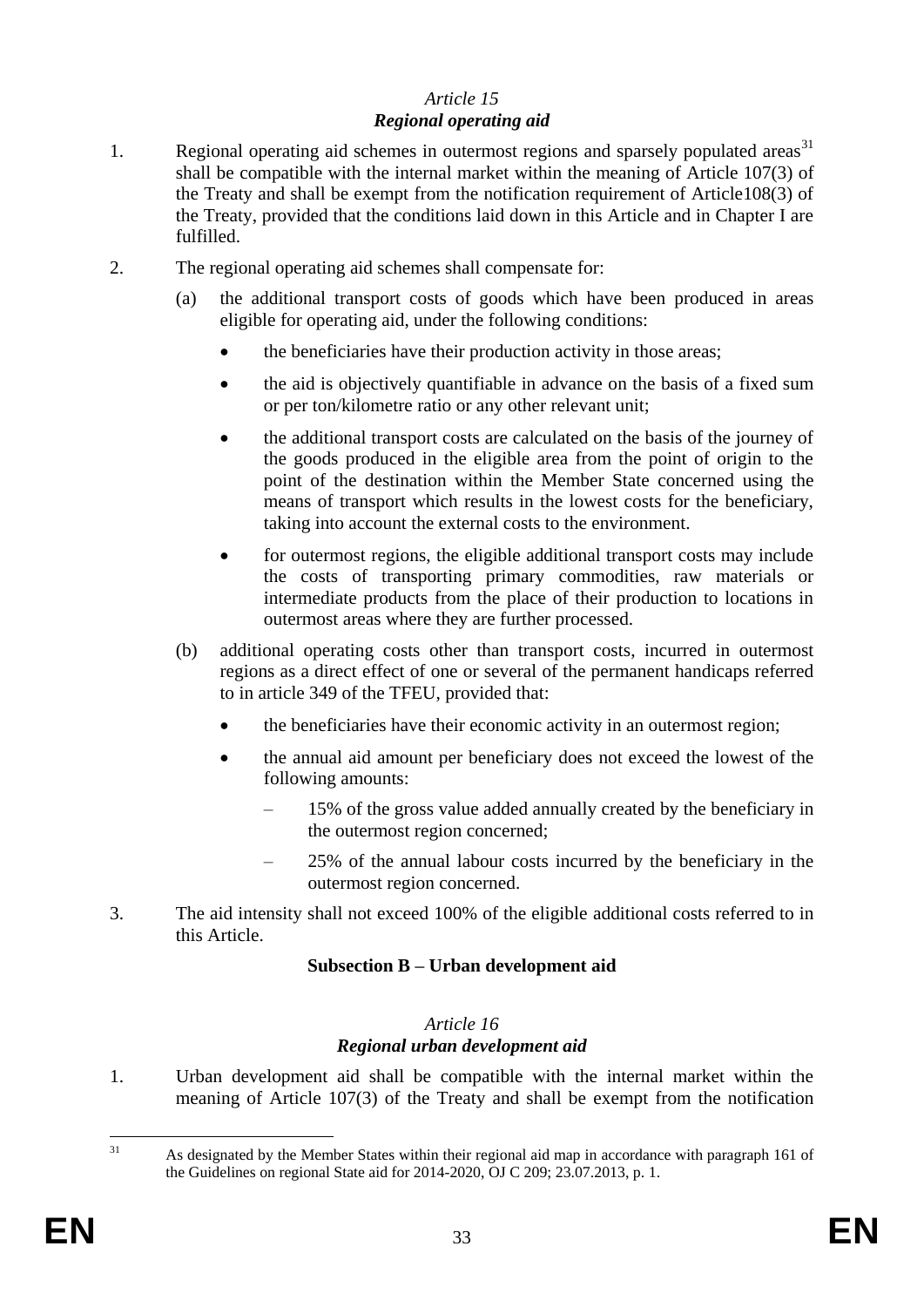requirement of Article 108(3) of the Treaty, provided that the conditions laid down in this Article and in Chapter I are fulfilled.

- 2. In order to be eligible for aid under the present article, urban development projects shall fulfil the following criteria:
	- (a) they are implemented via urban development funds in assisted areas;
	- (b) they are co-financed by the EU Structural and Investment Funds;
	- (c) they support the implementation of an integrated approach for sustainable urban development;
- 3. The total investment into an urban development project under any urban development aid measure shall not exceed EUR [20] million.
- 4. The eligible costs shall be the overall costs of the urban development project to the extent that they comply with Article [ of the Common Provisions Regulation].
- 5. The urban development aid granted by the urban development fund to the eligible urban development projects may take the form of equity, quasi-equity, loans, guarantees, or a mix thereof.
- 6. The urban development aid shall leverage additional investment from private investors at the level of the urban development funds or the urban development projects, so as to achieve an aggregate amount reaching minimum 30% of the total financing provided to an urban development project.
- 7. Private and public investors may provide cash or in-kind contribution or a combination of those for the implementation of the urban development project. Inkind contribution shall be taken into account at its market value, as certified by an independent qualified expert or duly authorised official body.
- 8. The urban development fund shall ensure that the following conditions are fulfilled:
	- (a) urban development fund managers shall be selected through an open, transparent and non-discriminatory procedure in accordance with applicable Union and national laws. In particular, there shall be no discrimination between urban development fund managers on the basis of their place of establishment or incorporation in any Member State. Urban development fund managers may be required to fulfil predefined criteria objectively justified by the nature of the investments;
	- (b) the private investors shall be selected through an open, transparent and nondiscriminatory call in accordance with applicable Union and national laws aimed at establishing the appropriate risk-reward sharing arrangements whereby asymmetric profit-sharing shall be given preference over downside protection. If the private investors are not selected by such a call, the Fair Rate of Return to the private investors shall be established by an independent expert selected via an open, transparent and non-discriminatory call;
	- (c) in the case of asymmetrical loss-sharing between public and private investors, the first loss assumed by the public investor shall be capped at [25%] of its total investment;
	- (d) in the case of guarantees to private investors in urban development projects, the guarantee rate shall be limited to [80]% and total losses assumed by a Member State shall be capped at [25]% of the underlying guaranteed portfolio;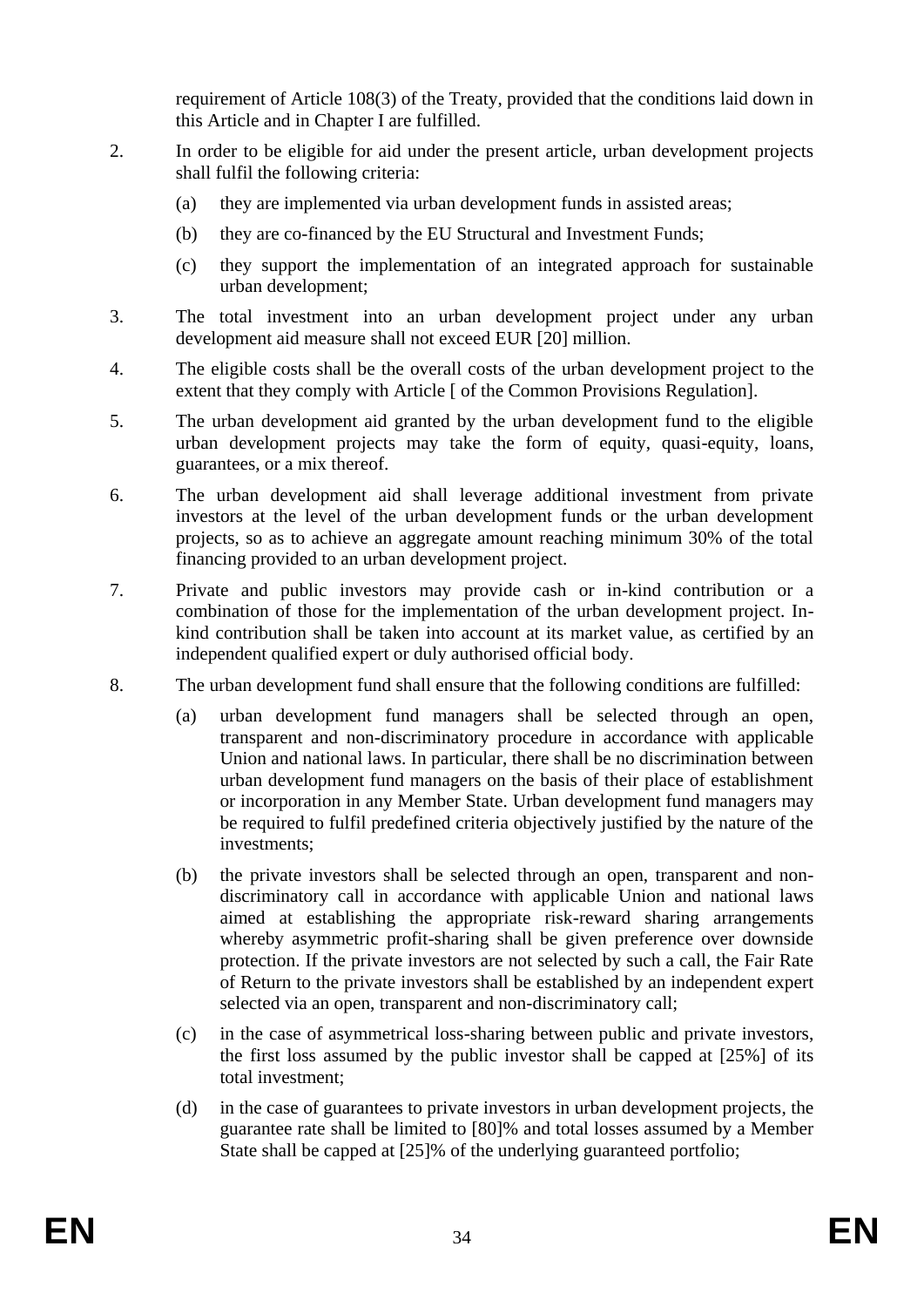- (e) the investors shall be allowed to be represented in the governance bodies of the urban development fund, such as the supervisory board or the advisory committee;
- (f) the urban development fund shall be established according to the applicable laws and a due diligence process shall take place to ensure a commercially sound investment strategy;
- 9. Urban development funds shall be managed on a commercial basis and shall ensure profit-driven financing decisions. This is considered to be the case when the managers of the urban development fulfill the following conditions:
	- (a) the managers of the urban development fund shall be obliged by law or contract to act with the diligence of a professional manager in good faith and avoiding conflicts of interest; best practices and regulatory supervision shall apply;
	- (b) the remuneration of the managers of the urban development fund shall conform to market practices. This requirement is presumed to be met where the manager is selected through an open, transparent and non-discriminatory competitive call, based on objective criteria linked to experience, expertise and operational and financial capacity;
	- (c) the managers of the urban development fund shall receive a remuneration linked to performance, or shall share part of the investment risks by coinvesting own resources so as to ensure that their interests are permanently aligned with the interests of the public investor;
	- (d) the managers of the urban development fund shall set out an investment strategy, criteria and the proposed timing of investments in urban development projects, establishing the ex-ante financial viability and their expected impact on urban development;
	- (e) a clear and realistic exit strategy shall exist for each urban development project;
- 10. An urban development aid measure providing loans or guarantees to urban development projects, shall fulfil the following conditions:
	- (a) in case of loans, the nominal amount of the loan is taken into account in calculating the maximum investment amount for the purposes of paragraph 3 of this Article;
	- (b) in case of guarantees, the nominal amount of the underlying repayable investment is taken into account in calculating the maximum investment amount for the purposes of paragraph 3 of this Article. Only guarantees covering the expected losses of the underlying guaranteed portfolio can be provided for free. If a guarantee also comprises coverage of unexpected losses, the urban development fund shall pay, for the part of the guarantee covering unexpected losses, a market-conform guarantee premium.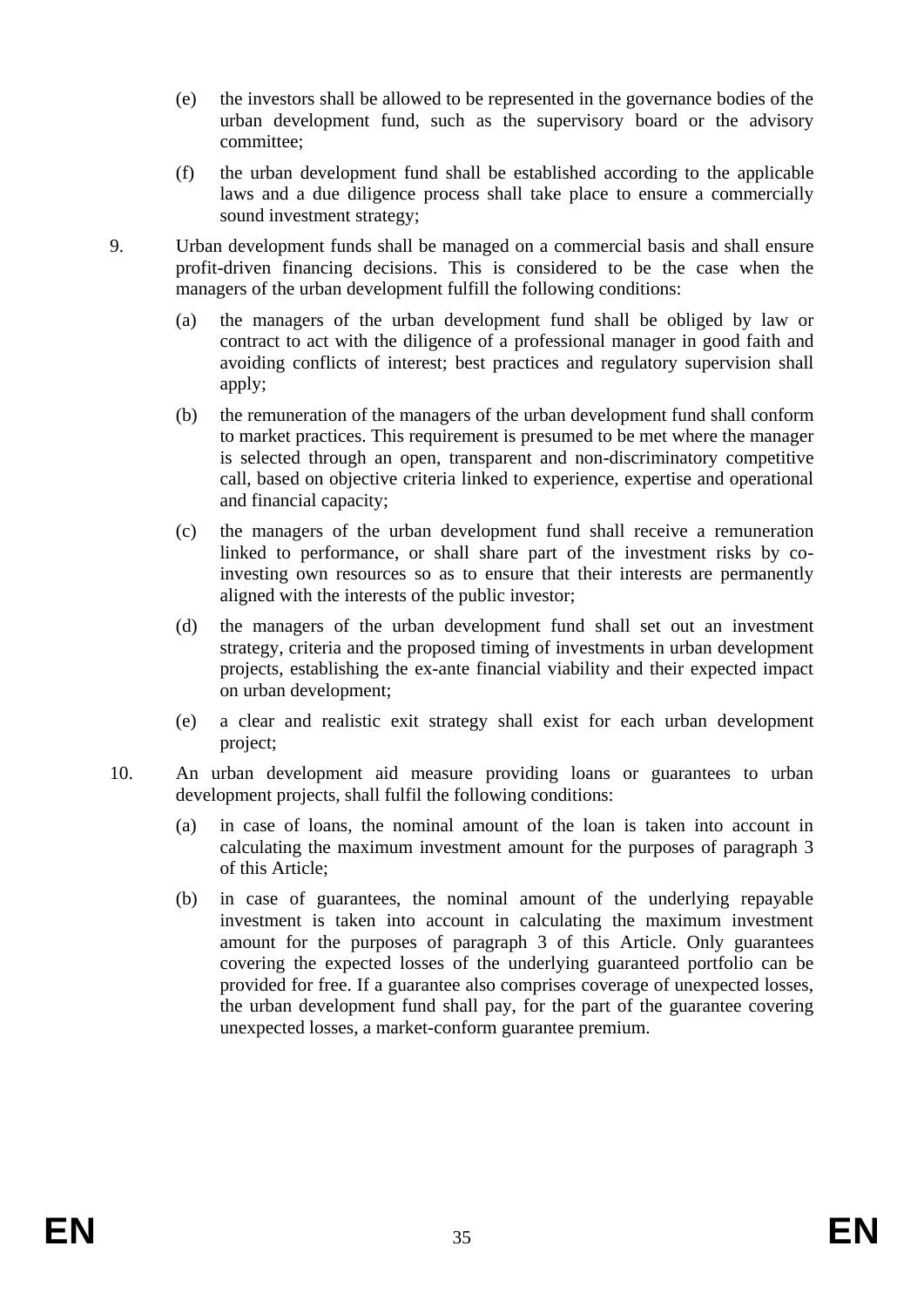# **SECTION 2 – AID FOR SMES**

### *Article 17 SME investment aid*

- <span id="page-35-0"></span>1. Investment aid to SMEs operating inside or outside the territory of the European Union shall be compatible with the internal market within the meaning of Article 107(3) of the Treaty and shall be exempt from the notification requirement of Article 108(3) of the Treaty, provided that the conditions laid down in this Article and in Chapter I are fulfilled.
- 2. The eligible costs shall be the following:
	- (a) the costs of investment in tangible and intangible assets; or
	- (b) the estimated wage costs of employment directly created by the investment project, calculated over a period of two years.

3. In order to be considered an eligible cost for the purposes of this Regulation, an investment shall consist of the following:

- (a) an investment in tangible and/or intangible assets relating to the setting-up of a new establishment, the extension of an existing establishment, diversification of the output of an establishment into new additional products or a fundamental change in the overall production process of an existing establishment; or
- (b) the acquisition of the capital assets directly linked to an establishment, where the establishment has closed or would have closed had it not been purchased, and the assets are bought from third parties unrelated to the buyer. The transaction shall take place under market conditions.

In the case of business succession of a small enterprise in favour of family of the original owner(s) or in favour of former employees, the condition that the assets shall be bought from third parties unrelated to the buyer shall be waived. The sole acquisition of the shares of an undertaking shall not constitute investment.

- 4. Intangible assets shall fulfill the following conditions:
	- (a) they must be used exclusively in the establishment receiving the aid; and
	- (b) they must be regarded as amortizable assets; and
	- (c) they must be purchased under market conditions from third parties unrelated to the buyer; and
	- (d) they must be included in the assets of the undertaking for at least three years;
- 5. Employment directly created by an investment project shall fulfill the following conditions:
	- (a) employment shall be created within three years of completion of the investment;
	- (b) the investment project shall lead to a net increase in the number of employees in the establishment concerned, compared with the average over the previous 12 months;
	- (c) the employment created shall be maintained during a minimum period of three years from the date the post was first filled.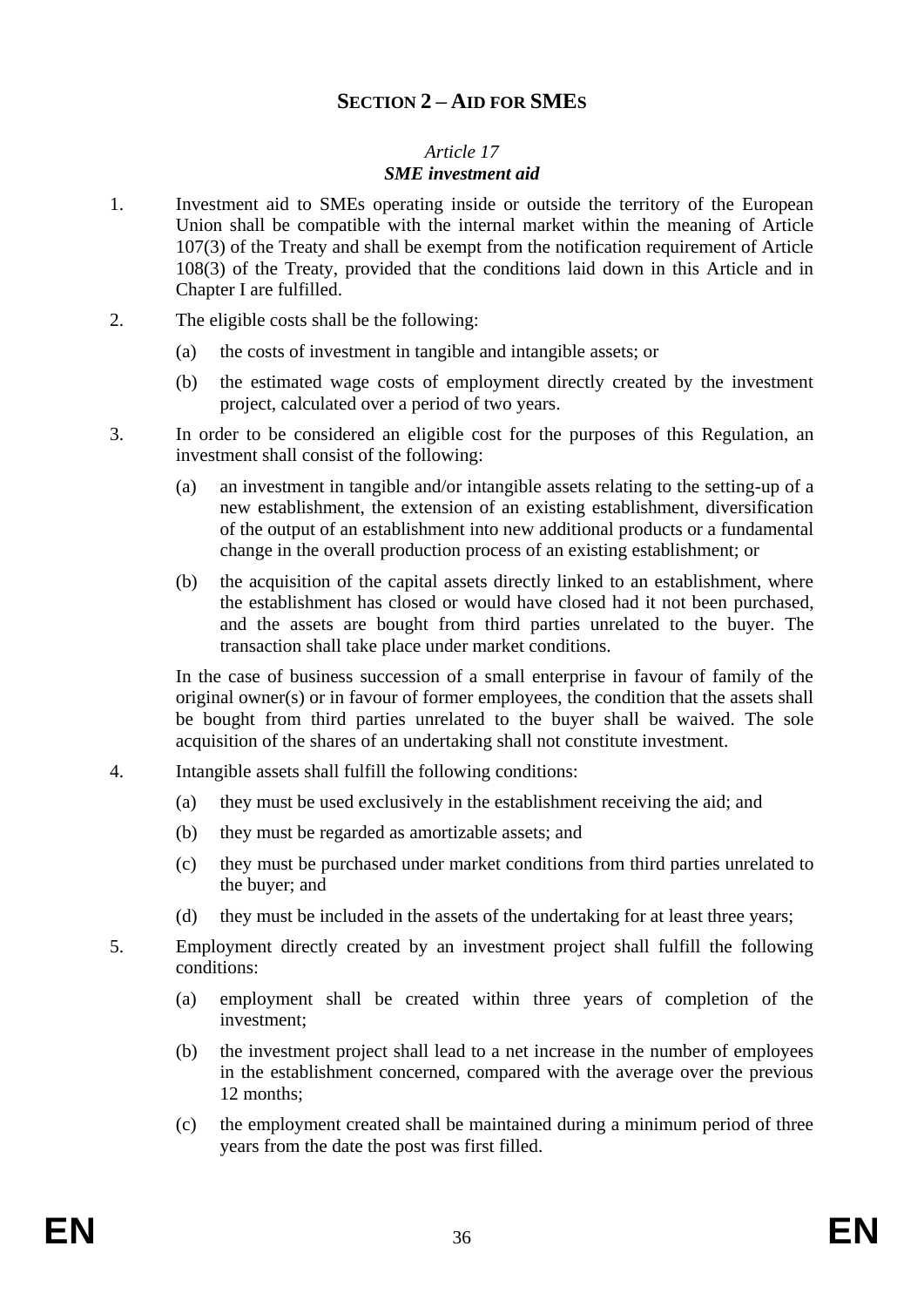- 6. The aid intensity shall not exceed:
	- (a) 20% of the eligible costs in the case of small enterprises;
	- (b) 10% of the eligible costs in the case of medium-sized enterprises.

### *Article 18 Aid for SME participation in fairs*

- 1. Aid to SMEs for participation in fairs shall be compatible with the internal market within the meaning of Article 107(3) of the Treaty and shall be exempt from the notification requirement of Article 108(3) of the Treaty, provided that the conditions laid down in this Article and in Chapter I are fulfilled.
- 2. The eligible costs shall be the costs incurred for renting, setting up and running the stand for the first participation of an undertaking in any particular fair or exhibition.
- 3. The aid intensity shall not exceed 50 % of the eligible costs.

# *Article 19*

# *Aid for SMEs' cooperation costs linked to ETC projects*

- 1. Aid for cooperation costs incurred by SME's participating in the European Territorial Cooperation projects covered by Regulation [COM(2011)611 ERDF/ETC] shall be compatible with the internal market within the meaning of Article 107(3) of the Treaty and shall be exempt from the notification requirement of Article 108(3) of the Treaty, provided the conditions laid down in this Article and in Chapter [I](#page-18-1) are fulfilled.
- 2. The following costs shall be eligible:
	- (a) costs for organisational cooperation including cost for staff and offices to the extent that it is linked to the cooperation project;
	- (b) costs of advisory and support services linked to cooperation and delivered by outside consultants and service providers;
	- (c) travel expenses, costs of equipment and investment expenditure directly related to the project, depreciation of tools and equipment, to the extent that they are used exclusively for the project.
- 3. The services referred to in paragraph 2 (b) above shall not be a continuous or periodic activity nor relate to the undertaking's usual operating costs, such as routine tax consultancy services, regular legal services or advertising.
- <span id="page-36-0"></span>4. The aid amount shall not exceed 50% of the eligible costs.

# **SECTION 3 - AID FOR ACCESS TO FINANCE FOR SMES**

# *Article 20*

# **Risk finance aid**

1. Risk finance aid schemes in favour of SMEs shall be compatible with the internal market within the meaning of Article 107(3) of the Treaty and shall be exempt from the notification requirement of Article 108(3) of the Treaty, provided the conditions laid down in this Article and in Chapter I are fulfilled.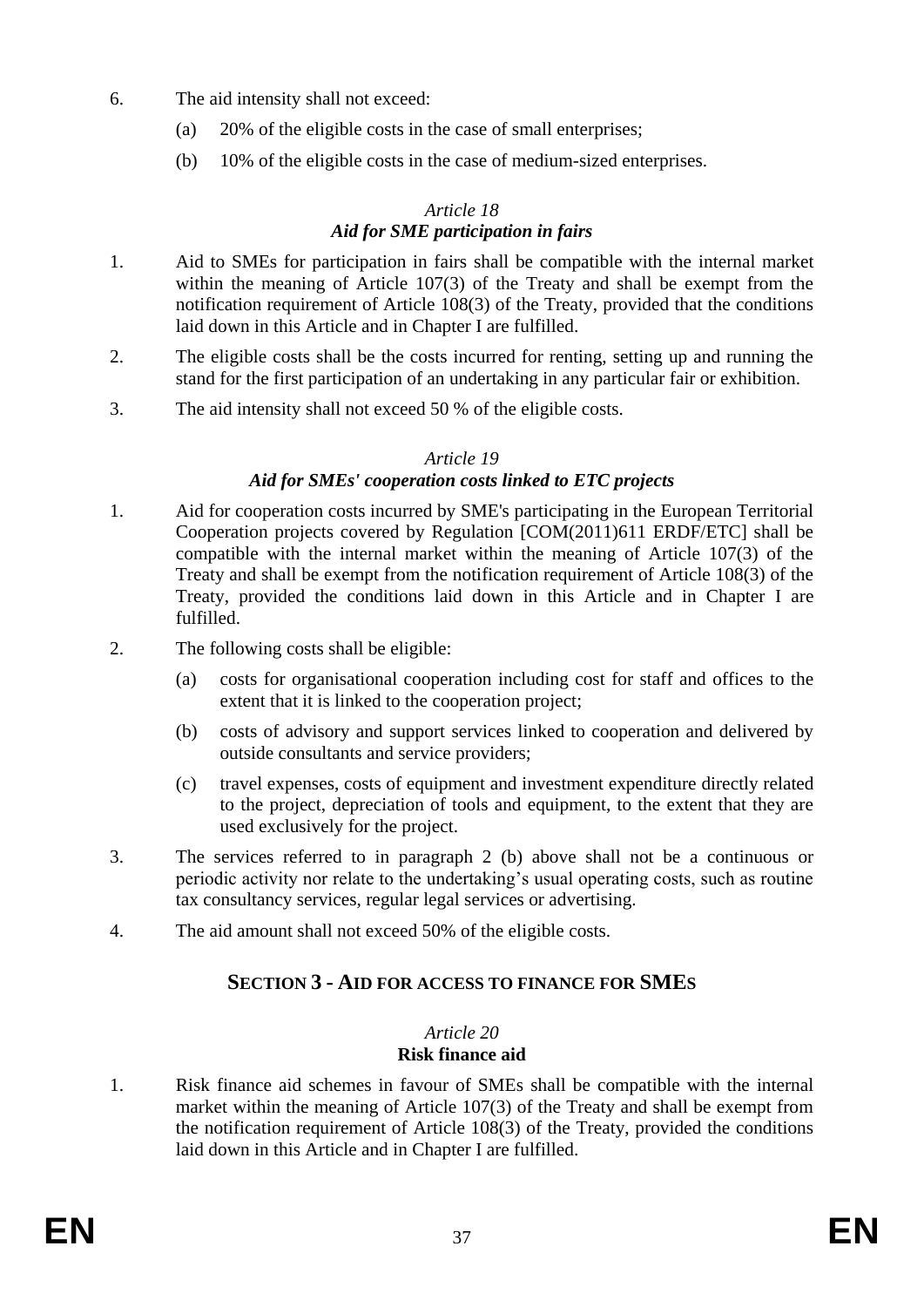- 2. At the level of the financial intermediaries, the risk finance aid to independent private investors may take the forms of:
	- (a) equity or quasi-equity, or financial endowment to provide risk finance investments directly or indirectly to eligible undertakings; or
	- (b) loans to provide risk finance investments directly or indirectly to eligible undertakings; or
	- (c) guarantees to cover losses from risk finance investments directly or indirectly to eligible undertakings.
- 3. At the level of the independent private investors, risk finance aid may take the forms mentioned in paragraph 2 of this Article, or tax incentives in so far as the private investors are natural persons providing risk finance directly or indirectly to eligible undertakings.
- 4. At the level of the eligible undertakings, the risk finance aid may take the form of equity, quasi-equity investments, loans, guarantees, or a mix thereof.
- 5. Eligible undertakings shall be undertakings which at the time of the initial risk finance investment are unlisted SMEs and fulfill one of the following conditions:
	- (a) they have not been operating in any market;
	- (b) they have been operating in any market for less than 7 years following their first commercial sale;
	- (c) they require an initial risk finance investment which, based on a business plan prepared in view of entering a new product or geographical market, is higher than 50% of their average annual turnover in the preceding 5 years.
- 6. The risk finance aid may also cover follow-on investments made in eligible undertakings, including after the 7-year period mentioned in paragraph 5(b) of this Article, if the following cumulative conditions are fulfilled:
	- (a) the total amount of risk finance mentioned in paragraph 9 is not exceeded;
	- (b) the follow-on investments were foreseen in the original business plan;
	- (c) the undertaking receiving follow-on investments has not become linked, within the meaning of Article 3 of Annex II, with another undertaking other than the financial intermediary or the independent private investor providing risk finance under the measure, unless the new entity fulfils the conditions of the SME definition within the meaning of Annex II.
- 7. For equity and quasi-equity investments in eligible undertakings, the risk finance measure may provide support for replacement capital only if the latter is combined with new capital representing at least [50]% of each investment round into the eligible undertakings.
- 8. For equity and quasi-equity investments falling under paragraph 2(a) of this Article, no more than 30% of the financial intermediary's aggregate capital contributions and uncalled committed capital may be used for liquidity management purposes.
- 9. The total amount of risk finance referred to in paragraph 4 of this Article shall not exceed EUR 15 million per eligible undertaking under any risk finance measure.
- 10. For risk finance measures providing equity, quasi-equity or loan investments to eligible undertakings, the risk finance measure shall leverage additional finance from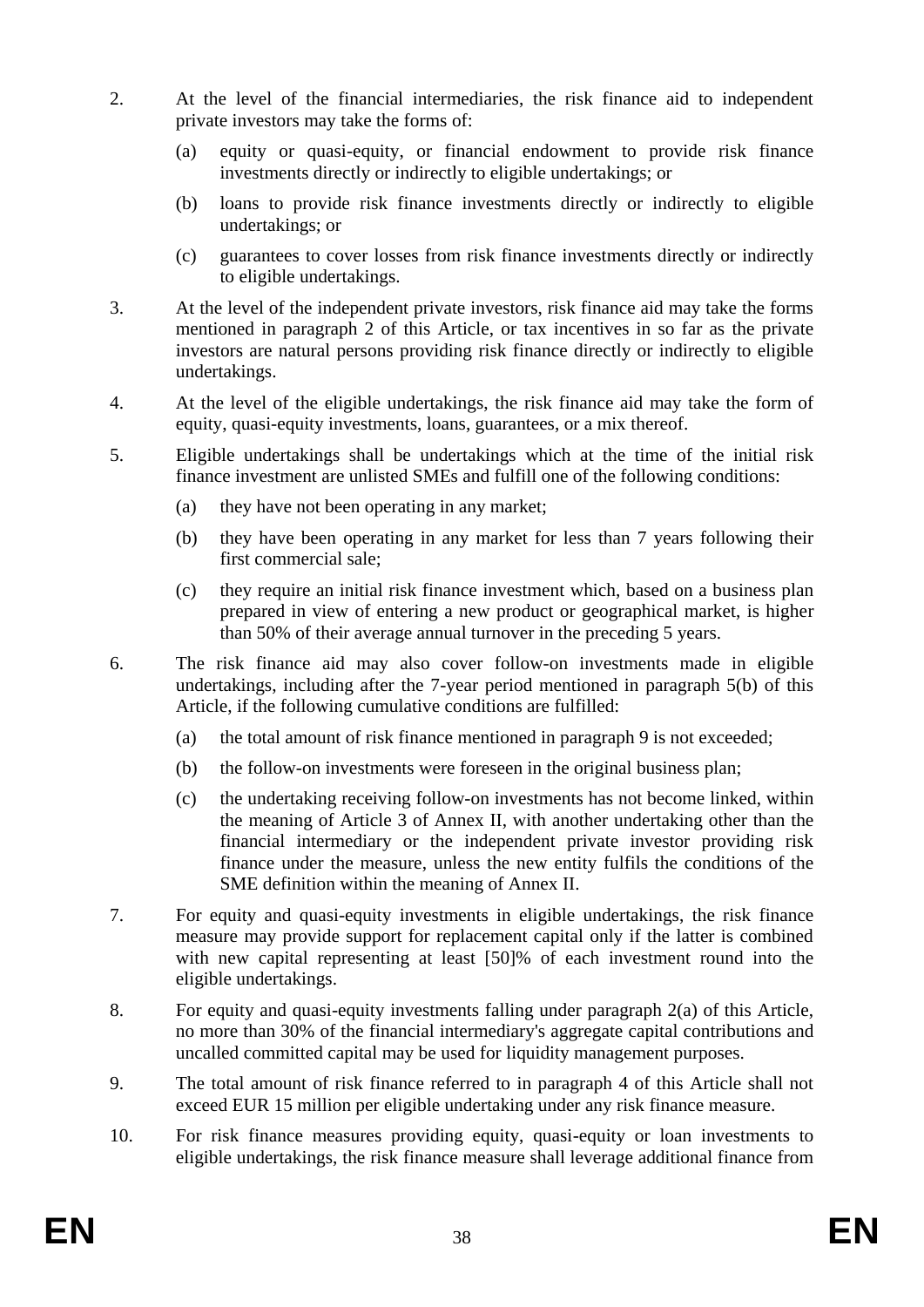independent private investors at the level of the financial intermediaries or the eligible undertakings, so as to achieve an aggregate private participation rate reaching the following minimum thresholds:

- (a) [10%] of the risk finance provided to the eligible undertakings prior to their first commercial sale on any market;
- (b) [40%] of the risk finance provided to the eligible undertakings referred to in paragraph 5 (b) of this Article;
- (c) [60%] of the risk finance for investment provided to eligible undertakings mentioned in paragraph 5, letter (c) of this Article and for follow-on investments in eligible undertakings after the 7-year period mentioned in paragraph 5, letter (b) of this Article.
- 11. In case the risk finance measure is designed to target eligible undertakings at different development stages as referred to in paragraph 10, letters (a) to (c) of this Article, the measure shall achieve an aggregate private participation rate that represents at least:
	- (a) 40% where the underlying portfolio includes investments in undertakings as referred to in paragraph 10, letter (a) of this Article; or
	- (b) a weighted average that would result from the application of the minimum participation rates to individual investments in the underlying portfolio, as referred to in paragraph 10, letters (a) to (c) of this Article.
- 12. The risk finance measure shall not discriminate between financial intermediaries on the basis of their place of establishment or incorporation in any Member State. Financial intermediaries may be required to fulfill predefined criteria objectively justified by the nature of the investments.
- 13. The risk finance measure shall fulfill the following conditions:
	- (a) it shall be implemented via one or more financial intermediaries, except for fiscal incentives to private investors in respect of their direct investments into eligible undertakings;
	- (b) financial intermediaries, as well as investors or fund managers shall be selected through an open, transparent and non-discriminatory call which is made in accordance with applicable Union and national laws and aimed at establishing appropriate risk-reward sharing arrangements whereby, for investments other than guarantees, asymmetric profit sharing shall be given preference over downside protection;
	- (c) in the case of asymmetrical loss-sharing between public and private investors, the first loss assumed by the public investor shall be capped at [25%] of the total investment;
	- (d) in the case of guarantees falling under point (c) of paragraph 2, the guarantee rate shall be limited to [80]% and total losses assumed by a Member State shall be capped at [25]% of the underlying guaranteed portfolio. Only guarantees covering the expected losses of the underlying guaranteed portfolio can be provided for free. If a guarantee also comprises coverage of unexpected losses, the financial intermediary shall pay, for the part of the guarantee covering unexpected losses, a market-conform guarantee premium.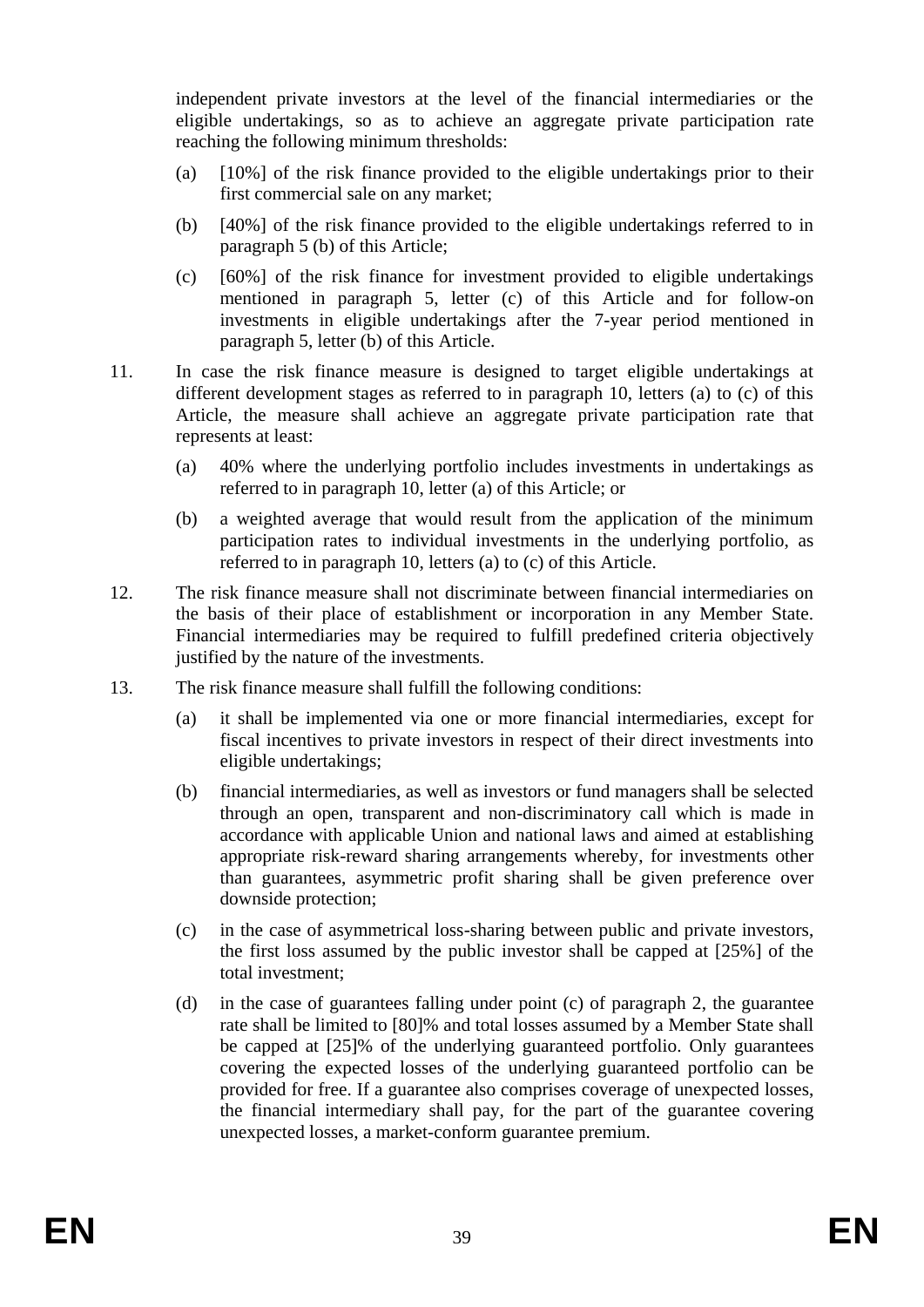- 14. The following conditions shall be fulfilled in order to ensure profit-driven financing decisions:
	- (a) the financial intermediary shall be established according to the applicable laws and a due diligence process shall take place to ensure a commercially sound investment strategy, including an appropriate risk diversification policy aimed at achieving economic viability and efficient scale in terms of size and territorial scope of its portfolio of investments; and
	- (b) risk finance provided to the eligible undertakings shall be based on a viable business plan, containing details of product, sales and profitability development, establishing ex-ante financial viability; and
	- (c) a clear and realistic exit strategy shall exist for each equity and quasi-equity investment.
- 15. Financial intermediaries shall be managed on a commercial basis. This requirement is considered to be fulfilled when the financial intermediary and, depending on the type of risk finance measure, the fund manager, fulfil the following conditions:
	- (a) they shall be obliged by law or contract to act with the diligence of a professional manager in good faith and avoiding conflicts of interest; best practices and regulatory supervision shall apply;
	- (b) their remuneration shall conform to market practices. This requirement is presumed to be met when the manager or the financial intermediary is selected through an open, transparent and non-discriminatory competitive call, based on objective criteria linked to experience, expertise and operational and financial capacity;
	- (c) they shall receive a remuneration linked to performance, or shall share part of the investment risks by co-investing own resources so as to ensure that their interests are permanently aligned with the interests of the public investor;
	- (d) they shall set out an investment strategy, criteria and the proposed timing of investments;
	- (e) investors shall be allowed to be represented in the governance bodies of the investment fund, such as the supervisory board or the advisory committee.
- 16. A risk finance measure providing guarantees or loans to eligible undertakings, shall fulfil the following conditions:
	- (a) as a result of the measure, the financial intermediary shall undertake investments that would not have been carried out or would have been carried out in a restricted or different manner without the aid. The financial intermediary shall be able to demonstrate that it operates a mechanism that ensures that all the advantages are passed on to the largest extent to the final beneficiaries in the form of higher volumes of financing, riskier portfolios, lower collateral requirements, lower guarantee premiums or lower interest rates;
	- (b) in the case of loans, the nominal amount of the loan is taken into account in calculating the maximum investment amount for the purposes of paragraph 9 of this Article;
	- (c) in the case of guarantees, the nominal amount of the underlying guaranteed loan is taken into account in calculating the maximum investment amount for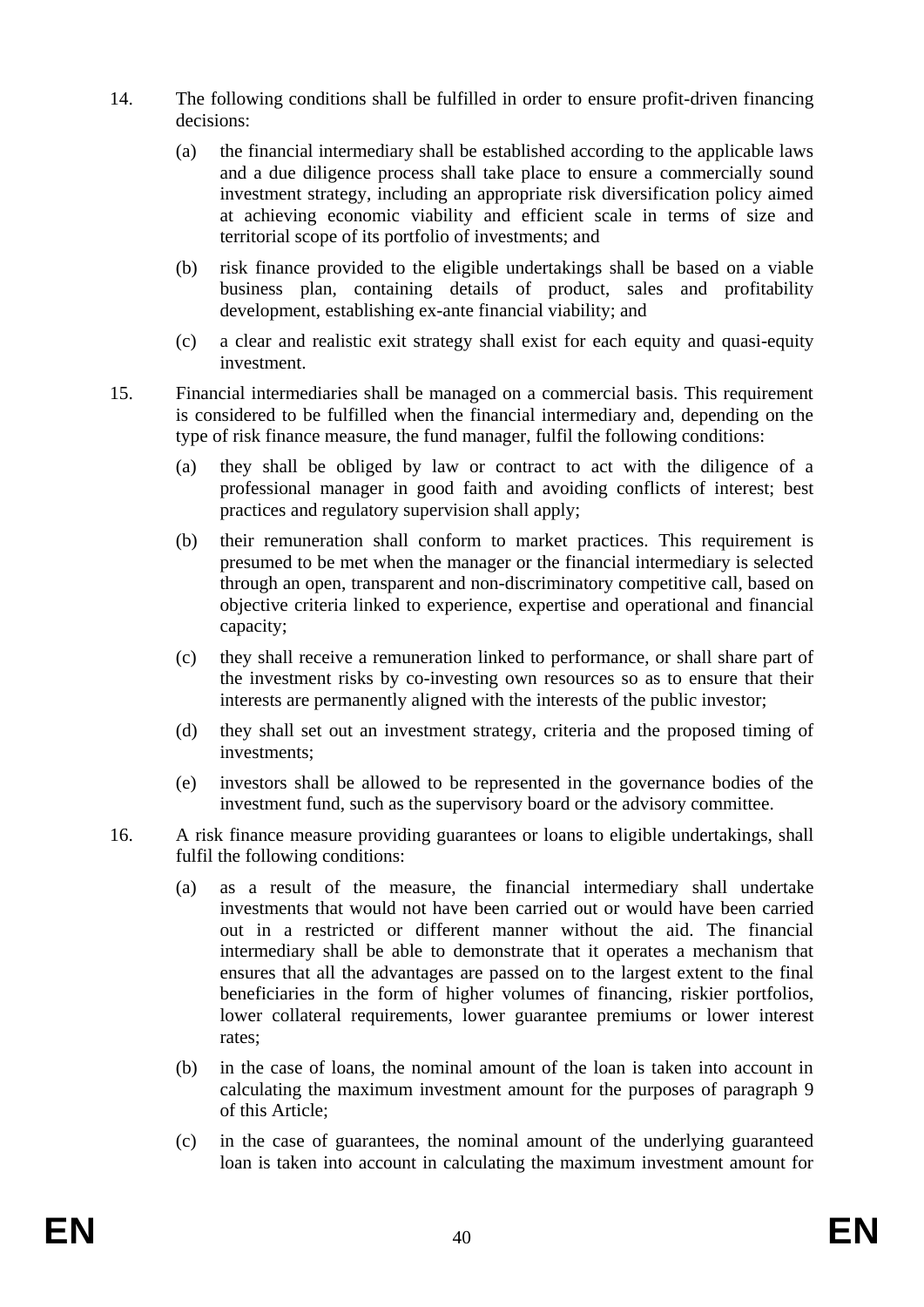the purposes of paragraph 9 of this Article. The guarantee shall not exceed 80% of the underlying loan.

- 17. The Member State may entrust the implementation of the risk finance measure to an entrusted entity.
- 18. Risk finance aid for SMEs that do not fulfil the conditions laid down in paragraph 5 shall be compatible with the internal market within the meaning of Article 107(3) of the Treaty and shall be exempt from the notification requirement of Article 108(3) of the Treaty, provided that
	- (a) at the level of the SMEs, the aid fulfils the conditions laid down in Regulation [replacing Regulation (EC) No 1998/2006]; and
	- (b) all the conditions laid down in the present Article, with the exception of those set out in paragraphs 5, 6, 9, 10, and 11, are fulfilled; and
	- (c) for risk finance measures providing equity, quasi-equity or loan investments to eligible undertakings, the measure shall leverage additional finance from independent private investors at the level of the financial intermediaries or the SMEs, so as to achieve an aggregate private participation rate reaching at least [60%] of the risk finance provided to the SMEs.

# *Article 21*

# *Aid for start-ups*

- 1. Start-up aid schemes shall be compatible with the internal market within the meaning of Article 107(3) of the Treaty and shall be exempt from the notification requirement of Article 108(3) of the Treaty, provided the conditions laid down in this Article and in Chapter I are fulfilled.
- 2. Eligible undertakings shall be unlisted enterprises up to five years following their registration, which have not yet distributed profits and have not been formed through a merger and which are:
	- (a) small enterprises; or
	- (b) small and innovative enterprises, within the meaning of this Regulation.
- 3. Start-up aid shall take the form of:
	- (a) loans with interest rates, which are not conform with market conditions, with a duration of 10 years duration and up to a maximum nominal amount of EUR [1] million, or EUR [1.5] million for undertakings established in assisted areas fulfilling the conditions of Article  $107(3)(c)$  of the Treaty, or EUR [2] million for undertakings established in assisted areas fulfilling the conditions of Article 107(3)(a) of the Treaty. For loans with a duration comprised between 5 and 10 years the maximum amounts may be adjusted by multiplying the amounts above by the ratio between 10 years and the actual duration of the loan. For loans with a duration of less than 5 years, the maximum amount shall be the same as for loans with a duration of 5 years;
	- (b) guarantees with premiums which are not conform with market conditions, with a duration of 10 years duration and up to maximum EUR [1.5] million nominal guaranteed loan amount, or EUR [2.25] million for undertakings established in assisted areas fulfilling the conditions of Article 107(3)(c) of the Treaty, or EUR [3] million for undertakings established in assisted areas fulfilling the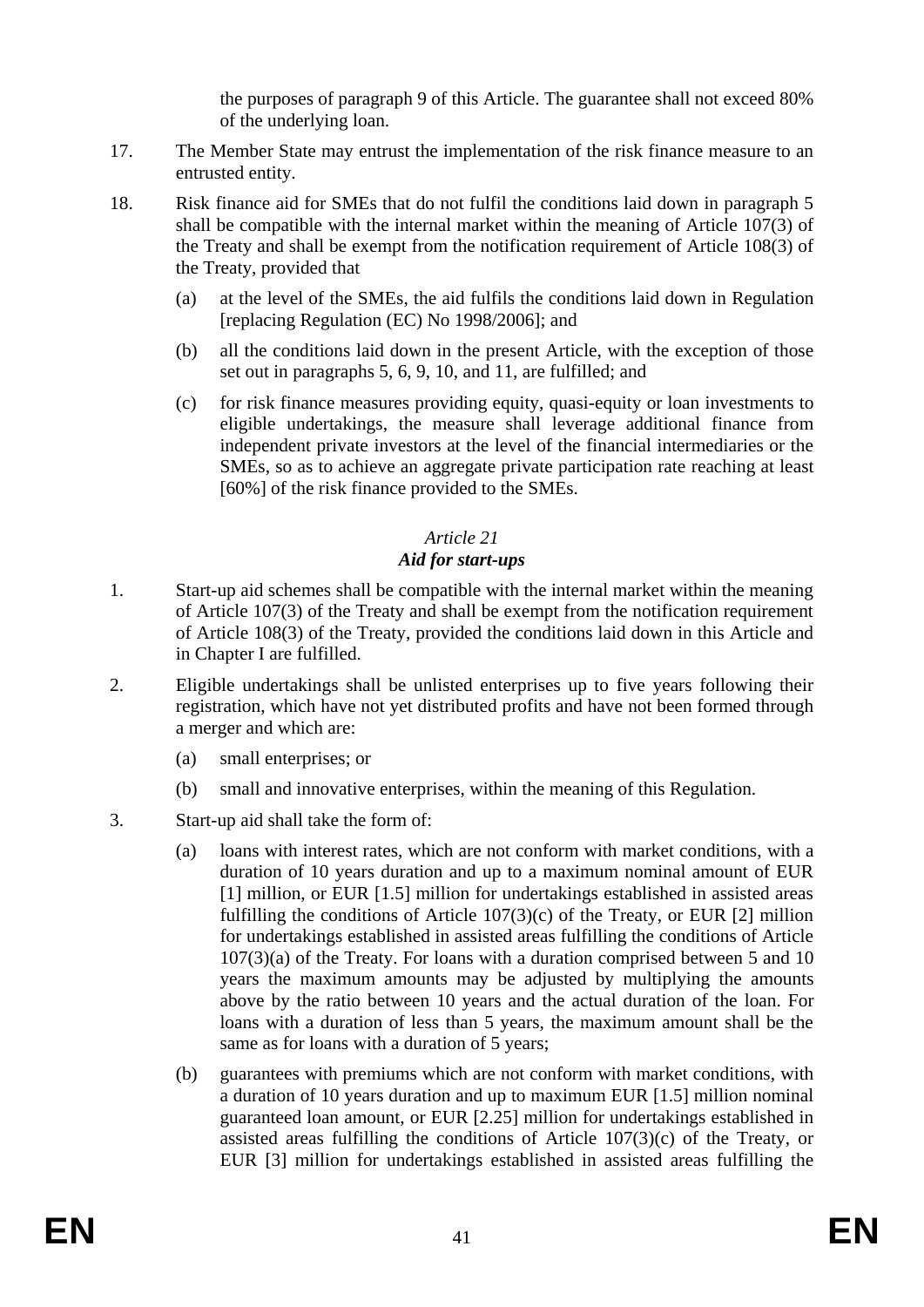conditions of Article 107(3)(a) of the Treaty. For guarantees with a duration comprised between 5 and 10 years the maximum guaranteed loan amounts may be adjusted by multiplying the amounts above by the ratio between 10 years and the actual duration of the guarantee. For guarantees with a duration of less than 5 years, the maximum amount shall be the same as for guarantees with a duration of 5 years. The guarantee should not exceed 80% of the underlying loan.

- (c) grants, including equity or quasi equity investment, interests rate and guarantee premium reduction up to EUR [0.4] million gross grant equivalent or EUR [0.6] million for undertakings established in assisted areas fulfilling the conditions of Article 107(3)(c) of the Treaty, or EUR [0.8] million for undertakings established in assisted areas fulfilling the conditions of Article 107(3)(a) of the Treaty.
- 4. A beneficiary can receive support through a mix of the aid instruments mentioned paragraph 3, letters (a) to (c) of this Article, provided that the proportion of the amount granted through one aid instrument, calculated on the basis of the maximum aid amount allowed for that instrument, is taken into account in order to determine the residual proportion of the maximum aid amount allowed for the other instruments forming part of such a mixed instrument.
- 5. For small and innovative enterprises, the maximum amounts set out in paragraph 3 may be doubled.

### *Article 22*

# *Aid to alternative trading platforms specialised in SMEs*

- 1. Aid in favour of alternative trading platforms specialised in SMEs shall be compatible with the internal market within the meaning of Article 107(3) of the Treaty and shall be exempt from the notification requirement of Article 108(3) of the Treaty, provided the conditions laid down in this Article and in Chapter I are fulfilled.
- 2. Where the platform operator is a small enterprise, the aid measure may take the form of start-up aid to the platform operator, in which case the conditions laid down in Article 21 shall apply.

The aid measure may take the form of tax incentives to independent private investors that are natural persons in respect of their risk finance investments made through an alternative trading platform into undertakings eligible under the conditions laid down in Article 20.

# *Article 23*

# *Aid for scouting costs*

- 1. Aid covering part of scouting costs shall be compatible with the internal market within the meaning of Article 107(3) of the Treaty and shall be exempt from the notification requirement of Article 108(3) of the Treaty, provided the conditions laid down in this Article and in Chapter I are fulfilled.
- 2. The aid intensity shall not exceed [50]% of the eligible costs.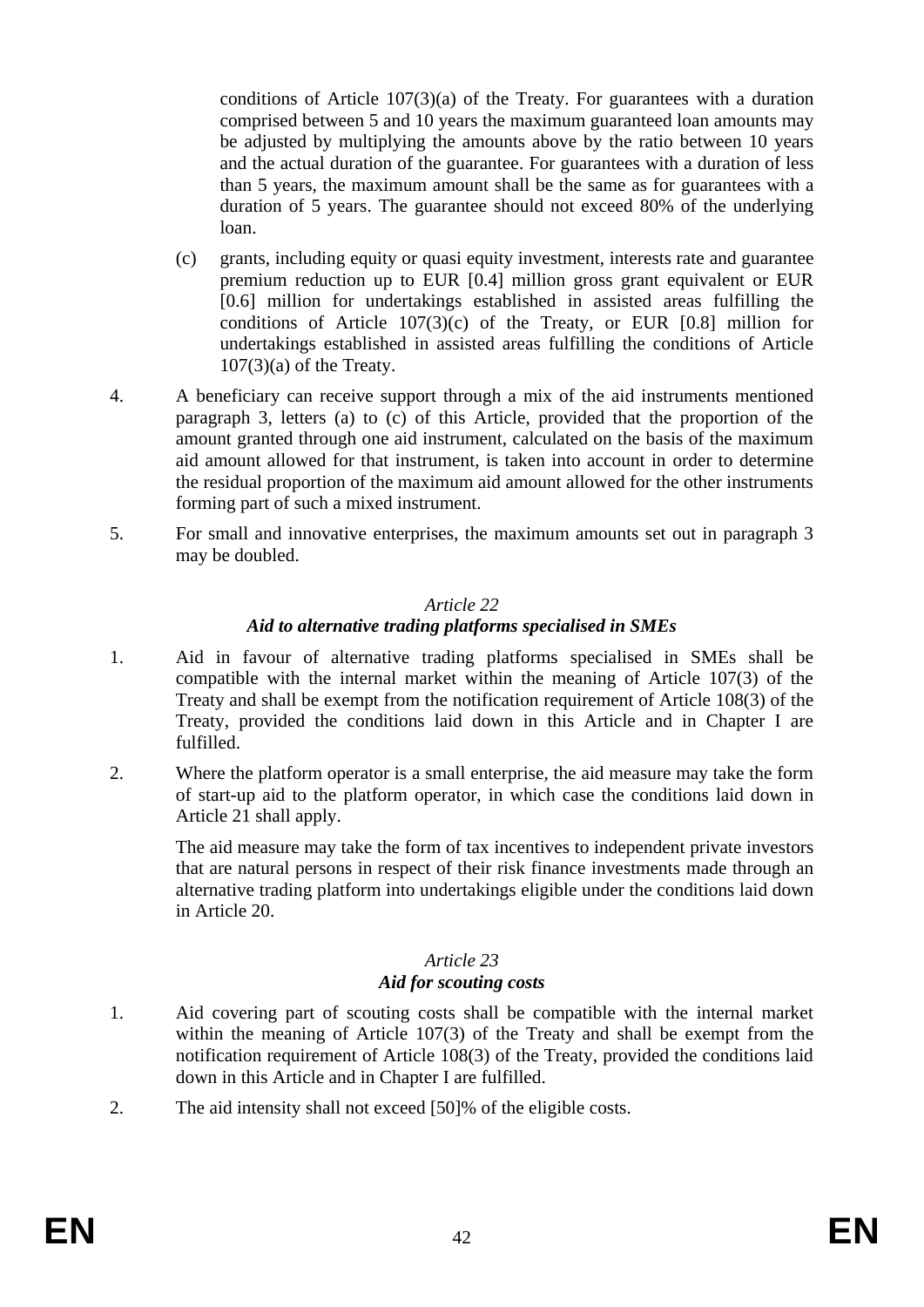- 3. The eligible costs shall be the costs for initial screening and formal due diligence undertaken by managers of financial intermediaries or investors to identify eligible undertakings pursuant to Articles 20 and 21.
- <span id="page-42-0"></span>4. Aid may take the form of a grant.

# **SECTION 4 – AID FOR RESEARCH AND DEVELOPMENT AND INNOVATION**

### *Article 24 Aid for research and development projects*

- 1. Aid for research and development projects shall be compatible with the internal market within the meaning of Article 107(3) of the Treaty and shall be exempt from the notification requirement of Article 108(3) of the Treaty provided that the conditions laid down in this Article and in Chapter I are fulfilled.
- 2. The aided part of the research and development project shall completely fall within one or more of the following categories:
	- (a) fundamental research;
	- (b) industrial research;
	- (c) experimental development;
	- (d) feasibility studies.
- 3. The eligible costs shall be allocated to a specific category of research and development and shall be the following:
	- (a) personnel costs (researchers, technicians and other supporting staff to the extent employed on the project);
	- (b) costs of instruments, equipment, buildings and land to the extent and for the period used for the project;
	- (c) cost of contractual research, technical knowledge and patents bought or licensed from outside sources at arm's length conditions, as well as costs of consultancy and equivalent services used exclusively for the project;
	- (d) additional overheads and other operating expenses, including costs of materials, supplies and similar products, incurred directly as a result of the project;
- 4. Where an aided project results in commercially usable prototypes or pilots, the net revenues directly attributable to their subsequent commercial use within five years of completion of the project must be deducted from the eligible costs. Such deduction can take place either *ex ante,* by taking into account the discounted value of net revenues that can reasonably be expected at the date of granting of the aid, or *ex post*, by clawing back the discounted value of the actual amount of net revenues earned by the aid beneficiary during those five years.
- 5. The eligible costs for feasibility studies shall be the costs of the study.
- 6. The aid intensity for each beneficiary shall not exceed:
	- (a) 100% of the eligible costs for fundamental research;
	- (b) [50]% of the eligible costs for industrial research;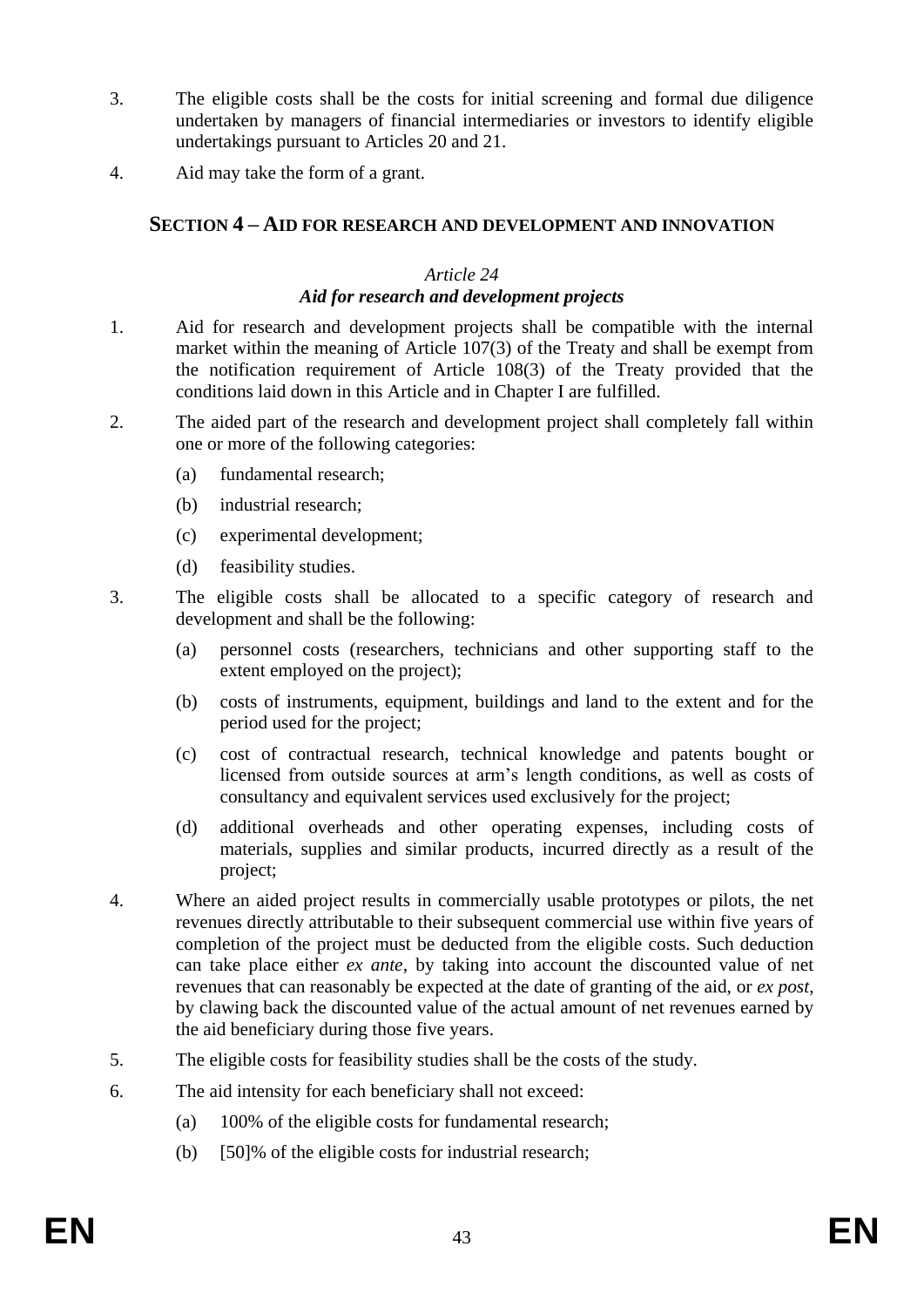- (c) [25]% of the eligible costs for experimental development;
- (d) [50]% of the eligible costs for feasibility studies.
- 7. The aid intensities for industrial research and experimental development may be increased up to a maximum aid intensity of 80% of the eligible costs as follows:
	- (a) by 10 percentage points for medium-sized enterprises and by 20 percentage points for small enterprises;
	- (b) by 15 percentage points if:
		- (i) the project involves effective collaboration and the project involves at least one SME or is carried out in at least two Member States and no single undertaking bears more than 70% of the eligible costs, or at least one research and knowledge-dissemination organisation is involved, which bears solely or together with other such organisations at least 10% of the eligible costs and has the right to publish the own research results; or
		- (ii) the results of the project are widely disseminated through conferences, publication, open access repositories, or free or open source software;

### *Article 25*

### *Investment aid for research infrastructures*

- 1. Aid for the construction or upgrade of research infrastructures that perform economic activities shall be compatible with the internal market within the meaning of Article 107(3) of the Treaty and shall be exempt from the notification requirement of Article 108(3) of the Treaty, provided that the conditions laid down in this Article and in Chapter I are fulfilled.
- 2. When a research infrastructure pursues both economic and non-economic activities, their respective financing, costs and revenues must be accounted for separately on the basis of consistently applied and objectively justifiable cost accounting principles.
- 3. The price charged for the operation or use of the infrastructure shall correspond to a market price.
- 4. Access to the infrastructure shall be open to several users and be granted on a transparent and non-discriminatory basis. Undertakings which have financed at least [30]% of the investment costs of the infrastructure may be granted preferential access with more favourable conditions, provided such access is proportional to the undertaking's contribution to the investment costs to avoid overcompensation and these conditions are made publicly available.
- 5. The eligible costs shall be the investment costs in intangible and tangible assets.
- 6. The aid intensity shall not exceed [50]% of the eligible costs.
- 7. When a research infrastructure receives public funding for both economic and noneconomic activities, Member States shall put in place a monitoring and claw-back mechanism in order to ensure that the applicable aid intensity is not exceeded as a result of an increase of the share of economic activities in comparison with the situation expected at the date of award of the aid.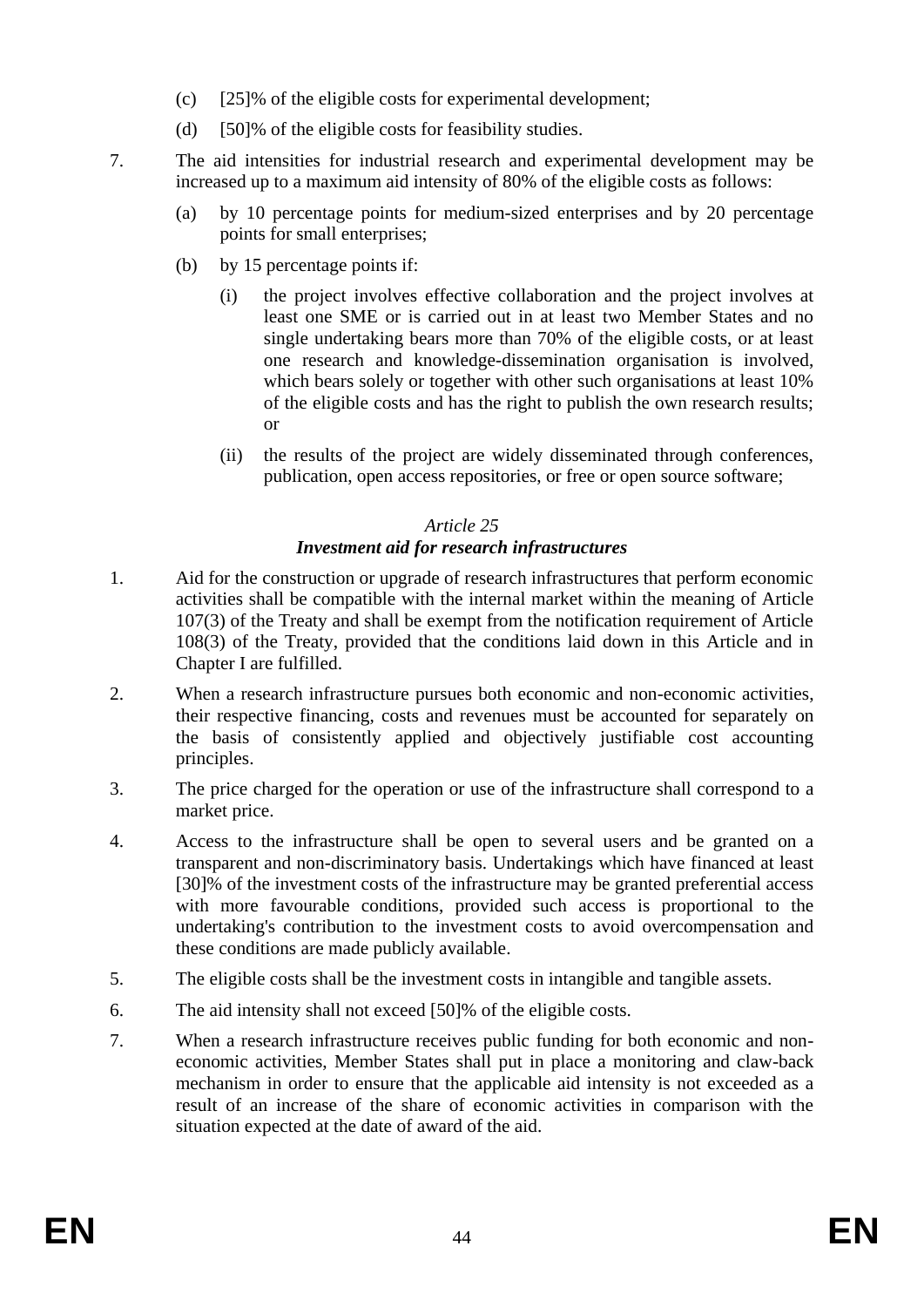### *Article 26 Aid for innovation clusters*

- 1. Aid for innovation clusters shall be compatible with the internal market within the meaning of Article 107(3) of the Treaty and shall be exempt from the notification requirement of Article 108(3) of the Treaty, provided that the conditions laid down in this Article and in Chapter I are fulfilled.
- 2. Aid for innovation clusters shall be granted exclusively to the legal entity operating the innovation cluster (cluster organisation).
- 3. Access shall be open to several users and be granted on transparent and nondiscriminatory basis.
- 4. The fees charged for using the cluster's facilities and for participating in the cluster's activities shall correspond to the market price or reflect their costs.
- 5. Investment aid may be granted for the construction or upgrade of the cluster. The eligible costs shall be the investment costs in intangible and tangible assets.
- 6. The aid intensity of investment aid for innovation clusters shall not exceed [50] % of the eligible costs.
- 7. Operating aid may be granted for the operation of innovation clusters. It shall not exceed five years.
- 8. The eligible costs shall be the personnel and administrative costs (including overhead costs) relating to:
	- (a) animation of the cluster to facilitate collaboration, information sharing and the provision or channelling of specialised and customised business support services;
	- (b) marketing of the cluster to increase participation of new undertakings or organisations and to increase visibility;
	- (c) management of the cluster's facilities; organisation of training programmes, workshops and conferences to support knowledge sharing and networking and transnational cooperation.
- 9. The aid intensity of operating aid shall not exceed [50] % of the total eligible costs during the five years period.

#### *Article 27 Innovation aid for SMEs*

- 1. Innovation aid for SMEs shall be compatible with the internal market within the meaning of Article 107(3) of the Treaty and shall be exempt from the notification requirement of Article 108(3) of the Treaty, provided the conditions laid down in this Article and in Chapter I are fulfilled :
- 2. The following costs shall be eligible:
	- (a) costs for obtaining, validating and defending patents and other intangible assets;
	- (b) costs for secondment of highly qualified personnel from a research and knowledge-dissemination organization or a large enterprise, working on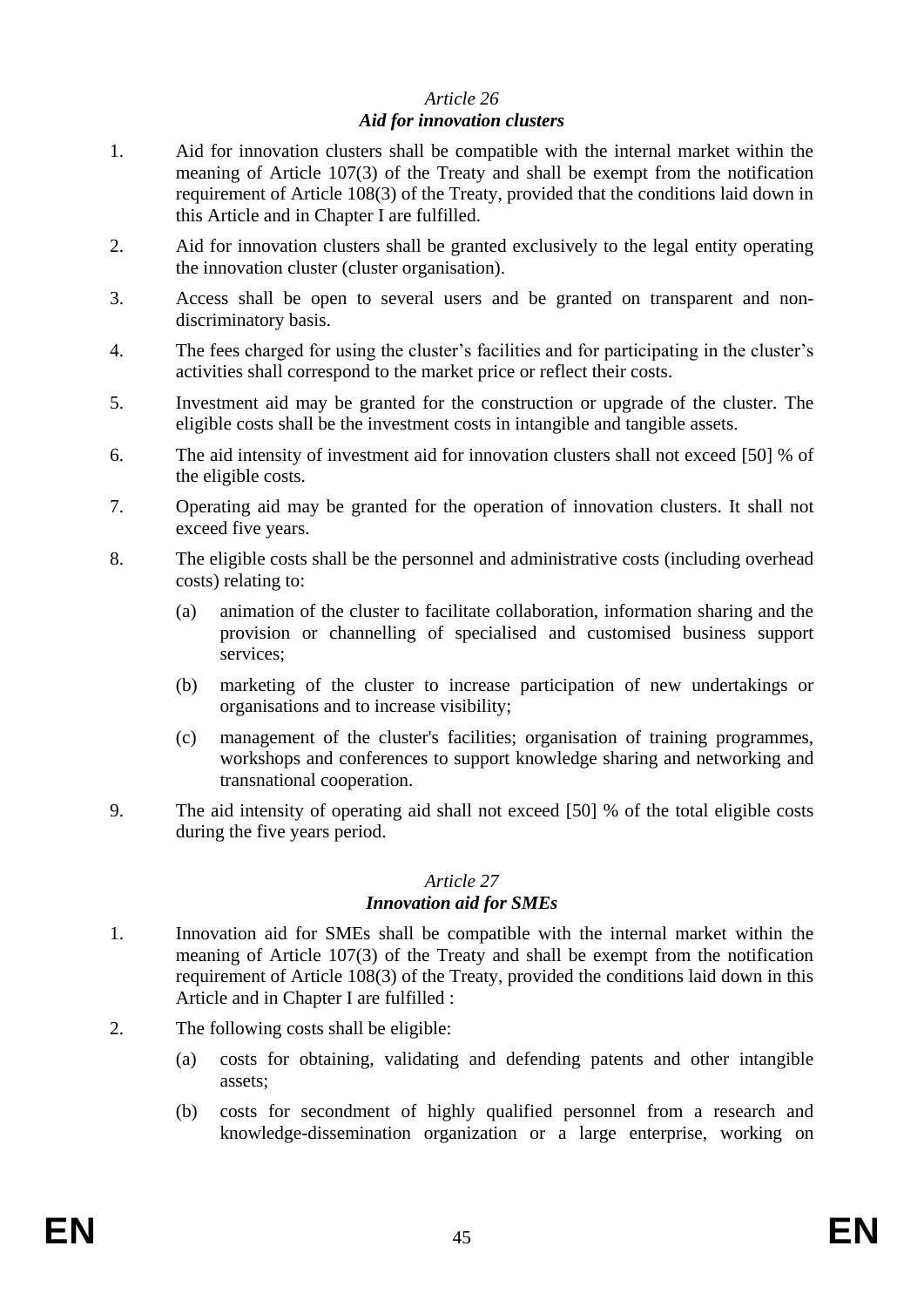research, development and innovation activities in a newly created function within the beneficiary and not replacing other personnel;

- (c) costs for innovation advisory and support services;
- 3. The aid intensity shall not exceed [50]% of the eligible costs.

### *Article 28*

### *Aid for process and organisational innovation*

- 1. Aid for process and organisational innovation shall be compatible with the internal market within the meaning of Article 107(3) of the Treaty and shall be exempt from the notification requirement of Article 108(3) of the Treaty, provided the conditions laid down in this Article and in Chapter I are fulfilled.
- 2. Large undertakings shall only be eligible if they effectively collaborate with SMEs in the aided activity and the collaborating SMEs incur at least 30 % of the total eligible costs.
- 3. The eligible costs shall be the following:
	- (a) personnel costs;
	- (b) costs of instruments, equipment, buildings and land to the extent and for the period used for the project;
	- (c) cost of contractual research, knowledge and patents bought or licensed from outside sources at arm's length conditions;
	- (d) additional overheads and other operating costs, including costs of materials, supplies and similar products, incurred directly as a result of the project.
- 4. The aid intensity shall not exceed [15] % of the eligible costs for large undertakings and 50 % of the eligible costs for SMEs.

### *Article 29*

# *Aid for research and development in the fishery and aquaculture sector*

- 1. Aid for research and development in the fishery and aquaculture sector shall be compatible with the internal market within the meaning of Article 107(3) of the Treaty and shall be exempt from the notification requirement of Article 108(3) of the Treaty, provided that the conditions laid down in this Article and in Chapter I of this Regulation are fulfilled.
- 2. The research and development project shall be of interest to all operators in the particular sector or sub-sector concerned.
- 3. Information that the research and development project will be carried out and the goal of such research and development, shall be published on the internet, prior to the commencement of the research and development project. An approximate date when the results are expected and the place where they will be published on the internet, as well as a statement that the result will be available at no cost, must be included.
- 4. The results of the research and development shall be made available on internet, for a period of at least 5 years. They shall be published no later than any information which may be given to members of any particular organisation.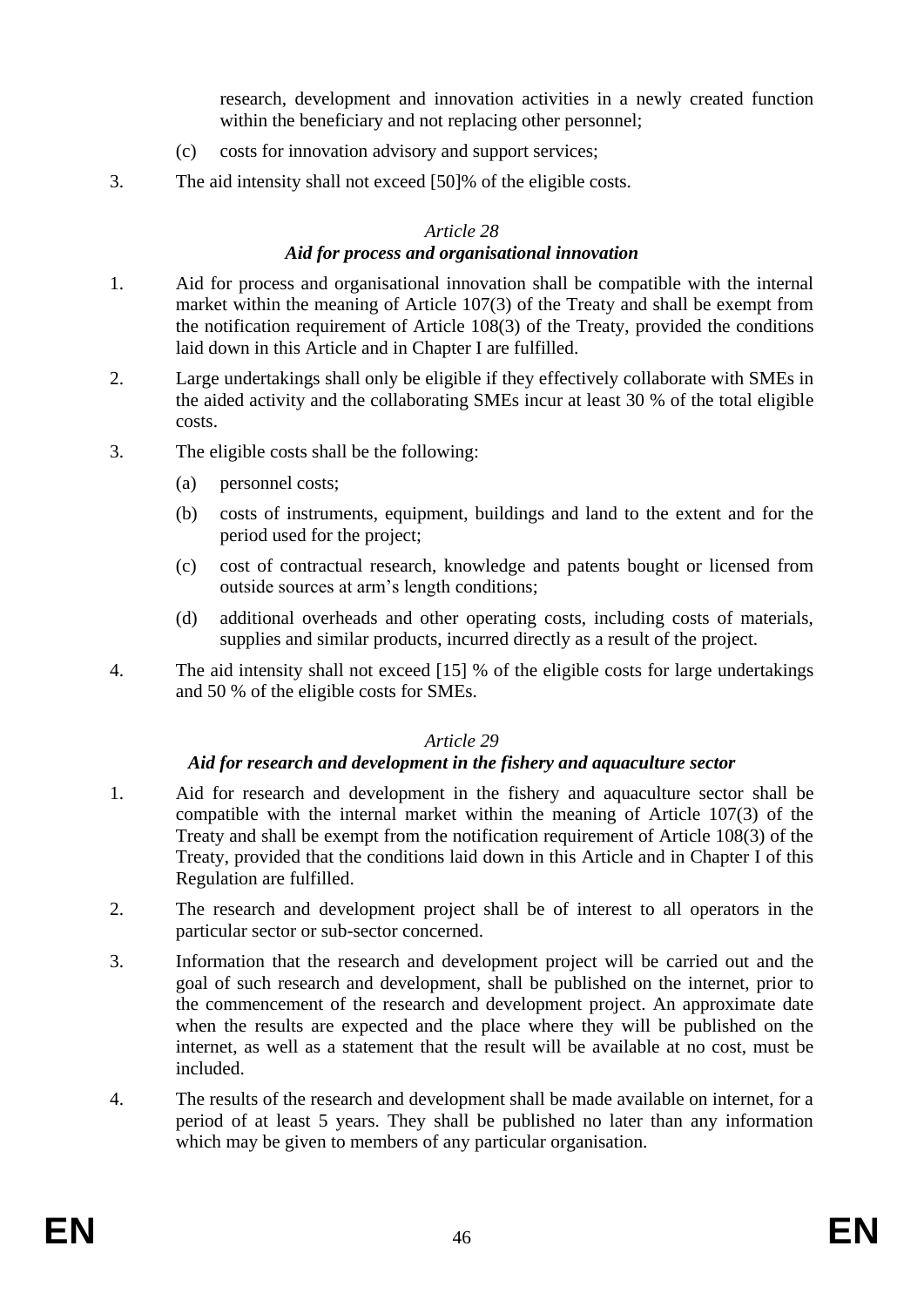- 5. Aid shall be granted directly to the research and knowledge-dissemination organisation and must not involve the direct granting of non-research related aid to an undertaking producing, processing or marketing fishery or aquaculture products.
- 6. The eligible costs shall be those provided in Article 24 (3).
- <span id="page-46-0"></span>7. The aid intensity shall not exceed 100% of the eligible costs.

# **SECTION 5- TRAINING AID**

#### *Article 30 Training aid*

- 1. Training aid shall be compatible with the internal market within the meaning of Article 107(3) of the Treaty and shall be exempt from the notification requirement of Article 108(3) of the Treaty, provided that the conditions laid down in this Article and in Chapter I are fulfilled.
- 2. Aid shall not be granted where training ensures that companies comply with national mandatory standards on training.
- 3. The eligible costs shall be:
	- (a) trainers' personnel costs, for the hours during which the trainers participate in the training;
	- (b) trainers' and trainees' operating costs directly relating to the training project such as travel expenses, materials and supplies directly related to the project, depreciation of tools and equipment, to the extent that they are used exclusively for the training project. Accommodation costs are excluded except for the minimum necessary accommodation costs for trainees' who are workers with disabilities:
	- (c) advisory service costs linked to the training project;
	- (d) where the aid is granted to SMEs, trainees' personnel costs and general indirect costs (administrative costs, rent, overheads) for the hours during which the trainees participate in the training.
- 4. The aid intensity shall not exceed 50% of the eligible costs. It may be increased, up to a maximum aid intensity of 70% of the eligible costs, as follows:
	- (a) by 10 percentage points if the training is given to workers with disabilities or disadvantaged workers;
	- (b) by 10 percentage points if the aid is awarded to medium-sized enterprises and by 20 percentage points if the aid is awarded to small enterprises;
- 5. Where the aid is granted in the maritime transport sector, the aid intensity may be increased to 100% of the eligible costs provided that the following conditions are met:
	- (a) the trainees are not active members of the crew but are supernumerary on board; and
	- (b) the training is carried out on board of ships entered in Union registers.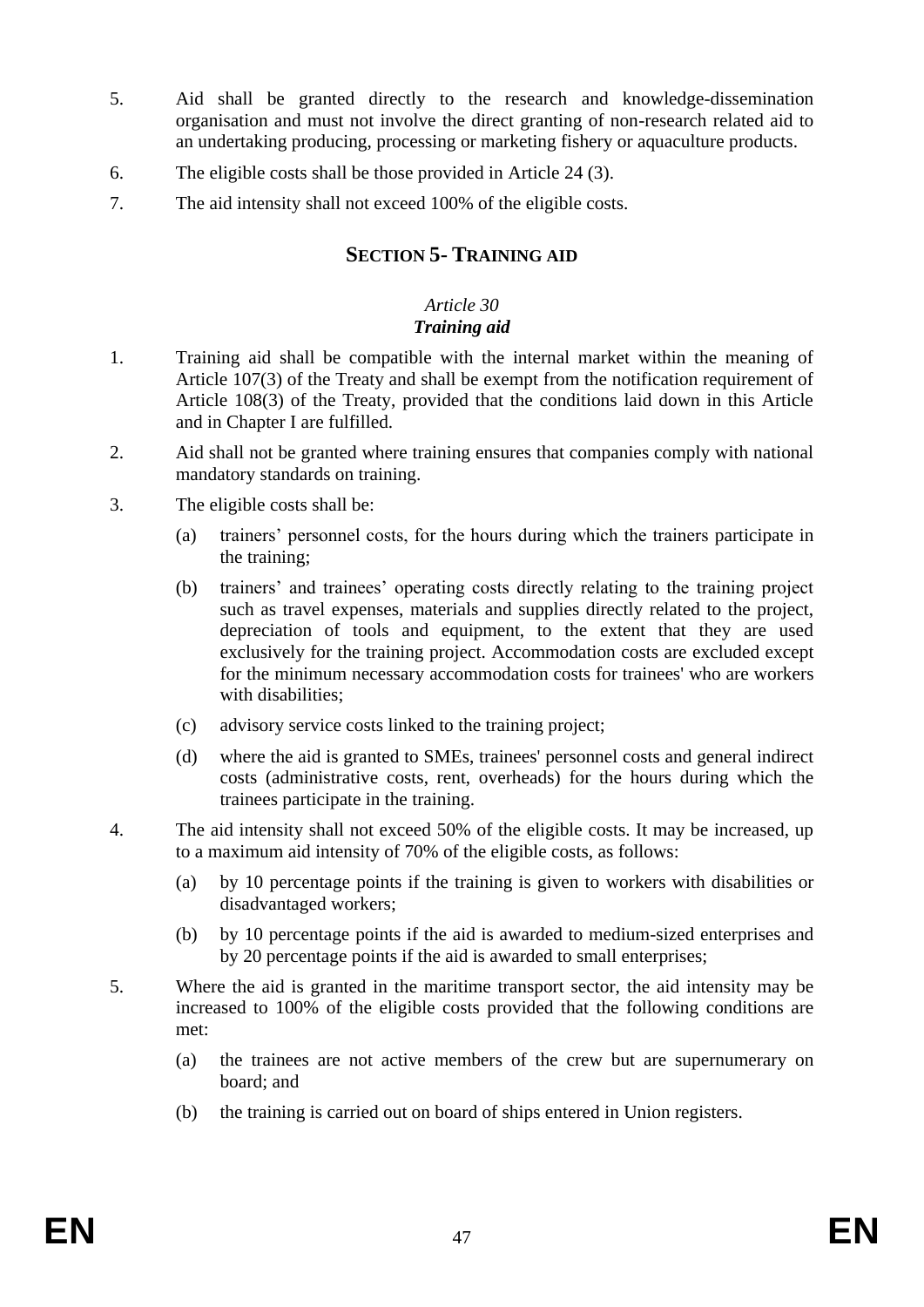# <span id="page-47-0"></span>**SECTION 6 - AID FOR DISADVANTAGED WORKERS AND FOR WORKERS WITH DISABILITIES**

### *Article 31*

### **Aid for the recruitment of disadvantaged workers in the form of wage subsidies**

- 1. Aid schemes for the recruitment of disadvantaged workers shall be compatible with the internal market within the meaning of Article 107(3) of the Treaty and shall be exempt from the notification requirement of Article 108(3) of the Treaty, provided the conditions laid down in this Article and in Chapter I are fulfilled.
- 2. Eligible costs shall be the wage costs over a maximum period of 12 months following recruitment of a disadvantaged worker. Where the worker concerned is a severely disadvantaged worker, eligible costs shall be the wage costs over a maximum period of 24 months following recruitment.
- 3. Where the recruitment does not represent a net increase, compared with the average over the previous twelve months, in the number of employees in the undertaking concerned, the post or posts shall have fallen vacant following voluntary departure, disabilities, retirement on grounds of age, voluntary reduction of working time or lawful dismissal for misconduct and not as a result of redundancy.
- 4. Except in the case of lawful dismissal for misconduct, the disadvantaged worker shall be entitled to continuous employment for a minimum period consistent with the national legislation concerned or any collective agreements governing employment contracts.
- 5. If the period of employment is shorter than 12 months for a disadvantaged worker or 24 months for a severely disadvantaged worker, the aid shall be reduced pro rata accordingly.
- 6. The aid intensity shall not exceed 50 % of the eligible costs.

### *Article 32*

# **Aid for the employment of workers with disabilities in the form of wage subsidies**

- 1. Aid for the employment of workers with disabilities shall be compatible with the internal market within the meaning of Article 107(3) of the Treaty and shall be exempt from the notification requirement of Article 108(3) of the Treaty, provided the conditions laid down in this Article and in Chapter I are fulfilled.
- 2. Eligible costs shall be the wage costs over any given period during which the worker with disabilities is being employed.
- 3. Where the recruitment does not represent a net increase, compared with the average over the previous twelve months, in the number of employees in the undertaking concerned, the post or posts shall have fallen vacant following voluntary departure, disabilities, retirement on grounds of age, voluntary reduction of working time or lawful dismissal for misconduct and not as a result of redundancy.
- 4. Except in the case of lawful dismissal for misconduct the workers shall be entitled to continuous employment for a minimum period consistent with the national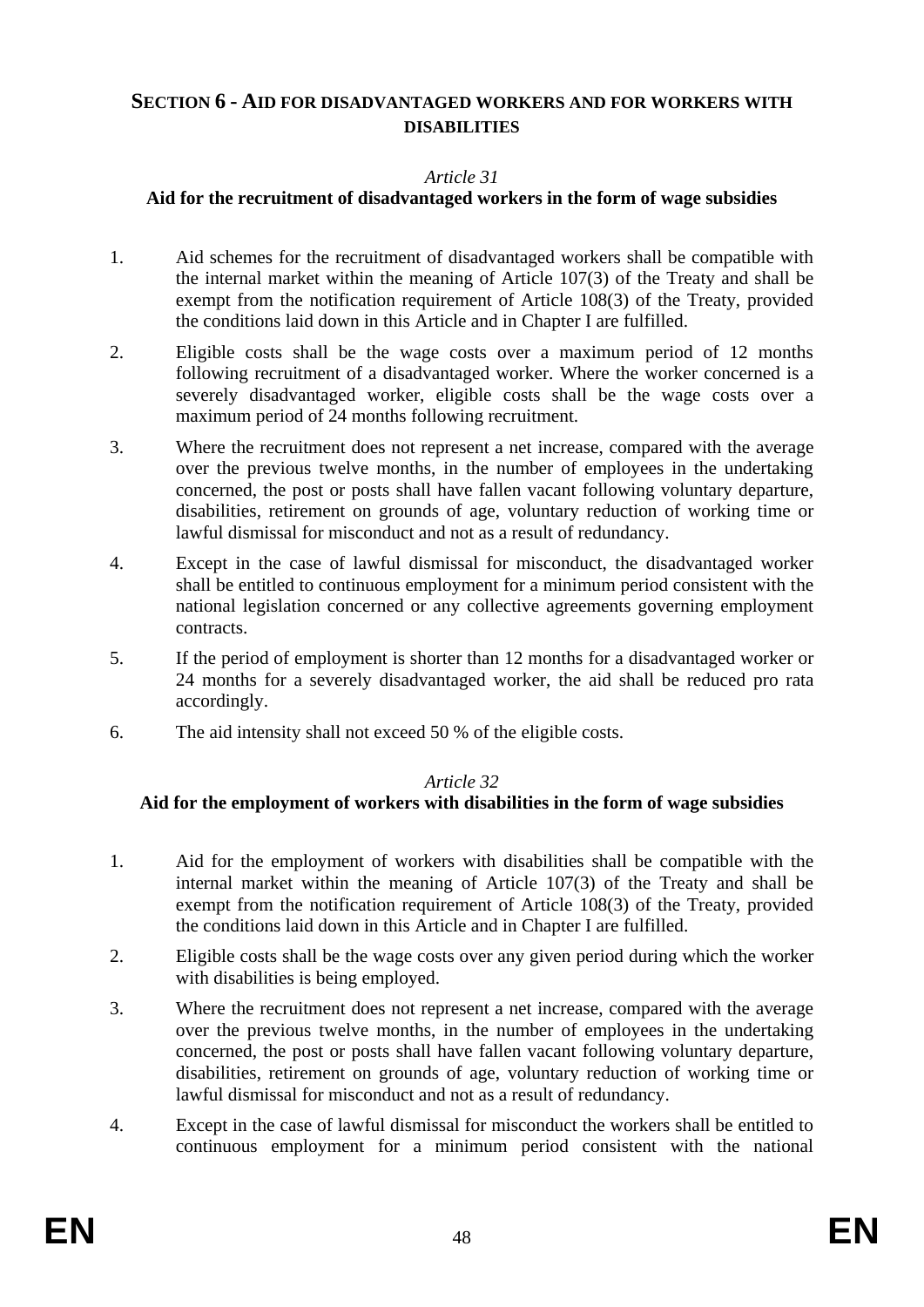legislation concerned or any collective agreements which are legally binding for the undertaking and governing employment contracts.

- 5. If the period of employment is shorter than 12 months, the aid shall be reduced pro rata accordingly.
- 6. The aid intensity shall not exceed 75 % of the eligible costs.

### *Article 33*

### *Aid for compensating the additional costs of employing workers with disabilities*

- 1. Aid for compensating the additional costs of employing workers with disabilities shall be compatible with the internal market within the meaning of Article 107(3) of the Treaty and shall be exempt from the notification requirement of Article 108(3) of the Treaty, provided the conditions laid down in this Article and in Chapter I are fulfilled.
- 2. The eligible costs shall be the following:
	- (a) costs of adapting the premises;
	- (b) costs of employing staff solely for time spent on the assistance of the workers with disabilities and of training such staff to assist workers with disabilities;
	- (c) costs of adapting or acquiring equipment, or acquiring and validating software for use by workers with disabilities, including adapted or assistive technology facilities, which are additional to those which the beneficiary would have incurred had it employed workers who are not workers with disabilities;
	- (d) costs directly linked to transport of workers with disabilities to the working place and for work related activities;
	- (e) wage costs for the hours spent by a worker with disabilities on rehabilitation;
	- (f) where the beneficiary provides sheltered employment, the costs of constructing, installing or modernising the production units of the undertaking concerned, and any costs of administration and transport, provided that such costs result directly from the employment of workers with disabilities.
- <span id="page-48-0"></span>3. The aid intensity shall not exceed 100% of the eligible costs.

# **SECTION 7 – AID FOR ENVIRONMENTAL PROTECTION**

### *Article 34*

### *Investment aid enabling undertakings to go beyond Union standards for environmental protection or increase the level of environmental protection in the absence of Union standards*

1. Investment aid enabling undertakings to go beyond Union standards for environmental protection or increase the level of environmental protection in the absence of Union standards shall be compatible with the internal market within the meaning of Article 107(3) of the Treaty and shall be exempt from the notification requirement of Article 108(3) of the Treaty, provided the conditions laid down in this Article and in Chapter I are fulfilled.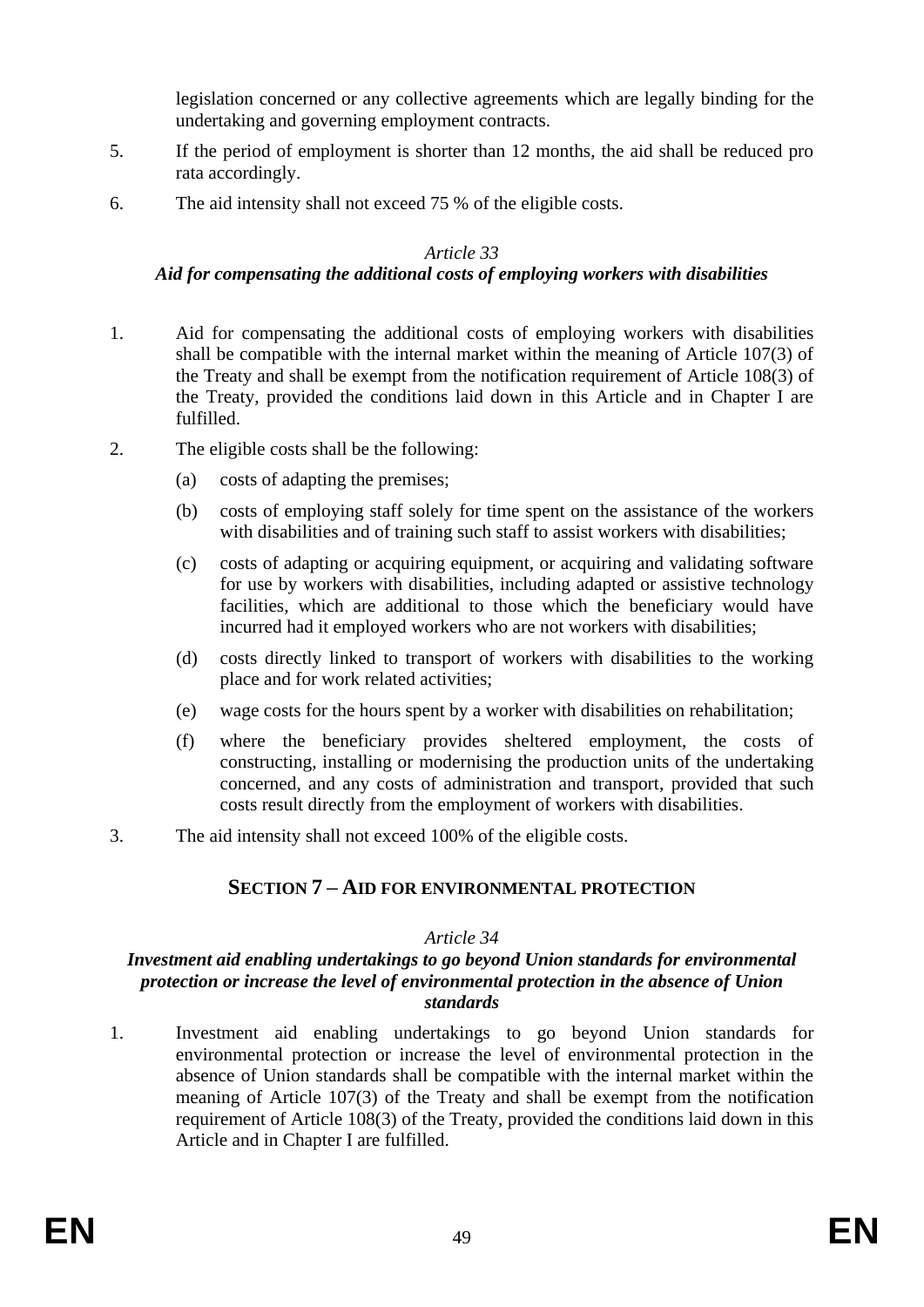- 2. The investment shall fulfill one of the following conditions:
	- (a) it shall enable the beneficiary to increase the level of environmental protection resulting from its activities by going beyond the applicable Union standards, irrespective of the presence of mandatory national standards that are more stringent than the Union standards;
	- (b) it shall enable the beneficiary to increase the level of environmental protection resulting from its activities in the absence of Union standards.
- 3. Aid may not be granted where investments are to ensure that companies comply with Unions standards already adopted and not yet in force.
- 4. By derogation from paragraph 3, aid may be granted for
	- the acquisition of new transport vehicles for road, railway, inland waterway and maritime transport complying with adopted EU standards, provided that the acquisition occurs before these standards enter into force and that, once mandatory, they do not apply to vehicles already purchased before that date.
	- for retrofitting operations of existing transport vehicles for road, railway, inland waterway and maritime transport, provided that the EU standards were not yet in force at the date of entry into operation of these vehicles and that, once mandatory, they do not apply retroactively to those vehicles.
- 5. The eligible costs shall be the investment costs necessary to go beyond the applicable Union standards. The costs not directly linked to the achievement of the higher level of environmental protection are not eligible. In particular, the eligible costs shall be the following:
	- (a) where the costs of investing in environmental protection can be identified in the total investment cost as a separate investment, this environmental protection-related cost shall constitute the eligible costs;
	- (b) in all other cases, the costs of investing in environmental protection are identified by reference to a similar, less environmental friendly investment that would have been credibly carried out without the aid. The difference identifies the environmental protection-related cost and constitutes the eligible costs.
- 6. The aid intensity shall not exceed [35]% of the eligible costs.
- 7. The aid intensity may be increased by [10] percentage points for aid awarded to medium sized undertakings and by [20] percentage points for aid awarded to small undertakings.
- 8. The aid intensity may be increased by [15] percentage points for investments located in assisted areas fulfilling the conditions of Article  $107(3)(a)$  of the Treaty and by [5] percentage points for investments located in assisted areas fulfilling the conditions of Article 107(3)(c) of the Treaty.
- 9. Aid for investments relating to the management of waste of other undertakings shall not be exempt under this Article.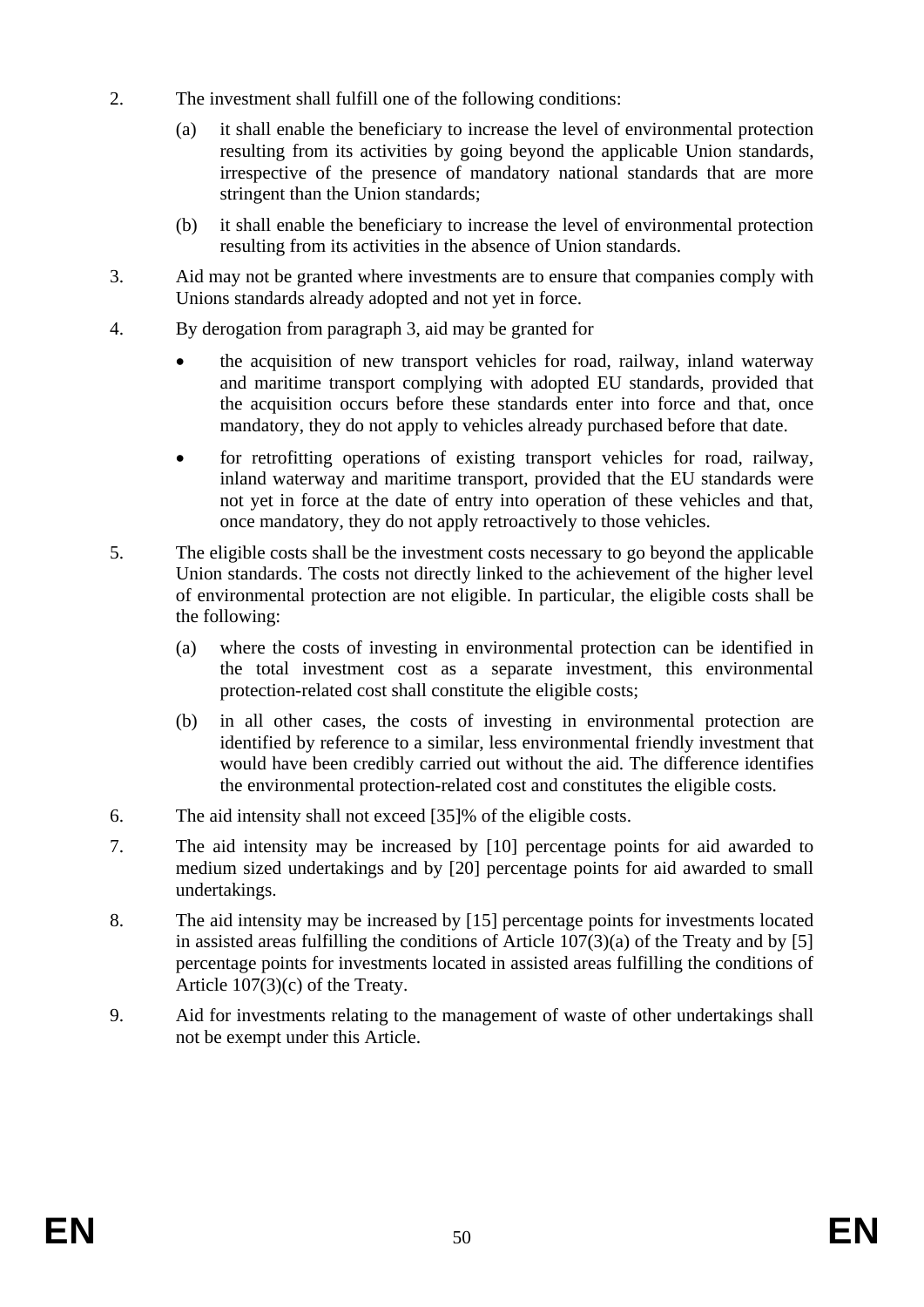### *Article 35 Investment aid for early adaptation to future Union standards*

- 1. Aid allowing [undertakings] to comply with new Union standards which increase the level of environmental protection and are not yet in force shall be compatible with the internal market within the meaning of Article 107(3) of the Treaty and shall be exempt from the notification requirement of Article 108(3) of the Treaty, provided the conditions laid down in this Article and in Chapter I are fulfilled.
- 2. The Union standards shall have been adopted and the investment shall be finalised at least one year before the date of entry into force of the standard concerned.
- 3. The eligible costs shall be the investment costs necessary to go beyond the applicable Union standards. The costs not directly linked to the achievement of the higher level of environmental protection shall not be eligible. In particular, the eligible costs shall be the following:
	- (a) where the costs of investing in environmental protection can be identified in the total investment cost as a separate investment, this environmental protection-related cost shall constitute the eligible costs;
	- (b) in all other cases, the costs of investing in environmental protection are identified by reference to a similar, less environmental friendly investment that would have been credibly carried out without the aid. The difference identifies the environmental protection-related cost and constitutes the eligible costs.
- 4. The aid intensity shall not exceed
	- [20]% of the eligible costs for small undertakings and [15]% of the eligible costs for medium-sized undertakings [and [10]% of the eligible costs for large undertakings] if the implementation and finalisation take place more than three years before the date of entry into force of the standard and if the eligible costs are calculated on the basis of point 3a or 3b;
	- [15]% of the eligible costs for small undertakings [and [10]% of the eligible costs for medium-sized undertakings and [5]% of the eligible costs for large undertakings] if the implementation and finalisation take place between one and three years before the date of entry into force of the standard and if the eligible costs are calculated on the basis of point 3a or 3b ;
- 5. The aid intensity may be increased by [15] percentage points for investments located in assisted areas fulfilling the conditions of Article  $107(3)(a)$  of the Treaty and by [5] percentage points for investments located in assisted areas fulfilling the conditions of Article 107(3)(c) of the Treaty.
- 6. Aid for investments relating to the management of waste of other undertakings shall not be exempt under this Article.

# *Article 36*

# *Investment aid for energy saving measures*

1. Investment aid enabling undertakings to achieve energy savings shall be compatible with the internal market within the meaning of Article 107(3) of the Treaty and shall be exempt from the notification requirement of Article 108(3) of the Treaty, provided the conditions laid down in this Article and in Chapter I are fulfilled.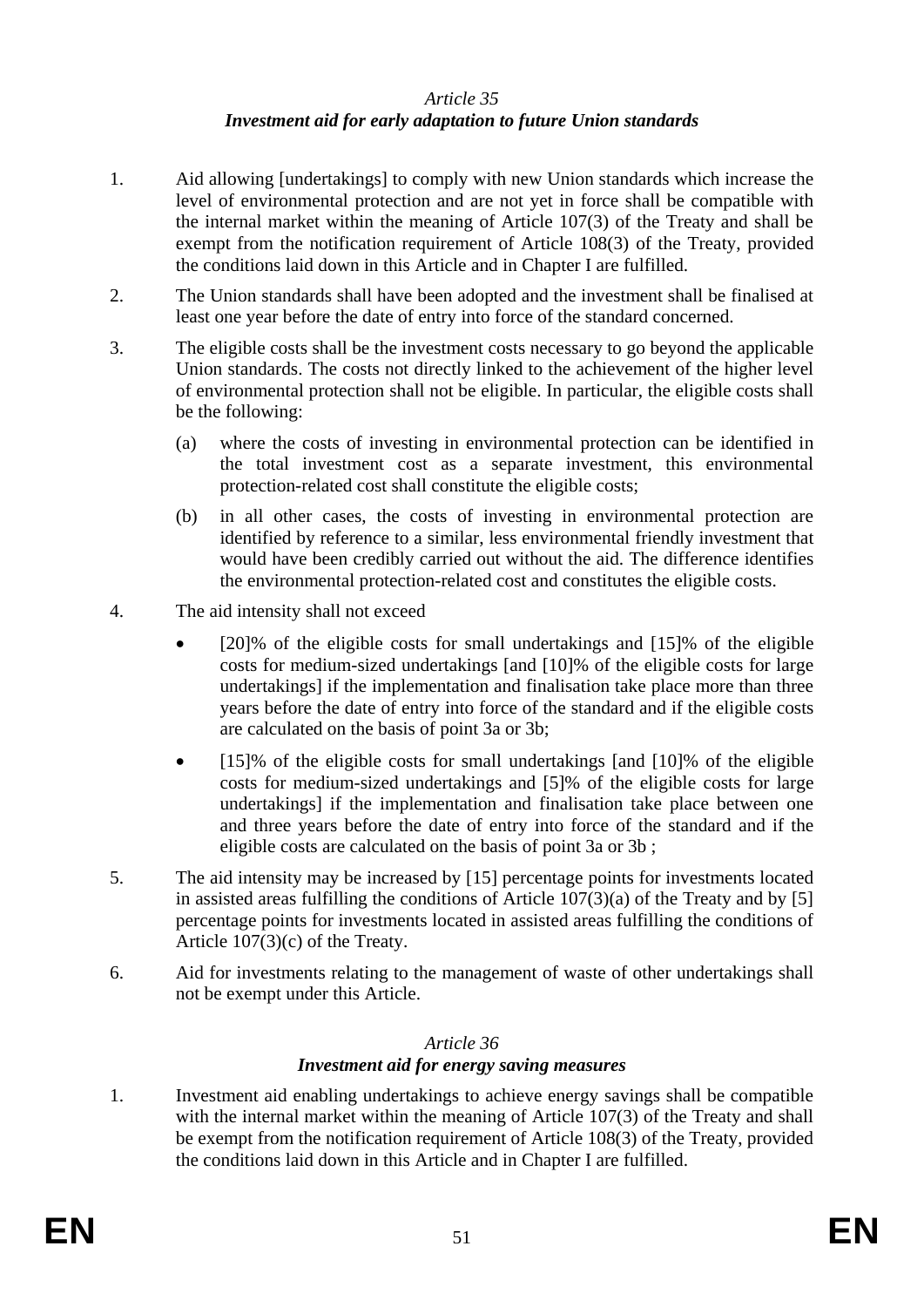- 2. Aid may not be granted where improvements are to ensure that companies comply with Union standards already adopted, even if they are not yet in force.
- 3. The eligible costs shall be the investment costs necessary to achieve the higher level of energy saving. The costs not directly linked to the achievement of the higher level of energy saving shall not be eligible. In particular, the eligible costs shall be the following:
	- (a) where the costs of investing in energy saving can be identified in the total investment cost as a separate investment, this energy saving-related cost shall constitute the eligible costs;
	- (b) in all other cases, the costs of investing in energy saving are identified by reference to a similar, less energy saving investment that would have been credibly carried out without the aid. The difference identifies the energy saving-related cost and constitutes the eligible costs.
- 4. The aid intensity shall not exceed [20]% of the eligible costs.
- 5. The aid intensity may be increased by [20] percentage points for aid awarded to small undertakings and by [10] percentage points for aid awarded to medium-sized undertakings.
- 6. The aid intensity may be increased by [15] percentage points for investments located in assisted areas fulfilling the conditions of Article  $107(3)(a)$  of the Treaty and by [5] percentage points for investments located in assisted areas fulfilling the conditions of Article 107(3)(c) of the Treaty.

# *Article 37*

# *Aid for energy efficiency projects*

- 1. Energy efficiency aid shall be compatible with the internal market within the meaning of Article 107(3) of the Treaty and shall be exempt from the notification requirement of Article 108(3) of the Treaty, provided that the conditions laid down in this Article and in Chapter I are fulfilled.
- 2. Eligible for aid under the present article are energy efficiency projects relating to buildings.
- 3. The aid can be granted in the form of a loan with a subsidized interest rate to an energy efficiency fund or financial intermediary, which shall fully pass it on to the building owners.
- 4. The nominal value of the loan, at project level, shall not exceed EUR [10] million.
- 5. The repayment by the building owners to the energy efficiency fund or financial intermediary shall not be less than the nominal value of the loan.
- 6. The energy efficiency aid shall leverage additional investment from private investors reaching at minimum 30% of the total financing provided to an energy efficiency project. When the aid is provided by an energy efficiency fund, the leverage of private investment can be done at the level of the energy efficiency fund and/or at the level of the energy efficiency projects, so as to achieve an aggregate minimum 30% of the total financing provided to an energy efficiency project.
- 7. Member States can set up energy efficiency funds and/or can use financial intermediaries when providing energy efficiency aid. The following conditions must then be fulfilled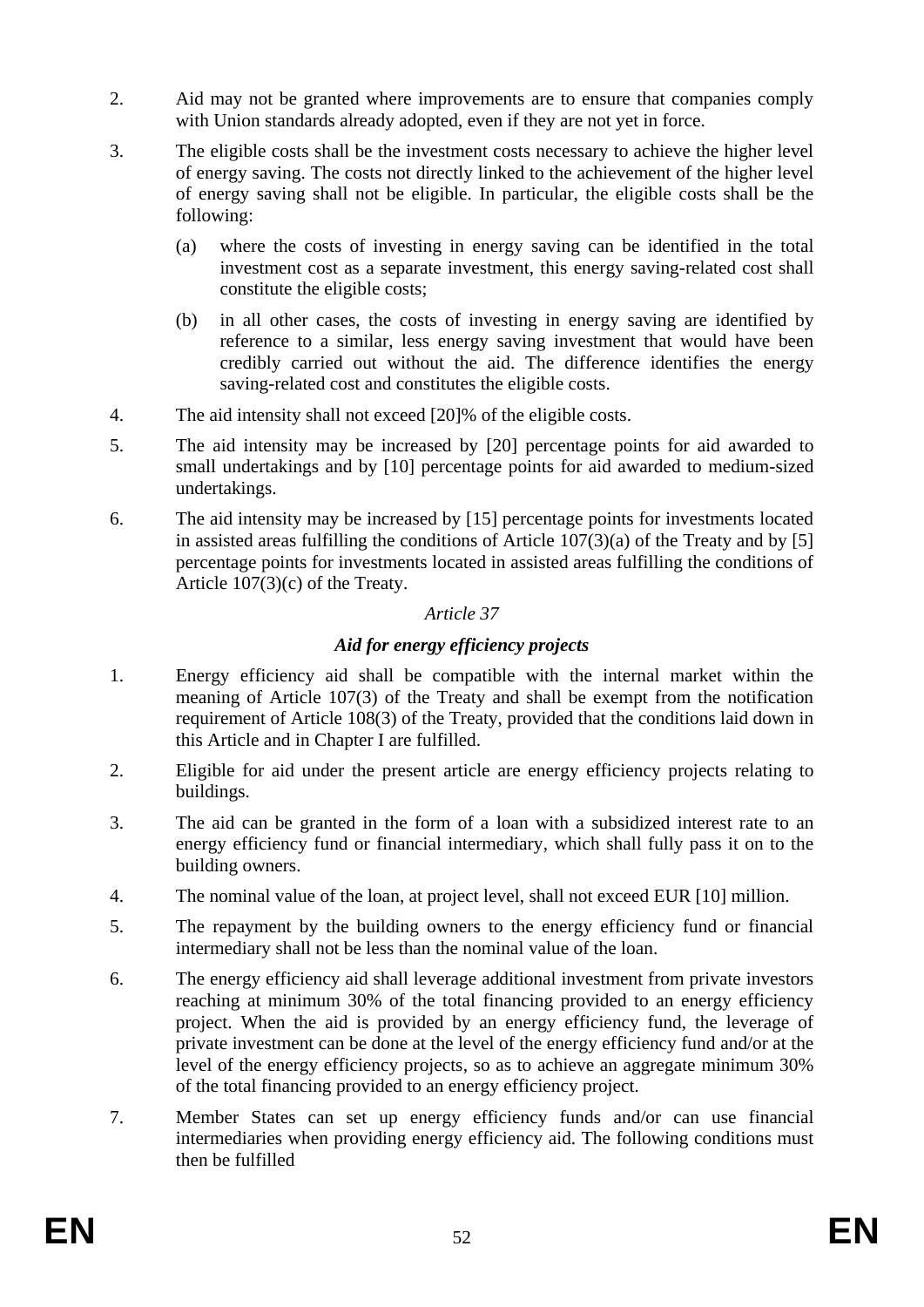- (a) Financial intermediaries, as well as energy efficiency fund managers shall be selected through an open, transparent and non-discriminatory procedure in accordance with applicable Union and national laws. In particular, there shall be no discrimination on the basis of their place of establishment or incorporation in any Member State. Financial intermediaries and energy efficiency fund managers may be required to fulfil predefined criteria objectively justified by the nature of the investments;
- (b) The private investors shall be selected through an open, transparent and nondiscriminatory call in accordance with applicable Union and national laws aimed at establishing the appropriate risk-reward sharing arrangements whereby asymmetric profit-sharing shall be given preference over downside protection. If the private investors are not selected by such a call, the Fair Rate of Return to the private investors shall be established by an independent expert selected via an open, transparent and non-discriminatory call;
- (c) In the case of asymmetrical loss-sharing between public and private investors, the first loss assumed by the public investor shall be capped at [25%] of the total investment, but not more than the maximum aid amount established in paragraph 4;
- (d) The investors shall be allowed to be represented in the governance bodies of the energy efficiency fund, such as the supervisory board or the advisory committee.
- (e) The energy efficiency fund shall be established according to the applicable laws and a due diligence process shall take place to ensure a commercially sound investment strategy;
- 8. Financial intermediaries and energy efficiency funds shall be managed on a commercial basis and shall ensure profit-driven financing decisions. This is considered to be the case when the financial intermediary and, as the case may be, the managers of the energy efficiency fund fulfill the following conditions:
	- (a) they are obliged by law or contract to act with the diligence of a professional manager in good faith and avoiding conflicts of interest; best practices and regulatory supervision shall apply;
	- (b) their remuneration is conform to market practices. This requirement is presumed to be met where the manager is selected through an open, transparent and non-discriminatory competitive call, based on objective criteria linked to experience, expertise and operational and financial capacity;
	- (c) they shall receive a remuneration linked to performance, or shall share part of the investment risks by co-investing own resources so as to ensure that their interests are permanently aligned with the interests of the public investor;
	- (d) they shall set out an investment strategy, criteria and the proposed timing of investments in energy efficiency projects, establishing the ex-ante financial viability and their expected impact on energy efficiency;
	- (e) a clear and realistic exit strategy shall exist for the energy efficiency fund, or for the public funds invested in the energy efficiency fund, allowing the market to finance energy efficiency projects when the market is ready to do so.
- 9. Energy efficiency improvements to ensure that the beneficiary complies with Union standards which are already adopted shall not be exempt under this Article.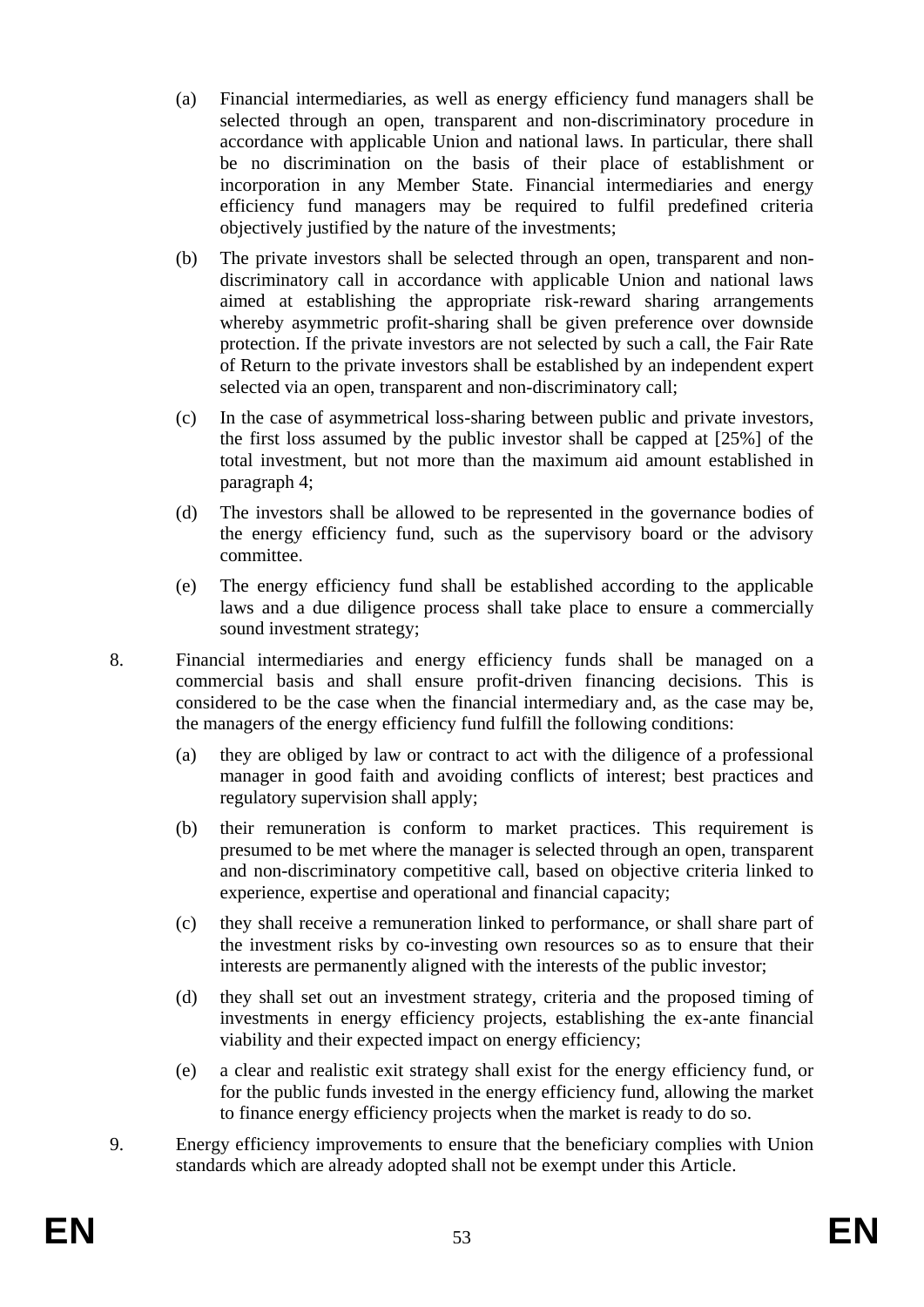## *Article 38*

# *Investment aid for high-efficiency cogeneration*

- 1. Investment aid for high-efficiency cogeneration shall be compatible with the internal market within the meaning of Article 107(3) of the Treaty and shall be exempt from the notification requirement of Article 108(3) of the Treaty, provided the conditions laid down in this Article and in Chapter I are fulfilled.
- 2. A new cogeneration unit shall overall make primary energy savings compared to separate production as provided for by Directive  $2012/27/E\overline{U}^{32}$ . The improvement of an existing cogeneration unit or conversion of an existing power generation unit into a cogeneration unit shall result in primary energy savings compared to the original situation.
- 3. The investment aid shall be granted to newly installed [or refurbished] capacities only.
- 4. The eligible costs shall be investment costs for the additional equipment needed for the installation to operate as a high-efficiency cogeneration installation or to upgrade to a higher efficiency when an existing installation meets already the high-efficiency threshold.
- 5. The aid intensity shall not exceed [45]% of the eligible costs. The aid intensity may be increased by [20] percentage points for aid awarded to small undertakings and by [10] percentage points for aid awarded to medium-sized undertakings.
- 6. The aid intensity may be increased by [15] percentage points for investments located in assisted areas fulfilling the conditions of Article  $107(3)(a)$  of the Treaty and by [5] percentage points for investments located in assisted areas fulfilling the conditions of Article 107(3)(c) of the Treaty.
- 7. Aid for investments relating to the management of waste of other undertakings shall not be exempted under this Article.

### *Article 39a*

# *Investment aid for the promotion of energy from renewable sources*

- 1. Aid for the promotion of energy from renewable energy sources shall be compatible with the internal market within the meaning of Article 107(3) of the Treaty and shall be exempt from the notification requirement of Article 108(3) of the Treaty, provided the conditions laid down in this Article and in Chapter I are fulfilled.
- 2. Aid for the production of biofuels shall be exempt from the notification requirement only to the extent that the investments are not used or the production of biofuels produced from cereal and other starch rich crops, sugars and oil crops as defined in the Commission's proposal  $COM(2012)595^{33}$ .
- 3. The investment aid shall be granted to new installations only.
- 4. The eligible costs shall be investment costs necessary to achieve the higher level of environmental protection. The costs not directly linked to the achievement of the higher level of environmental protection shall not be eligible. In particular, the eligible costs shall be the following:

 $32$  $^{32}$  OJ L 315, 14.11.2012, p. 1.<br> $^{33}$  The Directive will be earlier

The Directive will be applicable once adopted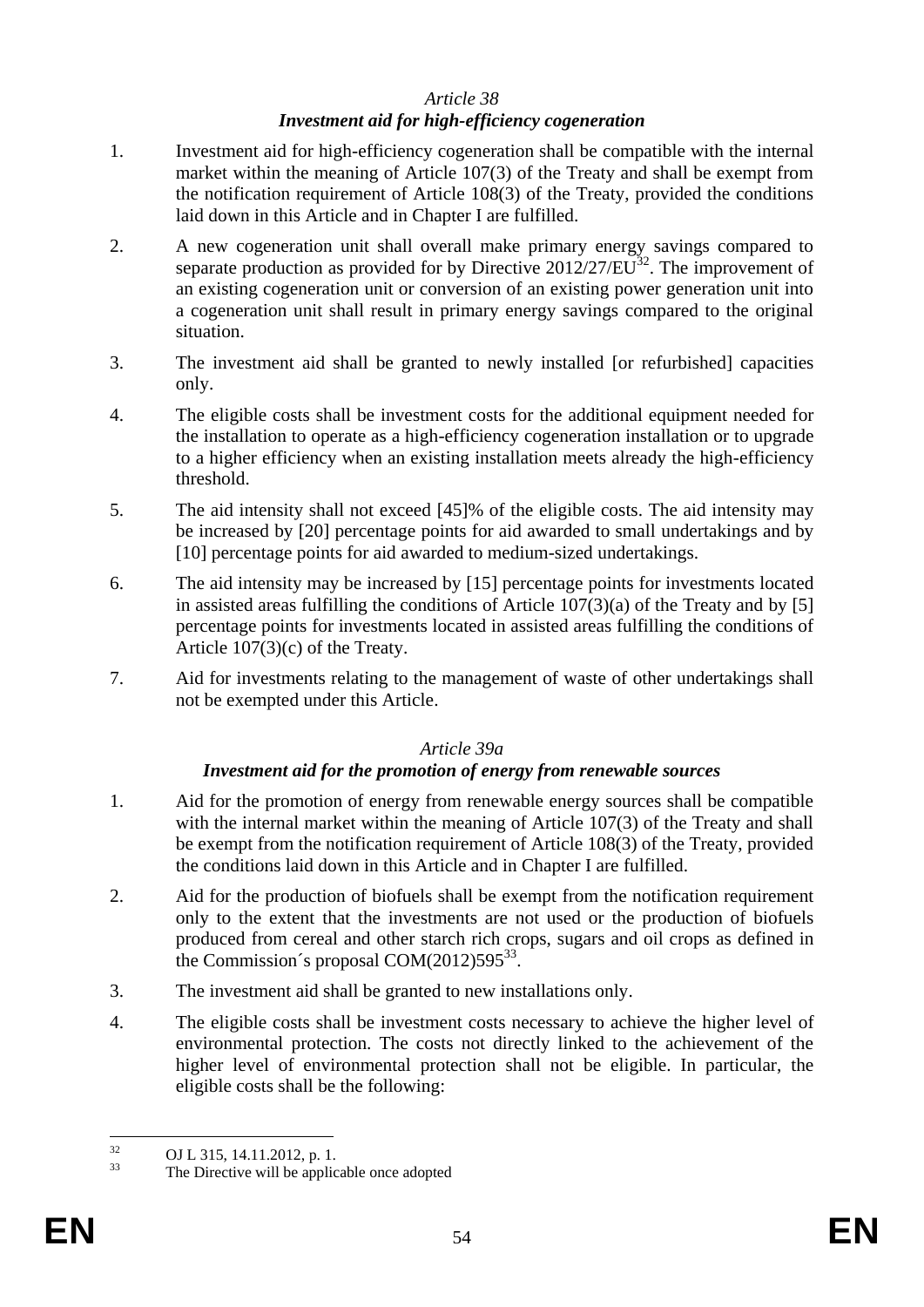- (a) where the costs of investing in environmental protection can be identified in the total investment cost as a separate investment, this environmental protection-related cost shall constitute the eligible costs;
- (b) [in all other cases, the costs of investing in environmental protection are identified by reference to a similar, less environmental friendly investment that would have been credibly carried out without the aid. The difference identifies the environmental protection-related cost and constitutes the eligible costs].
- 5. If electricity is supplied to the grid, the producers or where relevant aggregator shall be subject to standard balancing responsibilities where competitive intra-day balancing markets exist.
- 6. The aid intensity shall not exceed [45]% of the eligible costs.
- 7. The aid intensity may be increased by [20] percentage points for aid awarded to small undertakings and by [10] percentage points for aid awarded to medium-sized undertakings.
- 8. The aid intensity may be increased by [15] percentage points for investments located in assisted areas fulfilling the conditions of Article  $107(3)(a)$  of the Treaty and by [5] percentage points for investments located in assisted areas fulfilling the conditions of Article 107(3)(c) of the Treaty.

### *Article 39b*

# *Operating aid for the promotion of electricity from renewable sources*

- 1. Aid for the promotion of electricity from renewable energy sources shall be compatible with the internal market within the meaning of Article 107(3) of the Treaty and shall be exempt from the notification requirement of Article 108(3) of the Treaty, provided the conditions laid down in this Article and in Chapter I are fulfilled.
- 2. Aid shall be granted in a genuinely competitive bidding process on the basis of clear, transparent and non-discriminatory criteria. All generators producing electricity from renewable energy sources shall be allowed to bid for the aid on a non-discriminatory basis.
- 3. Member States may require that one renewable energy source is not allocated more than [80]% of the total budget.
- 4. Member States may exclude from the bidding process electricity produced from specific renewable sources in certain geographical areas if necessary to secure grid stability; they may also exclude electricity produced from biomass as energy source. No other operating aid may be granted to electricity production excluded under this provision.
- 5. Aid shall be granted in the form of feed-in-premiums.
- 6. Aid shall only be granted until the plant generating the electricity from renewable sources has been fully depreciated according to generally accepted accounting principles. Any investment aid previously received must be deducted from the operating aid.
- 7. Beneficiaries are subject to standard balancing responsibilities, where competitive intra-day balancing markets exist.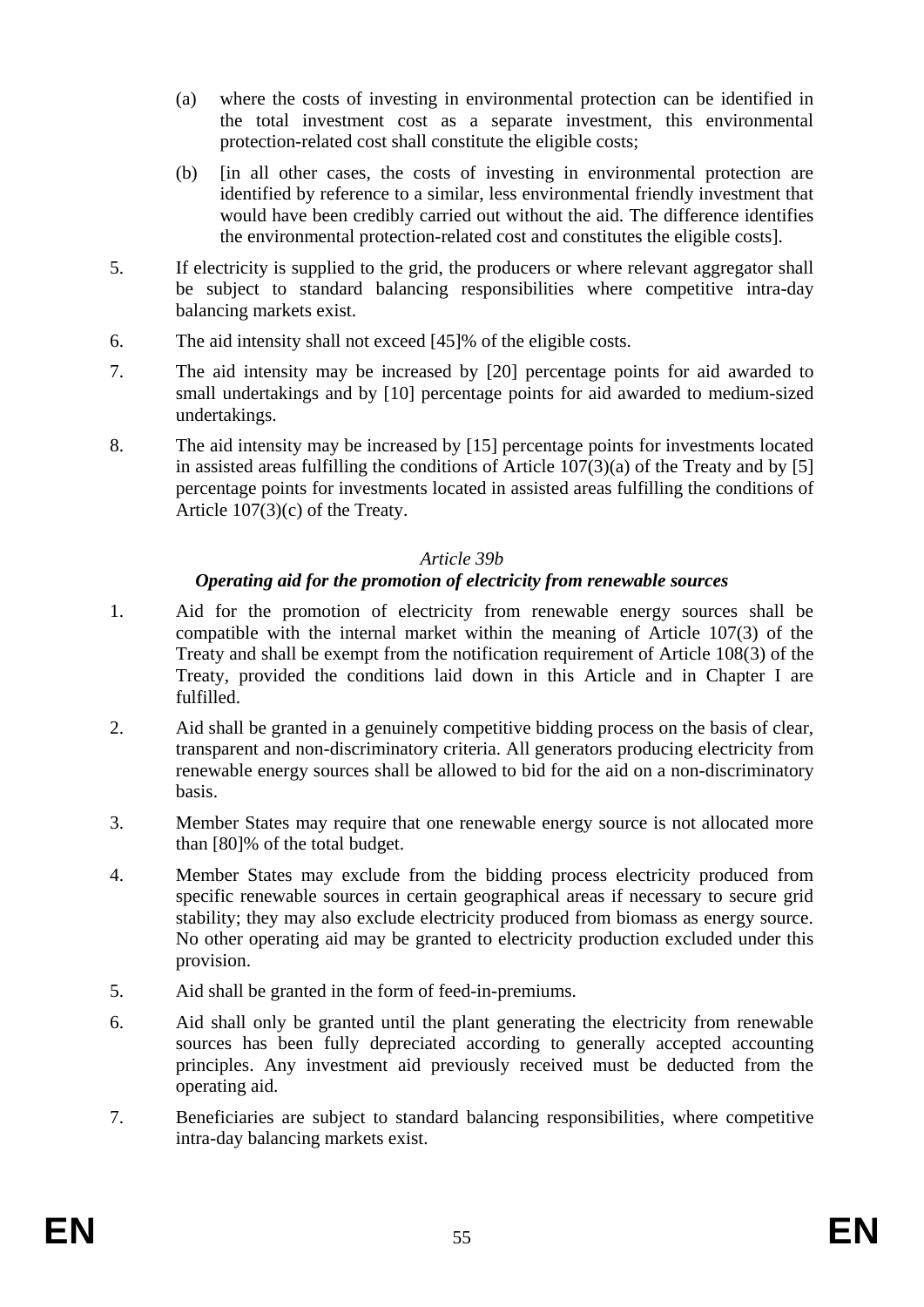### *Article 39c*

### *Operating aid for the promotion of energy from renewable sources in small scale installations*

- 1. Aid for the promotion of energy from renewable energy sources in small scale installations shall be compatible with the internal market within the meaning of Article 107(3) of the Treaty and shall be exempt from the notification requirement of Article 108(3) of the Treaty, provided the conditions laid down in this Article and in Chapter I are fulfilled.
- 2. Aid shall only be granted to installations with a production capacity of less than [1] MW for the production of energy from all renewable sources except for wind energy, where a threshold of [5 MW of 3 generation units] applies, and biofuels where a threshold of [X] applies. For the purpose of calculating the above maximum capacities, small scale installations with a common connection point to the electricity grid shall be considered as one installation.
- 3. Aid shall not be granted to installations producing biofuels from cereal and other starch rich crops, sugars and oil crops as defined in the Commission´s proposal  $COM(2012)595^{34}$ .
- 4. The aid per unit of energy shall not exceed the difference between the total levelized costs of producing energy from the renewable source in question and the market price of the form of energy concerned. The levelized costs shall be updated regularly, at least every [6 months] or each [1 GW] of installed new capacity. .
- 5. The maximum rate of return used in the levelized cost calculation shall not exceed [the relevant swap rate plus a premium of 100 basis points]. The relevant swap rate shall be the swap rate of the currency in which the aid is granted for a maturity that reflects the depreciation period of the installations supported.
- 6. Aid shall only be granted until the installation has been fully depreciated according to generally accepted accounting principles. Any investment aid granted to an installation in addition to the operating aid under this provision must be deducted.

# *Article 40*

# *Aid in the form of reductions in environmental taxes under Directive 2003/96/EC*

- 1. Aid schemes in the form of reductions in environmental taxes pursuant to Directive  $2003/96/EC^{35}$  shall be compatible with the internal market within the meaning of Article 107(3) of the Treaty and shall be exempt from the notification requirement of Article 108(3) of the Treaty, provided the conditions laid down in this Article and in Chapter I are fulfilled.
- 2. The beneficiaries of the tax reduction shall pay at least the Union minimum tax level set by Directive 2003/96/EC.
- 3. This Article shall not apply to aid in the form of tax exemptions that are covered by other provisions of this Section.

 $34$ <sup>34</sup> The definitions of the Directive will apply as of the moment that the Directive is adopted.<br><sup>35</sup> OLL 282, 21, 10, 2002,  $\pi$ , 51

OJ L 283, 31.10.2003, p. 51.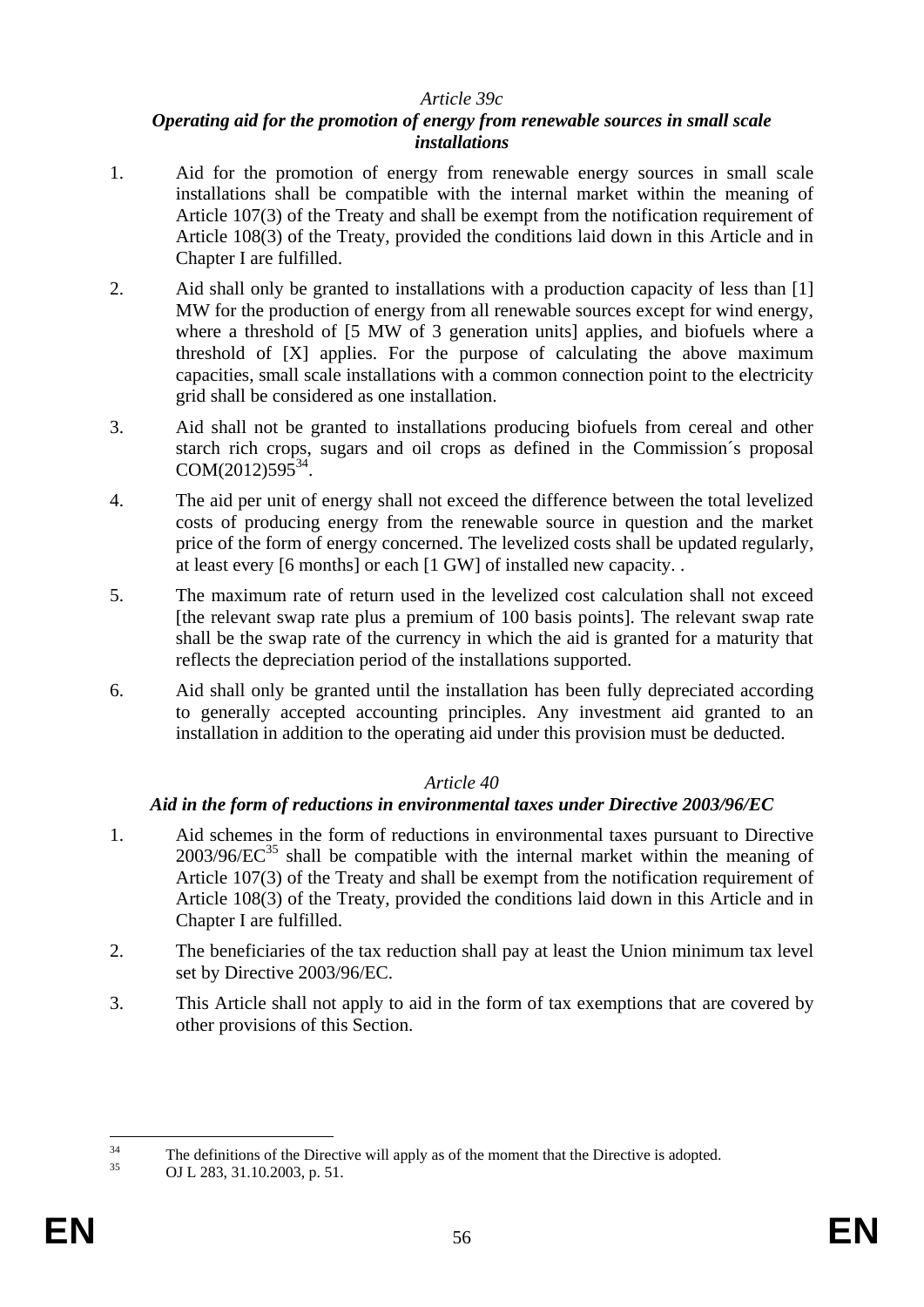### *Article 41*

### *Investment aid for remediation of contaminated sites*

- 1. Investment aid to undertakings repairing environmental damage by remediating contaminated sites shall be compatible with the internal market within the meaning of Article 107(3) of the Treaty and shall be exempt from the notification requirement of Article 108(3) of the Treaty, provided the conditions laid down in this Article and in Chapter I are fulfilled.
- 2. The investment shall lead to an improvement of environmental protection. The environmental damage to be repaired shall cover damage to the quality of the soil or of surface water or groundwater.
- 3. Where the person liable under the law applicable in each Member State without prejudice to the adoption of EU rules in this matter is identified, that person must finance the remediation in accordance with the "polluter pays" principle, and no State aid shall be granted. Where the person liable under the applicable law is not identified or cannot be made to bear the costs, the person responsible for the remediation or contamination work may receive State aid.
- 4. The eligible costs shall be the costs incurred for the remediation work, less the increase in the value of the land. All expenditure incurred by an undertaking in remediating its site, whether or not such expenditure can be shown as a fixed asset on its balance sheet, may rank as eligible investment in the case of the remediation of contaminated sites.
- 5. Evaluations of the increase in value of the land resulting from remediation have to be carried out by an independent expert.
- 6. The aid intensity shall not exceed [100]% of the eligible costs.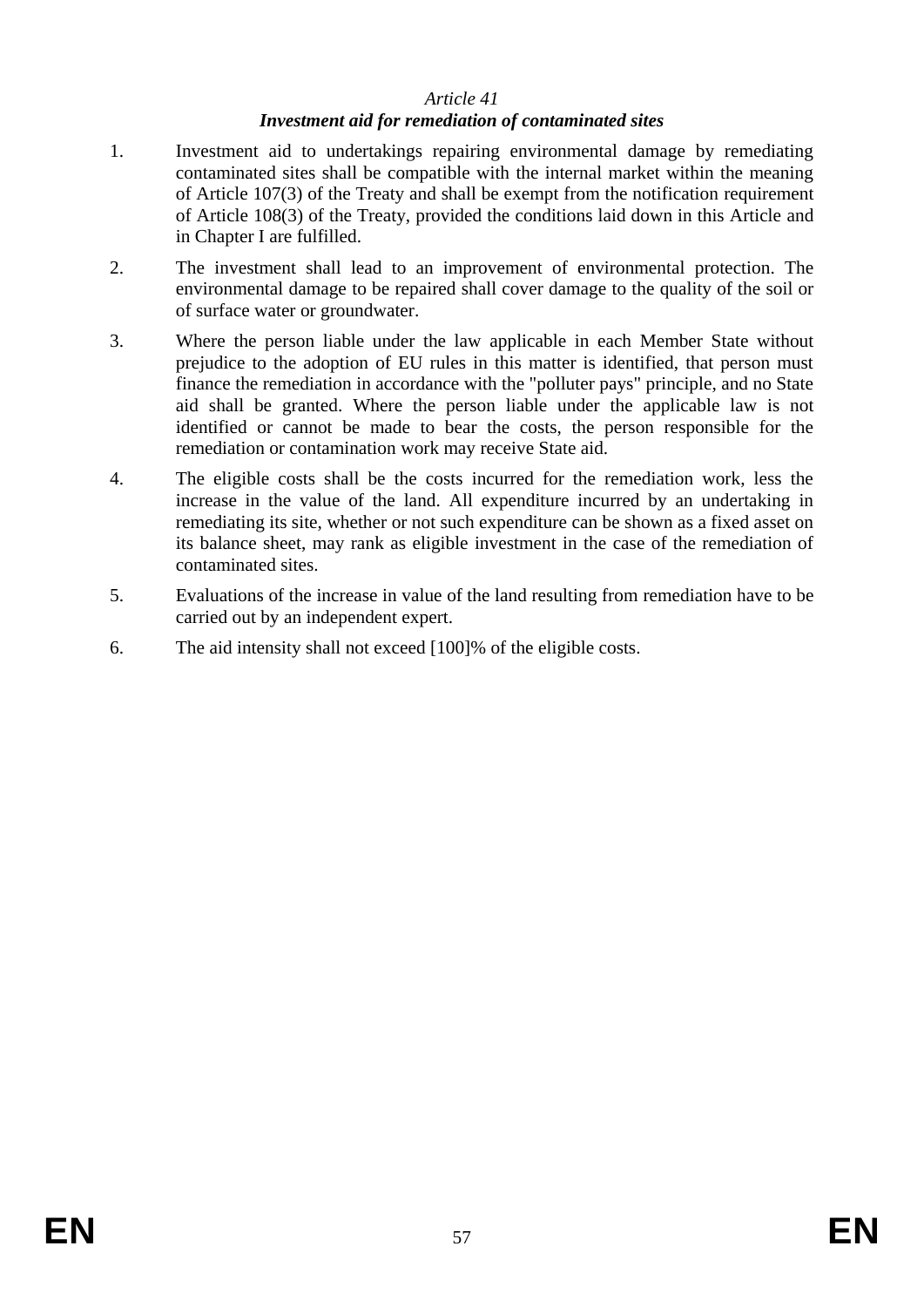### *Article 42*

# *Investment aid for energy efficient district heating and cooling*

- 1. Investment aid for the installation of an efficient district heating and cooling system shall be compatible with the internal market within the meaning of Article 107(3) of the Treaty and shall be exempt from the notification requirement of Article 108(3) of the Treaty, provided the conditions laid down in this Article and in Chapter I are fulfilled.
- 2. The system satisfies the definition of energy efficient district heating and cooling system as set out in Article 2(41) and (42) of Directive  $2012/27/EU^{36}$ .
- 3. The eligible costs for the generation installation shall be the investment costs for the additional equipment needed for the construction, expansion, refurbishment of one or more generation units to operate as an energy efficient district heating and cooling system. The investment shall be an integral part of the efficient district heating and cooling system.
- 4. The eligible costs for the distribution network shall be the total investment costs of the network or its refurbishment.
- 5. The aid intensity shall not exceed [45]% of the eligible costs. The aid intensity may be increased by [20] percentage points for aid awarded to small undertakings and by [10] percentage points for aid awarded to medium-sized undertakings.
- 6. The aid intensity may be increased by [15] percentage points for investments located in assisted areas fulfilling the conditions of Article  $107(3)(a)$  of the Treaty and by [5] percentage points for investments located in assisted areas fulfilling the conditions of Article 107(3)(c) of the Treaty.
- 7. No aid can be given to achieve compliance with Union legal standards applying to district heating and cooling systems.

# *Article 43*

# *Aid for environmental studies*

- 1. Aid for studies, including energy audits, directly linked to investments referred to in this Section shall be compatible with the internal market within the meaning of Article 107(3) of the Treaty and shall be exempt from the notification requirement of Article 108(3) of the Treaty, provided the conditions laid down in this Article and in Chapter I are fulfilled.
- 2. No aid shall be granted to large undertakings for energy audits carried out under Article 8(4) of the Energy Efficiency Directive 2012/27/EU.
- 3. The eligible costs shall be the costs of the studies mentioned in paragraph 1.
- 4. The aid intensity shall not exceed 50% of the eligible costs.
- 5. The aid intensity may be increased by 20 percentage points for studies undertaken on behalf of small enterprises and by 10 percentage points for studies undertaken on behalf of medium size enterprises.

<sup>36</sup> <sup>36</sup> OJ L 315, 14.11.2012, p. 1.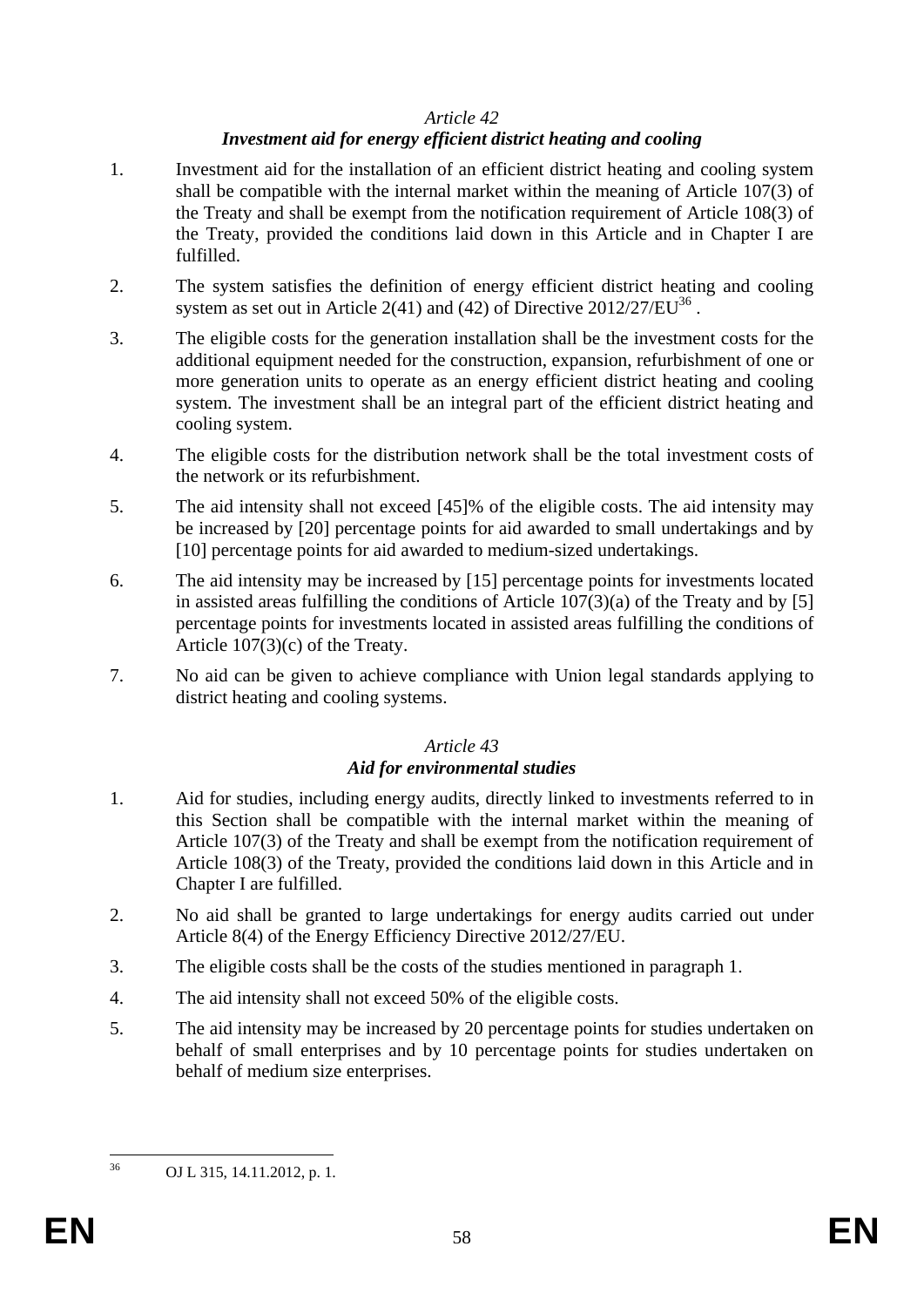# <span id="page-58-0"></span>**SECTION 8 – AID TO MAKE GOOD THE DAMAGE CAUSED BY CERTAIN NATURAL DISASTERS**

### *Article 44*

### *Aid schemes to make good the damage caused by certain natural disasters*

- 1. Aid schemes to make good the damage caused by earthquakes, avalanches, landslides, floods, tornadoes, hurricanes, volcanic eruptions and wild fires shall be compatible with the internal market within the meaning of Article 107(2)(b) of the Treaty and shall be exempt from the notification requirement of Article 108(3) of the Treaty, provided that the conditions laid down in this Article and in Chapter I are fulfilled.
- 2. Aid shall be granted subject to the following conditions:
	- (a) the competent public authorities of a Member State have formally recognised the character of the event as a natural disaster ; and
	- (b) there is a direct causal link between the damage caused by the natural disaster and the damages suffered by the undertaking.
- 3. Aid schemes related to a specific natural disaster shall be introduced within three years following the occurrence of the event. Aid on the basis of such schemes shall be granted within four years following the occurrence.
- 4. The eligible costs shall be the damage incurred as a direct consequence of the natural disaster, as assessed by an independent expert recognised by the competent national authority or by an insurance undertaking. This damage may include material damage to assets (e.g. buildings, equipment, machinery, stocks) and loss of income due to the full or partial suspension of activity for a period not exceeding six months from the occurrence of the disaster. The calculation of the material damage shall be based on the repair cost or economic value before disaster of the affected asset (e.g. book value). Loss of income shall be calculated for the same period on the basis of financial data of the undertaking (earnings before interest and taxes (EBIT), depreciation and labour costs only related to the establishment affected by the natural disaster) from an average of five previous years excluding the single best and worst financial result. The damage shall be calculated at the level of the individual beneficiary.

The aid and any other payments received to compensate the damage, including payments under insurance policies, shall not exceed 100% of the eligible costs.

# <span id="page-58-1"></span>**SECTION 9 - SOCIAL AID FOR TRANSPORT FOR RESIDENTS OF REMOTE REGIONS**

### *Article 45 Social aid for transport for residents of remote regions*

1. Aid for air and maritime passenger transport shall be compatible with the internal market pursuant to Article  $107(2)(a)$  of the Treaty and shall be exempt from the notification requirement of Article 108(3) of the Treaty, provided that the conditions laid down in this Article and in Chapter I are fulfilled. The publication obligations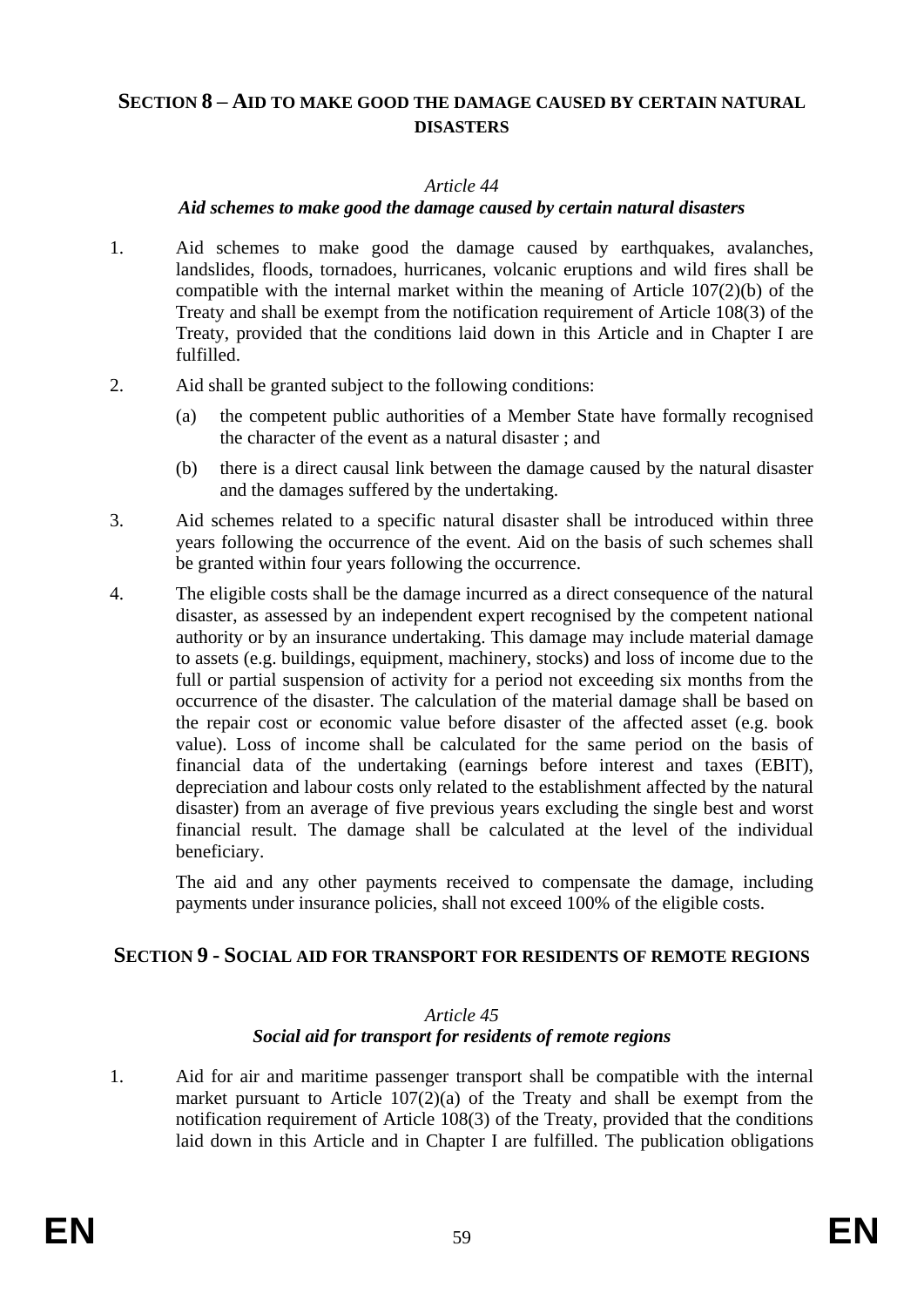laid down in Article 9 (1) shall apply exclusively to aid schemes and not to individual aid awards.

- 2. The entire aid shall be for the benefit of final consumers who have their normal residence in remote regions.
- 3. The aid shall be granted for passenger transport on a route linking an airport or port in a remote region with another airport or port within the European Economic Area.
- 4. The aid shall be granted without discrimination as to the identity of the carrier or type of service and without limitation as to the precise route to or from the remote region.
- 5. The eligible costs shall be the price of a return ticket from or to the remote region, including all taxes and charges invoiced by the carrier to the consumer. The eligible costs shall be limited to the cost of the most economical available journey for the mode of transport chosen.
- <span id="page-59-0"></span>6. The aid intensity shall not exceed 50% of the eligible costs.

# **SECTION 10 - AID FOR BROADBAND INFRASTRUCTURES**

### *Article 46 Aid for broadband infrastructures*

- 1. Investment aid for broadband network development shall be compatible with the internal market pursuant to Article 107(3) of the Treaty and shall be exempt from the notification requirement of Article 108(3) of the Treaty, provided that the conditions laid down in this Article and in Chapter I are fulfilled.
- 2. The eligible costs shall be:
	- (a) investment costs for the deployment of a passive broadband infrastructure;
	- (b) investment costs of broadband-related civil engineering works;
	- (c) investment costs for the deployment of basic broadband networks ; and
	- (d) investment costs for the deployment of next generation access ('NGA') networks.
- 3. The investment shall be located in areas where there is no infrastructure of the same category (either basic broadband or NGA network) and where no such infrastructure is likely to be developed on commercial terms within three years from the decision to grant the aid, which shall also be verified through an open public consultation.
- 4. The aid shall be allocated on the basis of an open, transparent and non-discriminatory competitive selection process respecting the principle of technology neutrality.
- 5. The network operator shall offer the widest possible active and passive wholesale access under fair and non-discriminatory conditions, including physical unbundling in case of NGA networks. Such wholesale access shall be granted for at least 7 years and the right of access to ducts or poles shall not be limited in time. In case of aid for the construction of ducts, the latter shall be large enough to cater for several cable networks and different network topologies.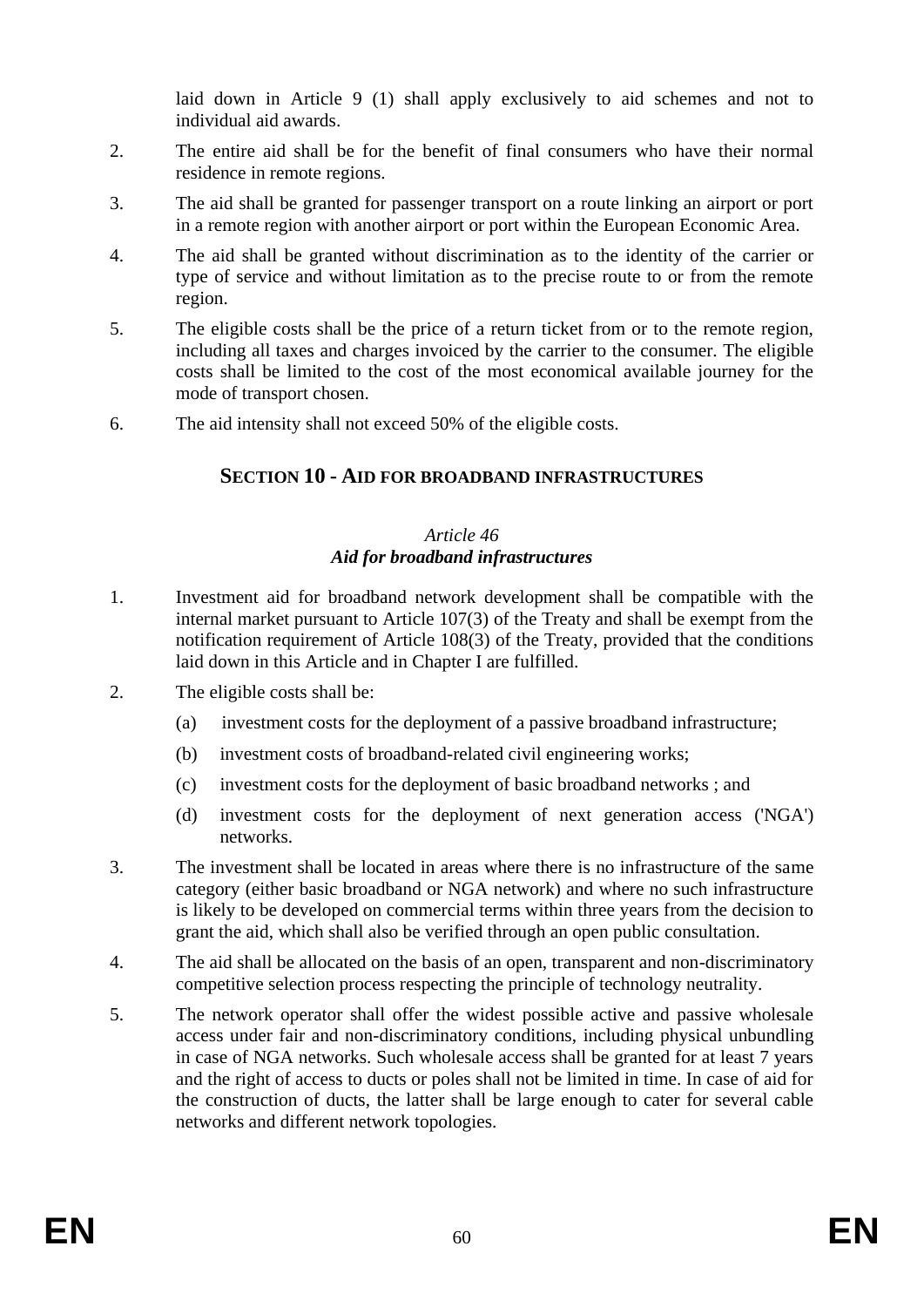- 6. The wholesale access price shall be based on the pricing principles set by the national regulatory authority and on benchmarks that prevail in other comparable, more competitive areas of the country or the Union taking into account the aid received by the network operator. The national regulatory authority shall be consulted on access conditions (including pricing) and in case of dispute between access seekers and the subsidised infrastructure operator.
- <span id="page-60-0"></span>*7.* Member States shall put in place a monitoring and claw-back mechanism if the aid amount of the project exceeds EUR 10 million.

## **SECTION 11 - AID FOR CULTURE AND HERITAGE CONSERVATION**

#### *Article 47*

### *Aid for culture and heritage conservation*

- 1. Aid for culture and heritage conservation shall be compatible with the internal market within the meaning of Article 107(3) of the Treaty and shall be exempt from the notification requirement of Article 108(3) of the Treaty, provided the conditions laid down in this Article and in Chapter I are fulfilled.
- 2. Aid to press and magazines, whether they are published in print or electronically, shall not be eligible under this Regulation.
- 3. The aid shall be granted for the following cultural purposes and activities:
	- (a) museums, archives, libraries, cultural centres or spaces, theatres, opera houses, concert halls, other life performance organisations, film libraries ('cinematheques') and other similar cultural infrastructures, organisations and institutions;
	- (b) tangible heritage including in particular all forms of movable or immovable cultural heritage and archaeological sites, monuments, historical sites and buildings; natural heritage of villages, coastal and rural landscapes only if directly linked to cultural heritage or if formally recognized as cultural or natural heritage by the competent public authorities of a Member State;
	- (c) intangible heritage in all its forms, including in particular folklorist customs and crafts;
	- (d) art or cultural events and performances, festivals, exhibitions and other similar cultural activities;
	- (e) publishing of music and literature, including translations.
- 4. The aid may take the form of:
	- (a) investment aid, including aid for the construction or upgrade of culture infrastructure;
	- (b) operating aid.
- 5. For investment aid, the eligible costs shall be the investment costs in intangible and tangible assets, including:
	- (a) costs for the construction, upgrade, acquisition, conservation or improvement of infrastructure, if at least 80% of either the time or the space capacity per year is used for cultural purposes;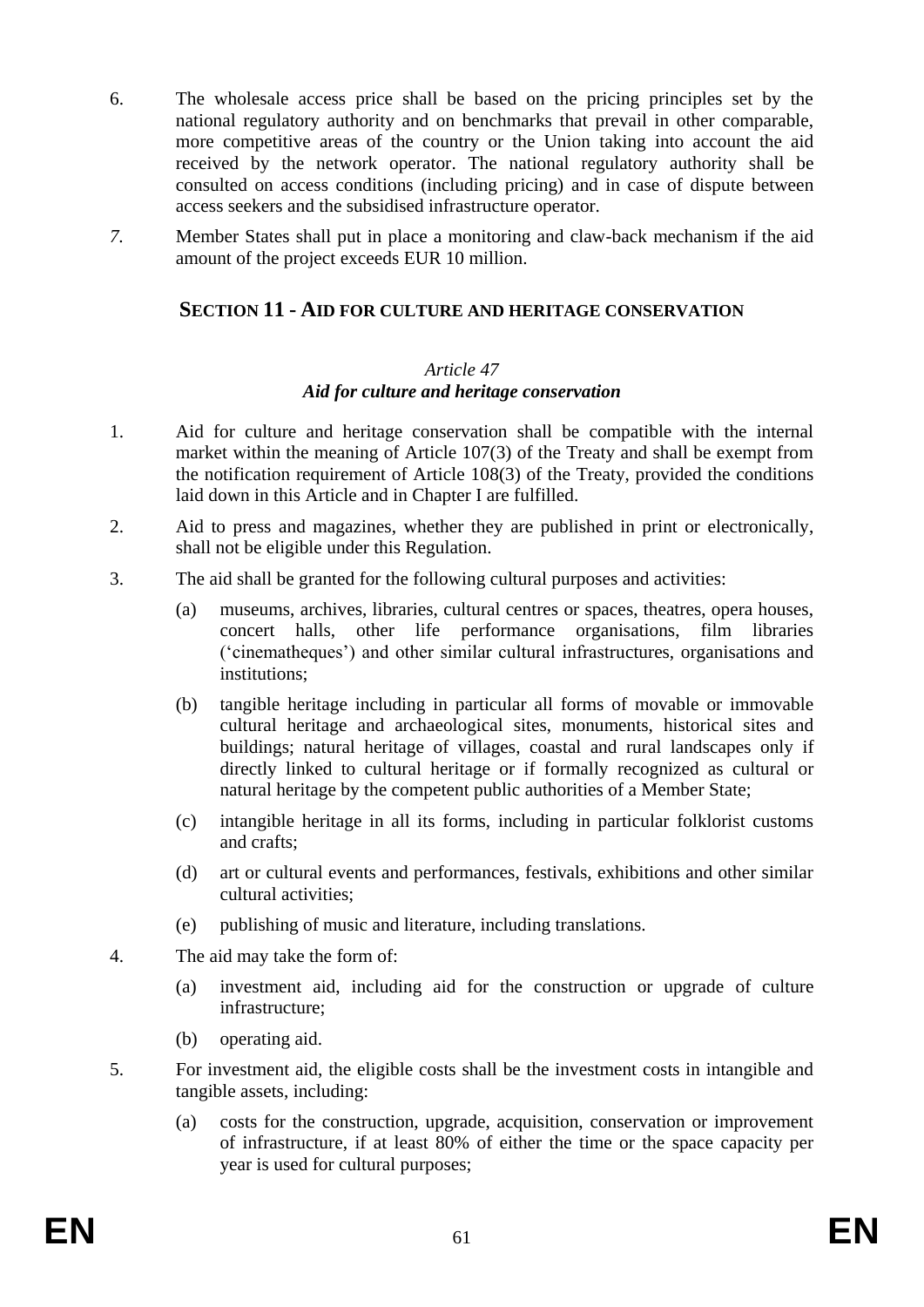- (b) costs for the acquisition, including leasing, transfer of possession or physical relocation of cultural heritage;
- (c) costs for safeguarding, preservation, restoration and rehabilitation of tangible and intangible cultural heritage, including extra costs for storage under appropriate conditions, special tools, materials and costs for documentation, research, digitalisation and publication;
- (d) costs for improving the accessibility of cultural heritage to the public, including costs for digitisation and other new technologies, costs to improve accessibility for persons with special needs (in particular, ramps and lifts for disabled persons, braille indications and hands-on exhibits in museums) and for promoting cultural diversity with respect to presentations, programmes and visitors;
- (e) costs for cultural projects and activities, cooperation and exchange programmes and grants including costs for selection procedures, costs for promotion and costs incurred directly as a result of the project.
- 6. For operating aid, the eligible costs shall be the following:
	- (a) the cultural institution's or heritage site's costs linked to continuous or periodic activities including exhibitions, performances and events and similar cultural activities that occur in the ordinary course of business;
	- (b) operating costs directly relating to the cultural project or activity, such as travel expenses, materials and supplies directly related to the cultural project or activity, architectural structures for exhibitions and stage sets, depreciation of tools, software and equipment, costs for access rights to copyright works and other related intellectual property rights protected contents, costs for promotion and costs incurred directly as a result of the project or activity;
	- (c) costs for personnel working for the cultural institution or heritage site or for a project;
	- (d) costs for advisory and support services provided by outside consultants and service providers, incurred directly as a result of the project.
- 7. The maximum aid intensity shall not exceed 100% of the eligible costs. For publishing of music and literature including translations, the maximum aid intensity shall not exceed 70% of the eligible costs. The net revenues shall be deducted from the eligible costs ex ante or through a clawback mechanism.

### *Article 48*

# *Aid schemes for audio-visual works*

- 1. Aid schemes to support the script-writing, development, production, distribution and promotion of audio-visual works shall be compatible with the internal market pursuant to Article 107(3) of the Treaty and shall be exempt from the notification requirement of Article 108(3) of the Treaty, provided the conditions laid down in this Article and in Chapter I are fulfilled.
- 2. Aid shall be directed to a cultural product. To avoid manifest errors, each Member State shall establish effective processes, such as selection of proposals by one or more persons entrusted with the selection or verification against a predetermined list of cultural criteria.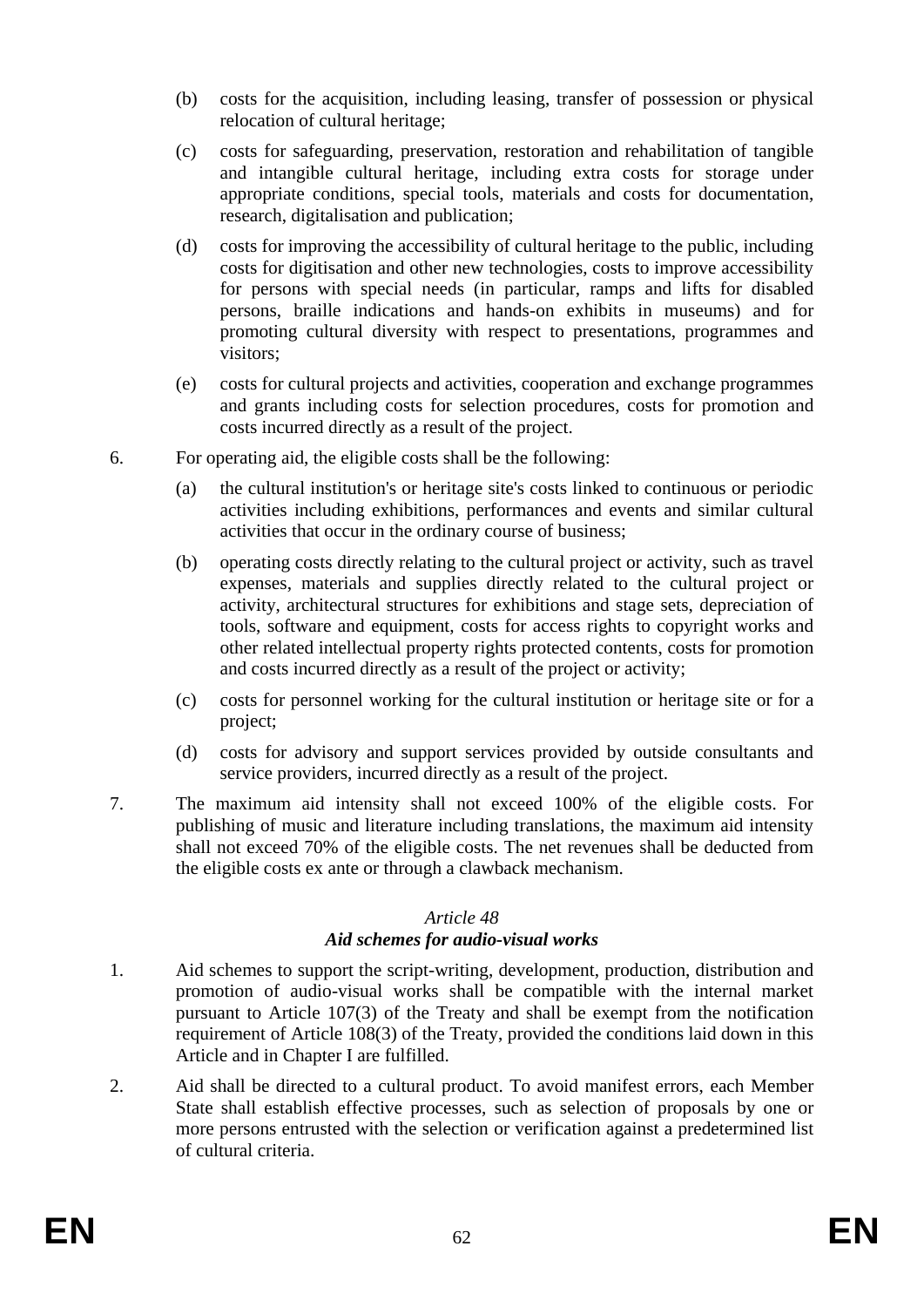- 3. Aid may take the form of:
	- (a) aid to the production of audio-visual works;
	- (b) pre-production aid; and
	- (c) distribution aid.
- 4. Aid shall not be reserved for specific production activities or individual parts of the production value chain. Aid for film studio infrastructures shall not be eligible under this Regulation.
- 5. If Member States make the aid subject to territorial spending obligations, aid schemes for the production of audio-visual works may either:
	- (a) require that up to 160% of the aid granted to the production of a given audiovisual work is spent in the territory of the Member State granting the aid; or
	- (b) calculate the aid granted to the production of a given audio-visual work as a percentage of the expenditure on production activities in the granting Member State, typically in case of aid schemes in the form of tax incentives.

In both cases, if a Member States requires a minimum level of production activity in the territory concerned for projects to be eligible for aid, this level shall not exceed 50% of the overall production budget. In addition, the maximum expenditure subject to territorial spending shall in no case exceed 80% of the overall production budget.

- 6. Aid shall not be reserved exclusively for nationals and beneficiaries shall not be required to have the status of undertaking established under national commercial law.
- 7. The eligible costs shall be the following:
	- (a) for production aid: the overall costs of production of audio-visual works including costs to improve accessibility for persons with disabilities.
	- (b) for pre-production aid: the costs of script-writing and the development of audio-visual works.
	- (c) for distribution aid: the costs of distribution and promotion of audio-visual works.
- 8. The aid intensity for the production of audio-visual works shall not exceed 50% of the eligible costs.
- 9. The aid intensity may be increased as follows:
	- (a) to 60% of the eligible costs for cross-border productions funded by more than one Member State and involving producers from more than one Member State;
	- (b) to 100% of the eligible costs for difficult audio-visual works and coproductions involving countries from the DAC List of the OECD.
- 10. The aid intensity for pre-production shall not exceed 100% of the eligible costs. If the resulting script or project is made into an audio-visual work such as a film, the pre-production costs shall be incorporated in the overall budget and taken into account when calculating the aid intensity. The aid intensity for distribution shall be the same as the aid intensity for production.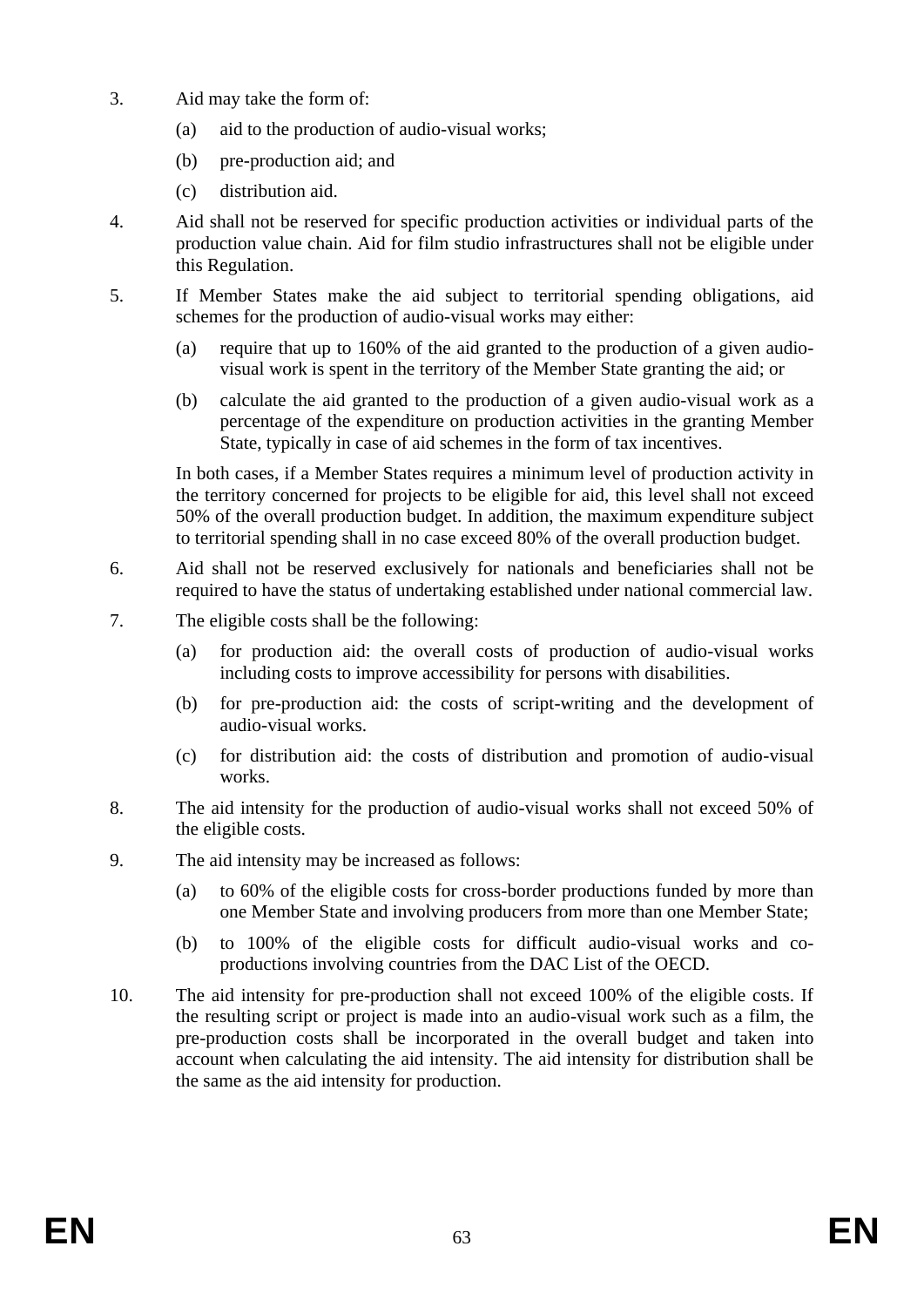# <span id="page-63-0"></span>**SECTION 12 - AID FOR SPORT AND MULTIFUNCTIONAL RECREATIONAL INFRASTRUCTURES**

### *Article 49*

### *Aid for sport and multifunctional recreational infrastructures*

- 1. Aid for sport and multifunctional recreational infrastructures shall be compatible with the internal market within the meaning of Article 107(3) of the Treaty and shall be exempt from the notification requirement of Article 108(3) of the Treaty, provided that the conditions laid down in this Article and in Chapter I are fulfilled.
- 2. Sport infrastructure shall not be used exclusively by a single professional sport user and the use by other professional or non-professional sport users shall annually account for at least 20% of time capacity. If the infrastructure is used by several users simultaneously, corresponding fractions of time capacity usage shall be calculated.
- 3. Multifunctional recreational infrastructure shall consist of recreational facilities with a multi-functional character offering, in particular, cultural and recreational services with the exception of leisure parks and hotel facilities.
- 4. Access to the sport or multifunctional recreational infrastructures shall be open to several users and be granted on a transparent and non-discriminatory basis. Undertakings which have financed at least 30% of the investment costs of the infrastructure may be granted preferential access with more favourable conditions, provided these conditions are made publicly available.
- 5. If sport infrastructure is used by professional sport clubs, Member States shall ensure that the pricing conditions for its use are made publicly available.
- 6. Any concession or other entrustment to a third party to construct, upgrade and/or operate the sport or multifunctional recreational infrastructure shall be assigned on a transparent and non-discriminatory basis, having due regard to the applicable procurement rules.
- 7. The eligible costs shall be the investment costs in tangible and/or intangible assets and additional operating costs resulting from the investment in the sport or multifunctional recreational infrastructure over the reference period, which is the depreciation period.
- <span id="page-63-1"></span>8. The aid shall not exceed [75]% of the total eligible costs. The net revenues shall be deducted from the eligible costs ex ante or through a clawback mechanism.

# **CHAPTER IV Final Provisions**

*Article 50 Repeal*

- 1. Regulation (EC) No 800/2008 shall be repealed.
- 2. Any references to the repealed Regulation shall be construed as references to this Regulation.